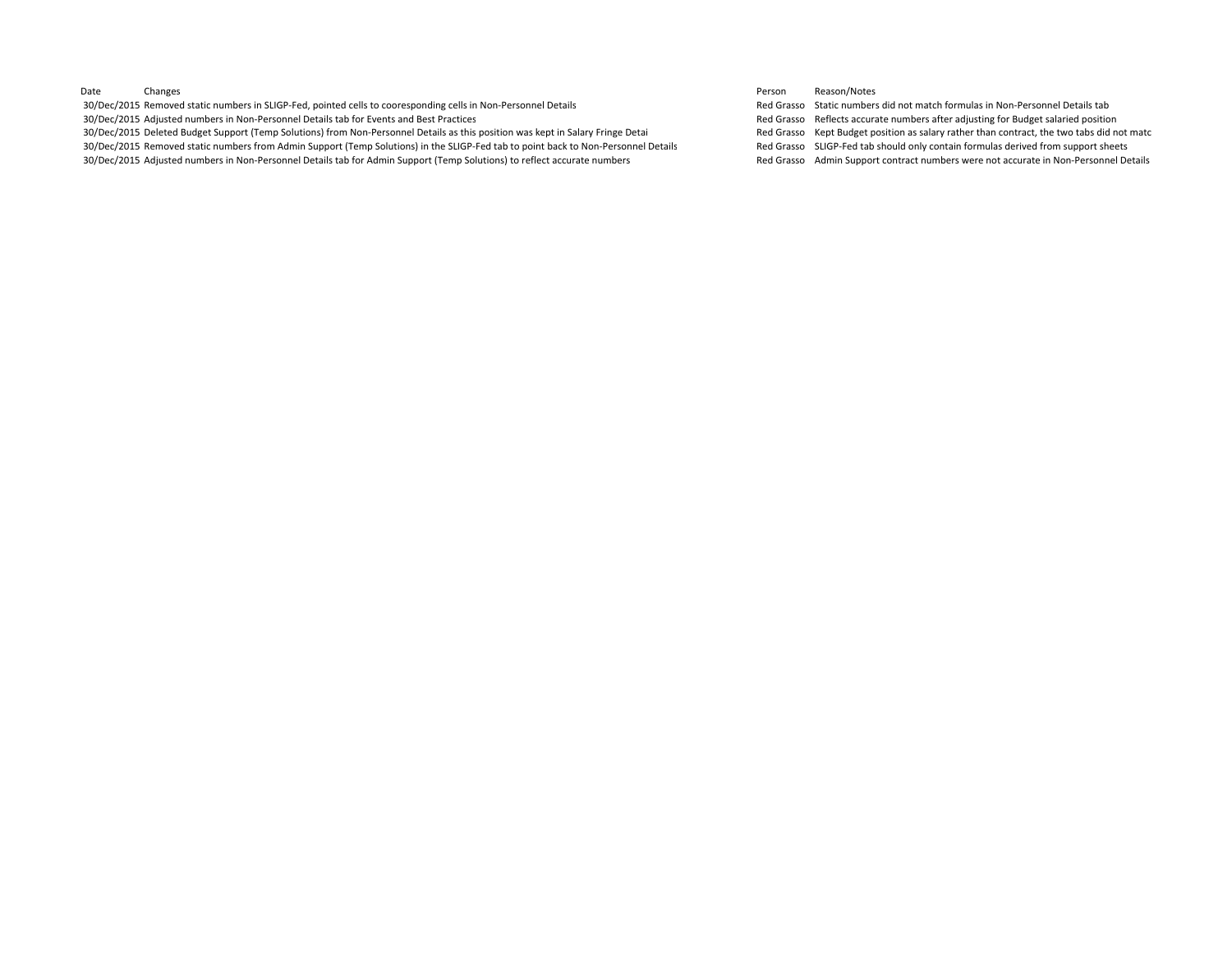h though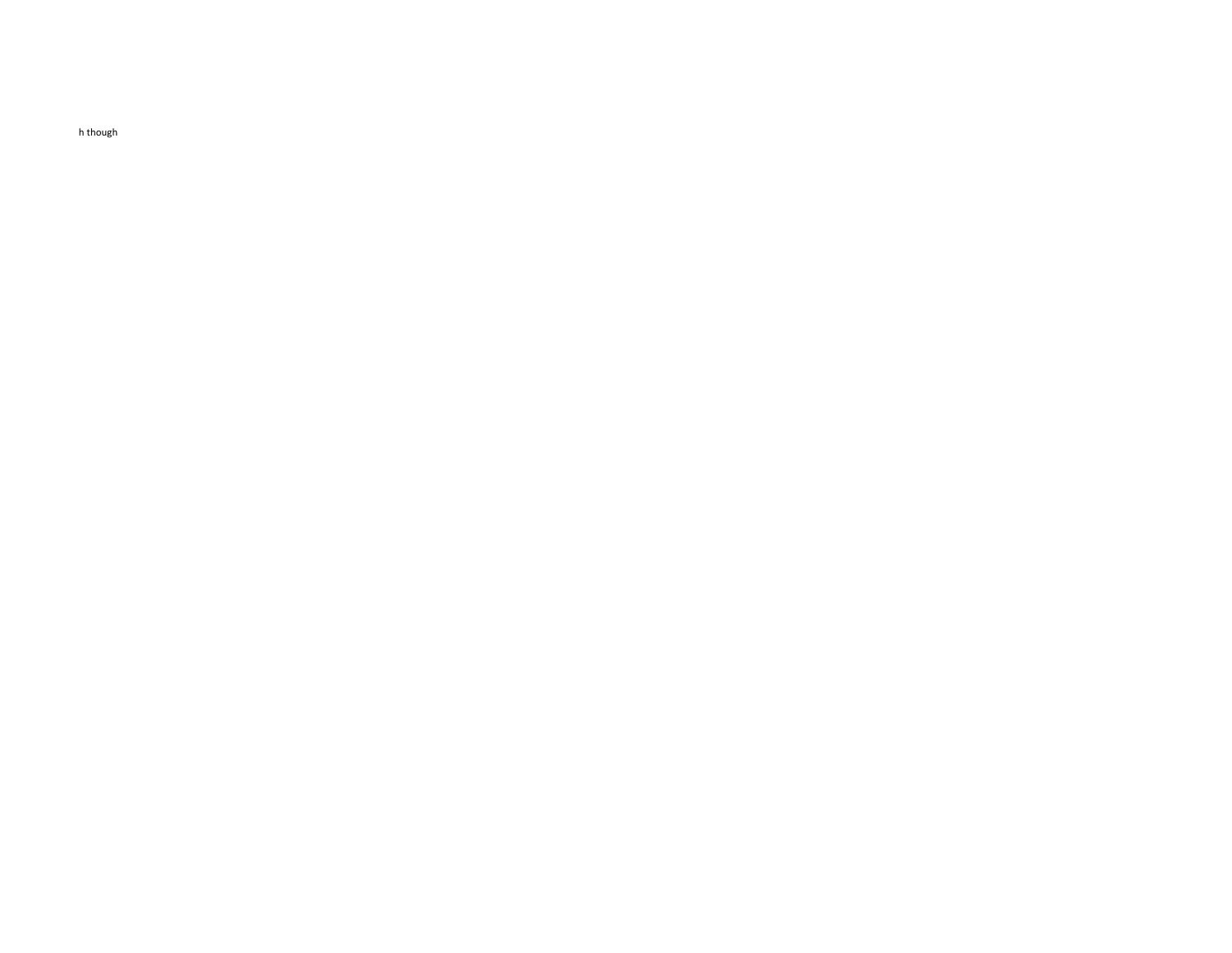| <b>PPR Numbers</b>    | <b>Original Fed</b> |   | <b>Original Match</b> |    | <b>Phase II Mod Fed</b> |              | <b>Phase II Mod Match</b> |
|-----------------------|---------------------|---|-----------------------|----|-------------------------|--------------|---------------------------|
| a. Salary             | 1,134,214.00        |   |                       | \$ | 1,338,683.67            | -S           | 47,465.40                 |
| b. Fringe             | 329,635.00          |   |                       |    | 383,414.95              |              | 9,171.03                  |
| c. Travel             | 156,528.00          |   |                       | Ś  | 205,785.00              | \$           | 23,136.83                 |
| d. Equipment          |                     |   |                       | Ś  |                         |              |                           |
| e. Supplies           | 16,260.00           |   |                       |    | 15,215.55               | \$           |                           |
| f. Subcontracts       | 1,425,000.00        |   | 485,000.00            | \$ | 1,012,564.97            | \$           | 326,918.06                |
| g. Construction       |                     |   |                       |    |                         |              |                           |
| h. Other              | 56,063.00           |   | 108,038.00            | \$ | 162,035.64              | <sup>S</sup> | 186,347.19                |
| <b>Total</b>          | 3,117,700.00        | S | 593,038.00            | S  | 3,117,699.78            | Ŝ            | 593,038.51                |
| <b>Allowed/Target</b> | 3,117,700.00        |   | 593,038.00            |    | 3,117,699.78            | S            | 593,038.00                |

Match % of Award 19%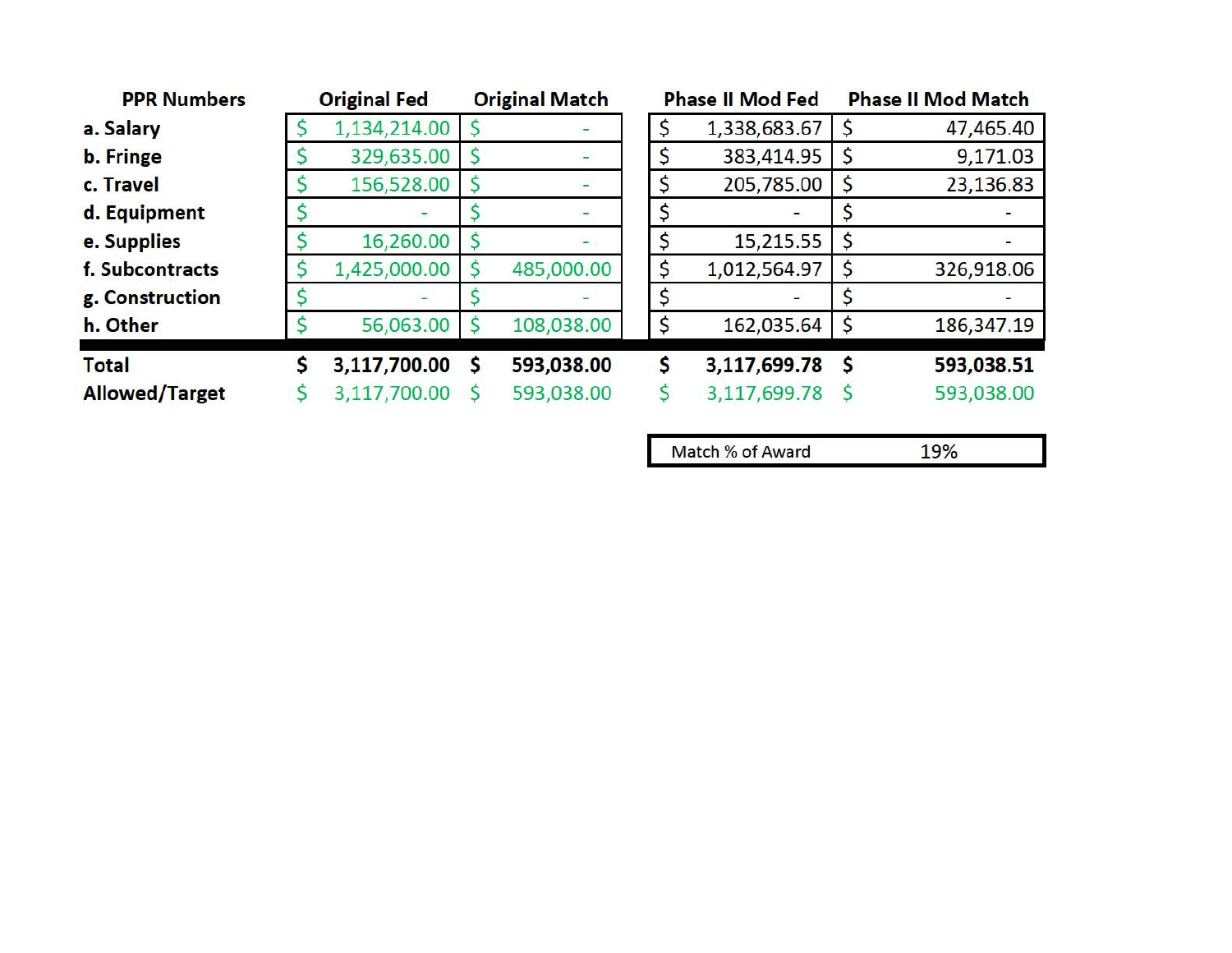The following tables were created to support the development of the Program Narrative Document

## **Salary**

| Amended                       | 2014-2015    | 2015-2016    | 2016-2017    | 2017-2018    | <b>Total</b>   |
|-------------------------------|--------------|--------------|--------------|--------------|----------------|
| Federal                       | \$237,947.86 | \$401,371.88 | \$438,472.50 | \$260,891.44 | \$1,338,683.67 |
| <b>Federal Fringe</b>         | 66,206.52    | \$114,758.01 | \$127,124.81 | 75,325.62    | 383,414.95     |
| <b>Federal Total</b>          | \$304,154.37 | \$516,129.88 | \$565,597.31 | \$336,217.05 | \$1,722,098.62 |
| <b>Non-Federal</b>            | 47,465.40    |              |              |              | 47,465.40      |
| Non-Federal Fringe            | 9,171.03     | -S           |              |              | 9,171.03       |
| Non-Federal Total             | 56,636.43    |              |              |              | 56,636.43      |
| Total Federal and Non-Federal | \$360,790.80 | \$516,129.88 | \$565,597.31 | \$336,217.05 | \$1,778,735.05 |

# **Travel**

| <b>IAmended</b>    | 2014-2015   | 2015-2016 |                  | 2016-2017 |                       |  | 2017-2018                  | Total      |
|--------------------|-------------|-----------|------------------|-----------|-----------------------|--|----------------------------|------------|
| <b>IFederal</b>    | 13.865.00 S |           | 45.585.00 S      |           |                       |  | $88,862.50$   \$ 57,472.50 | 205,785.00 |
| <b>Non-Federal</b> | 6.536.83    |           | 6.000.00         |           | 6.000.00              |  | 4.600.00                   | 23,136.83  |
| <b>ITotal</b>      | 20.401.83 S |           | $51,585.00$   \$ |           | $94,862.50$ $\mid$ \$ |  | 62.072.50                  | 228.921.83 |

# **Supplies**

| <b>IAmended</b>    | 2014-2015 |  | 2015-2016 | 2016-2017                | 2017-2018 | Total     |  |
|--------------------|-----------|--|-----------|--------------------------|-----------|-----------|--|
| <b>Federal</b>     | 1.215.55  |  | 5.000.00  | 5.000.00                 | 4.000.00  | 15.215.55 |  |
| <b>Non-Federal</b> |           |  | -         | $\overline{\phantom{0}}$ | -         |           |  |
| <b>ITotal</b>      | 1,215.55  |  | 5.000.00  | 5.000.00                 | 4.000.00  | 15,215.55 |  |

## **Contracts**

| <b>IAmended</b>    | 2014-2015 | 2015-2016 | 2016-2017                                    | 2017-2018 | Total                                                                      |
|--------------------|-----------|-----------|----------------------------------------------|-----------|----------------------------------------------------------------------------|
| <b>Federal</b>     |           |           |                                              |           | 65,694.98 S 289,600.00 S 417,200.00 S 240,069.99 S 1,012,564.97            |
| <b>Non-Federal</b> |           |           | 46,918.06   \$140,000.00   \$140,000.00   \$ |           | 326,918.06                                                                 |
| <b>Total</b>       |           |           |                                              |           | \$112,613.04   \$429,600.00   \$557,200.00   \$240,069.99   \$1,339,483.03 |

## **Other**

| <b>IAmended</b>    | 2014-2015     | 2015-2016   | 2016-2017                       | 2017-2018             | Total      |
|--------------------|---------------|-------------|---------------------------------|-----------------------|------------|
| <b>Federal</b>     | S 17.535.86 S | 55,000.00 S |                                 | 58,000,00 S 31,499.78 | 162.035.64 |
| <b>Non-Federal</b> | $60.833.19$ S |             | $19,253.00$   \$ 61,188.00   \$ | 45.073.00             | 186.347.19 |
| <b>Total</b>       | 78.369.05 S   |             | 74,253.00   \$119,188.00        | 76.572.78             | 348,382.83 |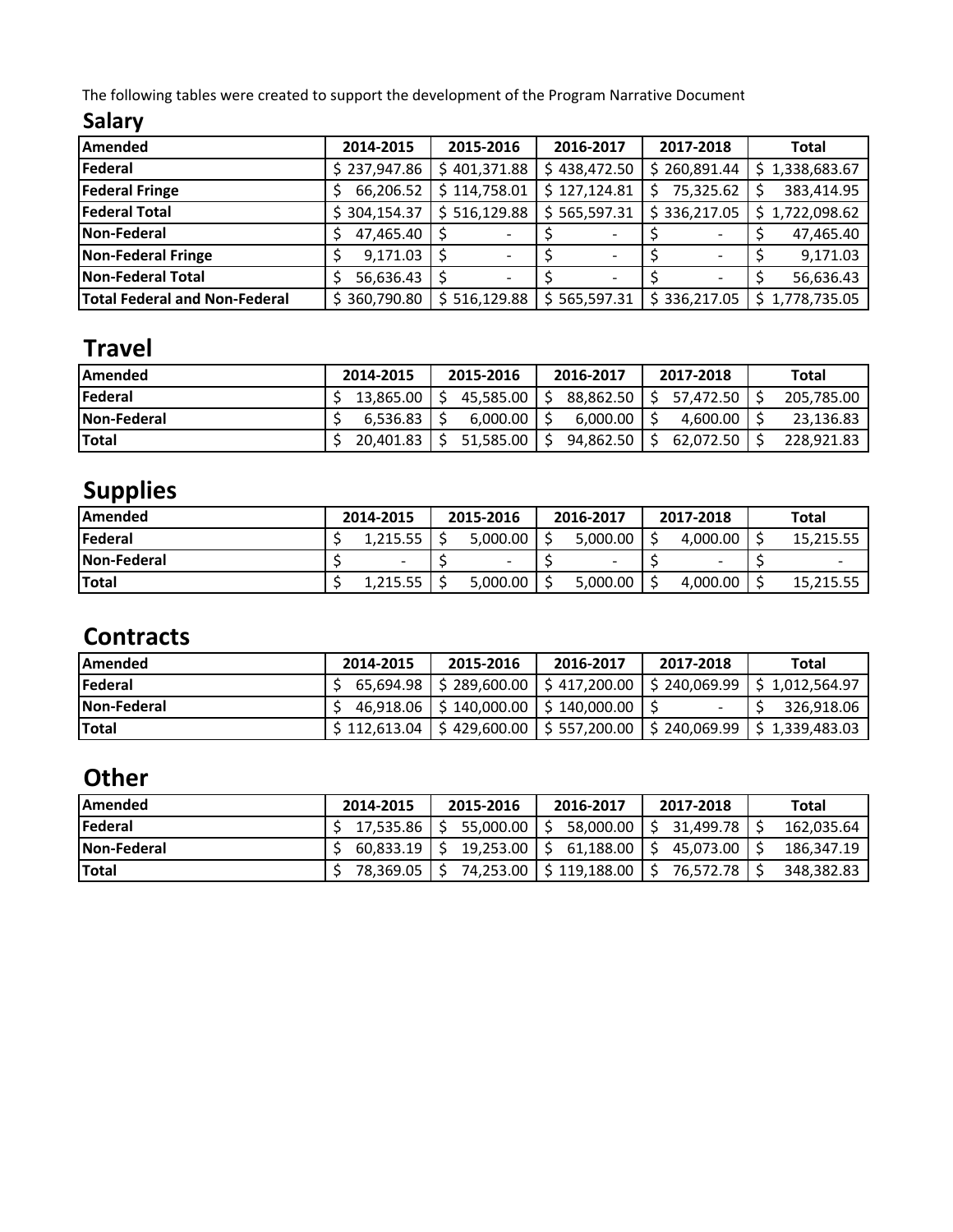| NC Dept of IT, Broadband Infrastructure Office (formerly - Office of Information Technology Services, Digital Infrastructure) |                       |                          |     |                          |     |                           |                     |                          |                         |                          |              |                          |
|-------------------------------------------------------------------------------------------------------------------------------|-----------------------|--------------------------|-----|--------------------------|-----|---------------------------|---------------------|--------------------------|-------------------------|--------------------------|--------------|--------------------------|
| <b>SLIGP - Federal</b>                                                                                                        |                       |                          |     |                          |     |                           |                     |                          |                         |                          |              |                          |
|                                                                                                                               |                       | <b>Current</b>           |     | 1-Jul-2014               |     | 1-Jul-2015                |                     | 1-Jul-2016               |                         | 1-Jul-2017               |              |                          |
| <b>FEDERAL REQUEST - Detailed Budget</b>                                                                                      |                       | <b>Budget</b>            |     | 30-Jun-2015              |     | 30-Jun-2016               |                     | 30-Jun-2017              |                         | 30-Jan-2018              |              | Total                    |
| a. Personnel Salaries                                                                                                         |                       | <b>Total</b>             |     |                          |     |                           |                     |                          |                         |                          |              |                          |
| Expenses to Date (1-Jul-2014 thru 30-Jun-2015)                                                                                | Ś                     | $\sim$                   |     | \$237,947.86             | \$. |                           | \$                  | $\overline{\phantom{a}}$ | \$                      |                          | Ś.           | 237,947.86               |
| See Detail Attached (1-Jul-2015 thru 31-Jan-2018)                                                                             | Ś                     |                          | \$  |                          |     | \$401,371.88              | \$                  | 438,472.50               |                         | \$260,891.44             |              | \$1,100,735.81           |
| Total                                                                                                                         |                       | \$1,134,214.00           |     | \$237,947.86             |     | \$401,371.88              | \$                  | 438,472.50               |                         | \$260,891.44             |              | \$1,338,683.67           |
| b. Fringe Benefits                                                                                                            |                       |                          |     |                          |     |                           |                     |                          |                         |                          |              |                          |
| Expenses to Date (1-July-2014 thru 30-Jun-2015)                                                                               | \$                    |                          | \$  | 66,206.52                | \$  |                           | \$                  |                          | \$                      |                          | \$           | 66,206.52                |
| See Detail Attached (1-Jul-2015 thru 31-Jan-2018)                                                                             | $\mathsf{\dot{S}}$    |                          | \$  | $\blacksquare$           |     | $\overline{$}$ 114,758.01 | \$                  | 127,124.81               | \$                      | 75,325.62                | $\zeta$      | 317,208.43               |
| Total                                                                                                                         | \$                    | 329,635.00               |     | \$66,206.52              |     | \$114,758.01              | Ś.                  | 127,124.81               | \$                      | 75,325.62                | \$.          | 383,414.95               |
| c. Travel                                                                                                                     |                       |                          |     |                          |     |                           |                     |                          |                         |                          |              |                          |
| Travel, In-State - See Budget Narrative                                                                                       | \$                    |                          | \$  | 6,487.00                 | \$  | 14,425.00                 | \$                  | 39,662.50                | -\$                     | $30,712.50$ \$           |              | 91,287.00                |
| Travel, Out-of-State - See Budget Narrative                                                                                   | $\dot{\mathsf{S}}$    |                          | \$  | 7,378.00                 | \$  | 31,160.00                 | \$                  | 49,200.00                | \$                      | 26,760.00 \$             |              | 114,498.00               |
| <b>Total</b>                                                                                                                  | \$                    | 156,528.00               |     | \$13,865.00              | \$  | 45,585.00                 | \$                  | 88,862.50                | $\overline{\mathbf{s}}$ | 57,472.50                | \$           | 205,785.00               |
| d. Equipment                                                                                                                  |                       |                          |     |                          |     |                           |                     |                          |                         |                          |              |                          |
| None                                                                                                                          | S                     |                          | \$  |                          | \$  | $\overline{\phantom{a}}$  | \$                  | $\overline{\phantom{a}}$ | \$                      |                          | \$           | $\overline{\phantom{a}}$ |
|                                                                                                                               | \$<br>Total           |                          | \$  |                          | \$  |                           | \$                  |                          | \$                      |                          | \$           |                          |
| e. Supplies                                                                                                                   |                       |                          |     |                          |     |                           |                     |                          |                         |                          |              |                          |
| Expenses to Date (1-Jul-2014 thru 30-Jun-2015)                                                                                |                       |                          | \$  | 1,215.55                 |     |                           |                     |                          |                         |                          | \$           | 1,215.55                 |
| Operational - Office supplies (basic supplies, toner, postage)                                                                |                       |                          |     |                          | \$  | 5,000.00                  | $\ddot{\mathsf{S}}$ | 5,000.00                 | \$                      | 4,000.00                 | $\zeta$      | 14,000.00                |
|                                                                                                                               | Total \$              | 16,260.00                | \$  | 1,215.55                 | \$  | 5,000.00                  | \$                  | 5,000.00                 | \$                      | 4,000.00                 | \$           | 15,215.55                |
| f. Subcontracts                                                                                                               |                       |                          |     |                          |     |                           |                     |                          |                         |                          |              |                          |
| <b>General Support:</b>                                                                                                       |                       |                          |     |                          |     |                           |                     |                          |                         |                          |              |                          |
| OITS Consultant (M. Ozburn)                                                                                                   | \$                    |                          | \$. | 29,400.00                | \$  |                           | \$                  |                          | \$                      |                          | \$           | 29,400.00                |
| OITS Consultant (K. Wright)                                                                                                   | \$                    |                          | \$  | 7,540.00                 | \$  | $\overline{\phantom{a}}$  | \$                  | $\overline{a}$           | \$                      | $\overline{\phantom{a}}$ | $\zeta$      | 7,540.00                 |
| Admin Support (Temp Solutions)                                                                                                | Ś                     | $\overline{\phantom{a}}$ | \$  | $\overline{\phantom{a}}$ | \$  | 40,000.00                 | \$                  | 40,000.00                | \$                      | 25,000.00                | \$           | 105,000.00               |
| Misc.                                                                                                                         | Ś                     | ÷                        | \$  | 40.00                    | \$  |                           | \$                  |                          | \$                      |                          | \$           | 40.00                    |
| <b>Education &amp; Outreach:</b>                                                                                              |                       |                          |     |                          |     |                           |                     |                          |                         |                          |              |                          |
| Outreach Liaisons/Field Staff (Temporary Solutions)                                                                           | Ś                     |                          | \$  | 2,254.98                 | \$  | 55,000.00                 | \$                  | 100,000.00               | \$                      | 50,000.00                | \$           | 207,254.98               |
| Training Support (LTE Boot Camp)                                                                                              | \$                    |                          | \$  |                          | \$  | 13,200.00                 | \$                  | 13,200.00                | \$                      |                          | \$           | 26,400.00                |
| <b>Technical Conference</b>                                                                                                   | \$                    | ÷,                       | \$  | $\overline{\phantom{a}}$ | \$  | 20,000.00                 | \$                  | 10,000.00                | \$                      | 10,000.00                | $\zeta$      | 40,000.00                |
| Developer Conference                                                                                                          | Ś                     | ÷                        | \$  | $\overline{\phantom{a}}$ | \$  |                           | \$                  | 10,000.00                | \$                      | 10,000.00                | $\zeta$      | 20,000.00                |
| Web development/upgrades/maintenance                                                                                          | \$                    | ÷                        | \$  | $\overline{\phantom{a}}$ | \$  | 30,000.00                 | \$                  | 30,000.00                | \$                      | 21,000.00                | \$           | 81,000.00                |
| Web hosting/server hosting                                                                                                    | \$                    |                          | \$  |                          | \$  | 12,000.00                 | \$                  | 12,000.00                | \$                      | 7,000.00                 | $\zeta$      | 31,000.00                |
| <b>Data Collection &amp; Analysis:</b>                                                                                        |                       |                          |     |                          |     |                           |                     |                          |                         |                          |              |                          |
| OITS GIS Support (NCCGIA)                                                                                                     | \$                    | L,                       | \$  | 26,460.00                | \$  | 64,000.00                 | \$                  | 55,000.00                |                         | 30,000.00                | <sub>S</sub> | 175,460.00               |
| DoC Research Specialist                                                                                                       | \$                    | $\overline{\phantom{a}}$ | \$  |                          | \$  |                           | \$                  | 90,000.00                | \$                      | 60,000.00                | $\zeta$      | 150,000.00               |
| <b>Best Practices:</b>                                                                                                        |                       |                          |     |                          |     |                           |                     |                          |                         |                          | $\zeta$      |                          |
| Best Practices - Data Collection, Education, Outreach                                                                         | \$                    |                          | \$  | $\blacksquare$           | \$  | 55,400.00                 | Ŝ.                  | 57,000.00                | \$                      | 27,069.99                | $\zeta$      | 139,469.99               |
|                                                                                                                               | Total                 | \$1,425,000.00           |     | \$65,694.98              |     | \$289,600.00              | \$                  | 417,200.00               |                         | \$240,069.99             |              | \$1,012,564.97           |
| g. Construction                                                                                                               |                       |                          |     |                          |     |                           |                     |                          |                         |                          |              |                          |
| None                                                                                                                          | \$                    |                          | \$  | $\overline{\phantom{a}}$ | \$  | $\overline{\phantom{a}}$  | \$                  | $\overline{\phantom{a}}$ | \$                      | $\overline{\phantom{a}}$ | \$           | $\overline{\phantom{0}}$ |
|                                                                                                                               | Total $\overline{\$}$ | $\overline{a}$           | \$  |                          | \$  | $\blacksquare$            | \$                  | $\blacksquare$           | \$                      |                          | \$           |                          |
| h. Other                                                                                                                      |                       |                          |     |                          |     |                           |                     |                          |                         |                          |              |                          |
| Expenses to Date (1-Jul-2014 thru 30-Jun-2015)                                                                                | \$                    |                          | \$. | 17,535.86                | \$  |                           | \$                  |                          | \$,                     |                          | \$           | 17,535.86                |
| Operational - computers/email/shared drive/phones                                                                             | \$                    |                          | \$  |                          | \$  | 30,000.00                 | \$                  | 30,000.00                | \$                      | 17,500.00                | $\zeta$      | 77,500.00                |
| Events (facility rental and food)                                                                                             | Ś                     |                          | \$  | $\overline{\phantom{a}}$ | \$  | 16,000.00                 | \$                  | 17,000.00                | \$                      | 5,000.00                 | \$           | 38,000.00                |
| Communications materials, banners, etc.                                                                                       | Ś                     |                          | \$  | $\blacksquare$           | \$  | 4,000.00                  | \$                  | 4,000.00                 | \$                      | 4,000.00                 | $\zeta$      | 12,000.00                |
| Printing                                                                                                                      | Ś                     |                          | \$  |                          | \$  | 5,000.00                  | \$                  | 7,000.00                 | \$                      | 4,999.78                 | $\zeta$      | 16,999.78                |
| Total                                                                                                                         | <b>S</b>              | 56,063.00                |     | \$17,535.86              | Ś   | 55,000.00                 | Ś                   | 58,000.00                | Ś                       | 31,499.78                | Ś            | 162,035.64               |
|                                                                                                                               |                       |                          |     |                          |     |                           |                     | \$1,134,659.81           |                         | \$669,259.32             |              | \$3,117,699.78           |
| <b>TOTAL COSTS</b>                                                                                                            |                       | \$3,117,700.00           |     | \$402,465.76             |     | \$911,314.88              |                     |                          |                         |                          |              |                          |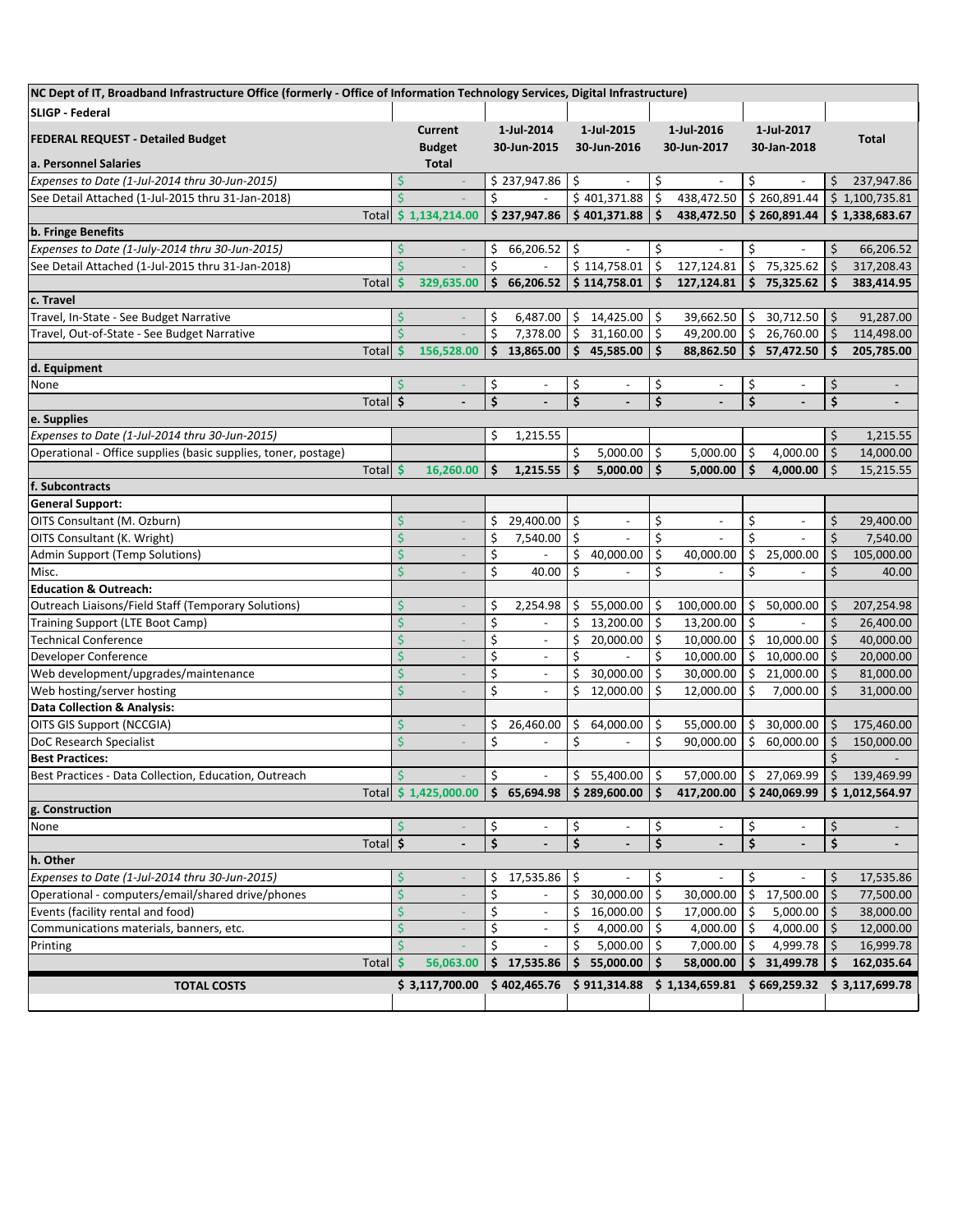| NC Dept of IT, Broadband Infrastructure Office (formerly - Office of Information Technology Services, Digital Infrastructure) |                     |                    |                    |                    |              |                    |               |                    |                |                         |                          |    |                          |
|-------------------------------------------------------------------------------------------------------------------------------|---------------------|--------------------|--------------------|--------------------|--------------|--------------------|---------------|--------------------|----------------|-------------------------|--------------------------|----|--------------------------|
| <b>SLIGP - Match</b>                                                                                                          |                     |                    |                    |                    |              |                    |               |                    |                |                         |                          |    |                          |
| <b>FEDERAL REQUEST - Detailed Budget</b>                                                                                      |                     |                    | <b>Current</b>     |                    | 1-Jul-2014   |                    | 1-Jul-2015    |                    | 1-Jul-2016     |                         | 1-Jul-2017               |    | <b>Total</b>             |
|                                                                                                                               |                     |                    | <b>Budget</b>      |                    | 30-Jun-2015  |                    | 30-Jun-2016   |                    | 30-Jun-2017    |                         | 30-Jan-2018              |    |                          |
| a. Personnel Salaries                                                                                                         |                     |                    | <b>Total</b>       |                    |              |                    |               |                    |                |                         |                          |    |                          |
| Expenses to Date (1-Jul-2014 thru 30-Jun-2015)                                                                                |                     |                    |                    | Ŝ.                 | 47,465.40    | -\$                |               | \$.                |                | \$                      |                          |    | \$47,465.40              |
|                                                                                                                               | Total $\frac{1}{5}$ |                    | $\overline{a}$     | Ś.                 | 47,465.40    | $\mathsf{\hat{S}}$ |               | $\dot{\mathsf{s}}$ |                | $\overline{\mathsf{s}}$ |                          |    | \$47,465.40              |
| <b>b. Fringe Benefits</b>                                                                                                     |                     |                    |                    |                    |              |                    |               |                    |                |                         |                          |    |                          |
| Expenses to Date (1-July-2014 thru 30-Jun-2015)                                                                               |                     | Ś                  |                    | S                  | 9,171.03     | -S                 |               | -S                 |                | \$.                     |                          | \$ | 9,171.03                 |
|                                                                                                                               | Total \$            |                    | $\blacksquare$     | $\mathsf{\dot{S}}$ | 9,171.03     | Ŝ.                 |               | \$                 | $\blacksquare$ | \$                      | $\overline{\phantom{a}}$ | \$ | 9,171.03                 |
| c. Travel                                                                                                                     |                     |                    |                    |                    |              |                    |               |                    |                |                         |                          |    |                          |
| Travel, In-State - See Budget Narrative                                                                                       |                     | Ś                  |                    | \$.                | 6,536.83     | S                  | 6,000.00      | \$                 | 6,000.00       | Ŝ                       | 4,600.00                 | \$ | 23,136.83                |
| Travel, Out-of-State - See Budget Narrative                                                                                   |                     | Ś                  |                    | \$                 |              | \$                 |               | \$                 |                | \$                      |                          | \$ |                          |
|                                                                                                                               | Total $\frac{1}{5}$ |                    |                    | \$                 | 6,536.83     | Ś.                 | 6,000.00      | \$                 | 6,000.00       | \$                      | 4,600.00                 |    | \$23,136.83              |
| d. Equipment                                                                                                                  |                     |                    |                    |                    |              |                    |               |                    |                |                         |                          |    |                          |
| None                                                                                                                          |                     | Ś                  |                    | \$.                | ٠            | -\$                |               | \$                 | ٠              | \$                      |                          | \$ | $\overline{\phantom{a}}$ |
|                                                                                                                               | Total               | Ŝ.                 |                    | \$                 |              | Ś                  |               | \$                 |                | \$                      |                          | \$ | $\overline{\phantom{a}}$ |
| e. Supplies                                                                                                                   |                     |                    |                    |                    |              |                    |               |                    |                |                         |                          |    |                          |
| None                                                                                                                          |                     | Ś                  |                    | \$                 |              | S                  |               | \$.                |                | \$                      |                          | \$ | $\overline{\phantom{a}}$ |
|                                                                                                                               | <b>Total</b>        | $\mathsf{\hat{S}}$ |                    | $\mathsf{\hat{S}}$ |              | Ś                  |               | $\dot{\mathsf{s}}$ |                | $\dot{\mathsf{S}}$      |                          | \$ | $\overline{a}$           |
| f. Subcontracts                                                                                                               |                     |                    |                    |                    |              |                    |               |                    |                |                         |                          |    |                          |
| Expenses to Date (1-July-2014 thru 30-Jun-2015)                                                                               |                     |                    |                    |                    |              |                    |               |                    |                |                         |                          |    |                          |
| OITS Consultant (M. Ozburn)                                                                                                   |                     | Ś                  | $\blacksquare$     | Š.                 | 13,068.00    | -Ś                 | $\sim$        | <sup>\$</sup>      | $\omega$       | \$                      | ÷.                       |    | \$13,068.00              |
| OITS Consultant (K. Wright)                                                                                                   |                     | Ś                  | $\sim$             | Ŝ.                 | 28,860.00    | -Ś                 | $\sim$        | Ś                  | $\sim$         | Ś                       | $\overline{\phantom{a}}$ | Ś. | 28,860.00                |
| A. Sadowski (In-Kind)                                                                                                         |                     |                    | $\blacksquare$     | Ŝ.                 | 4,990.06     | Ŝ.                 |               | Ś                  |                | Ś                       | ٠                        | \$ | 4,990.06                 |
| State Appropriation (fy 15-16, 16-17)                                                                                         |                     |                    |                    |                    |              |                    |               |                    |                |                         |                          |    |                          |
| Misc. Contracted Services - see program narrative                                                                             |                     | Ś.                 |                    | $\mathsf{\hat{S}}$ | ÷,           |                    | \$140,000.00  |                    | \$140,000.00   | \$                      | $\omega$                 |    | \$280,000.00             |
|                                                                                                                               |                     |                    | Total \$485,000.00 | Ś.                 | 46,918.06    |                    | \$140,000.00  |                    | \$140,000.00   | \$                      |                          |    | \$326,918.06             |
| g. Construction                                                                                                               |                     |                    |                    |                    |              |                    |               |                    |                |                         |                          |    |                          |
| None                                                                                                                          |                     |                    |                    | S                  |              | \$                 |               | \$.                |                | \$                      |                          | \$ | $\overline{\phantom{a}}$ |
|                                                                                                                               | Total               | $\sqrt{5}$         |                    | \$                 |              | Ś                  |               | \$                 |                | \$                      |                          | \$ | $\overline{a}$           |
| h. Other                                                                                                                      |                     |                    |                    |                    |              |                    |               |                    |                |                         |                          |    |                          |
| Expenses to Date (1-July-2014 thru 30-Jun-2015)                                                                               |                     | Ś                  |                    | \$.                | 2,710.19     | -\$                |               | <b>S</b>           | ÷.             | \$                      |                          | \$ | 2,710.19                 |
| Volunteer Hrs from Partners (see Narrative), other In-Kind Personnel                                                          |                     | Ś.                 | $\omega$           | Ś.                 |              | \$                 | 45,000.00     | $\mathsf{S}$       | 45,000.00      | \$                      | 35,630.00                |    | \$125,630.00             |
| Facility Office Space (In-Kind)                                                                                               |                     | \$                 |                    | Ŝ.                 | 58,123.00    |                    | \$(25,747.00) | Ŝ.                 | 16,188.00      | Ś                       | 9,443.00                 |    | \$58,007.00              |
|                                                                                                                               |                     |                    | Total \$108,038.00 | Ŝ.                 | 60,833.19    |                    | \$19,253.00   |                    | \$61,188.00    | \$                      | 45,073.00                |    | \$186,347.19             |
| <b>TOTAL COSTS</b>                                                                                                            |                     |                    | \$593,038.00       |                    | \$170,924.51 |                    | \$165,253.00  |                    | \$207,188.00   |                         | \$49,673.00              |    | \$593,038.51             |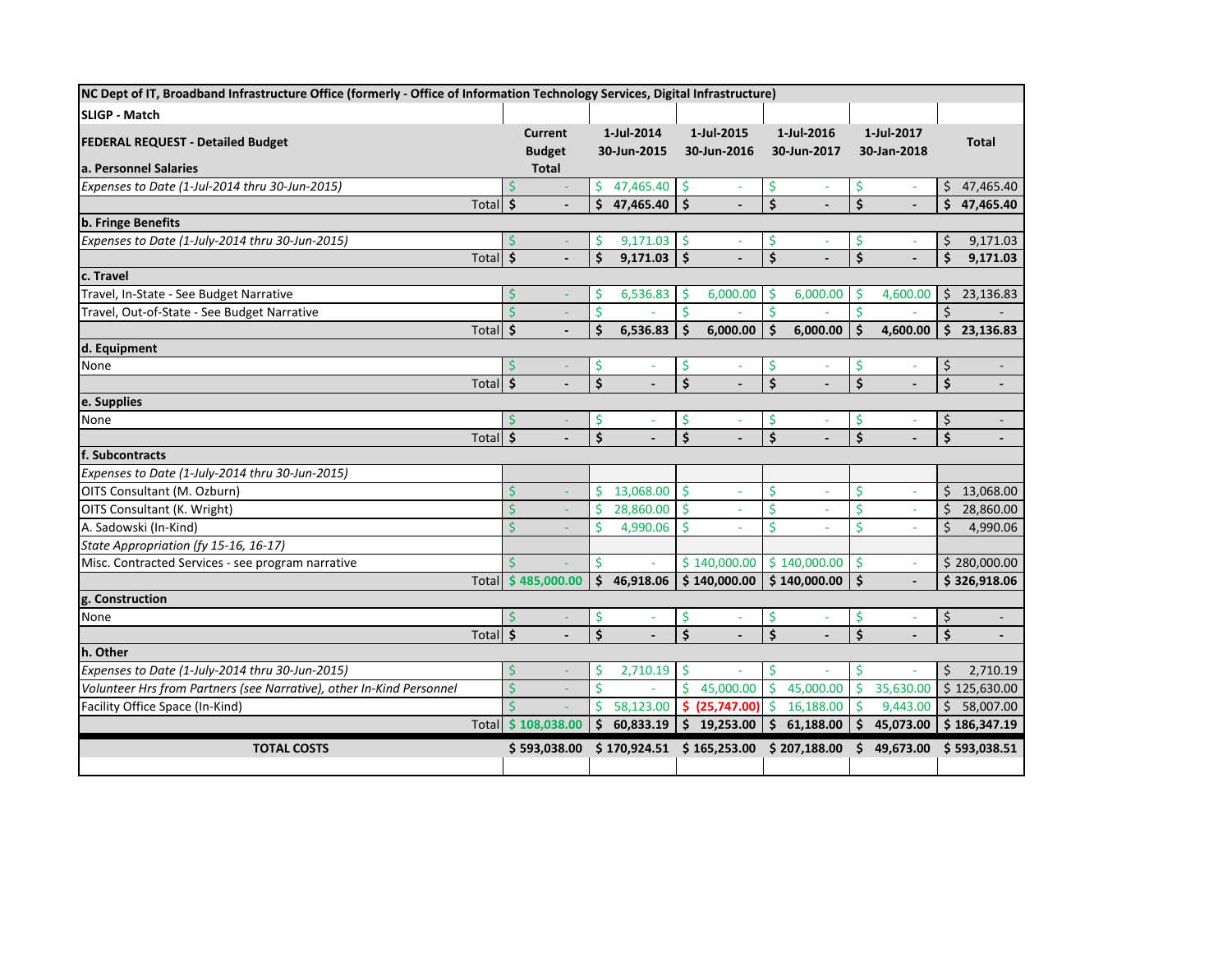#### **NC FirstNet SLIGP Effort Estimated Personnel Costs (Federal)**

**1‐Jul‐2014 thru 31‐Jan‐2018**

#### **NC FY 14‐15 ‐ THIS SECTION IS DIVIDED BY QUARTER DUE TO PERSONNEL CHANGES**

| 1-Jul-2014 thru 30-Sep-2014 |                                 |             |              |           |                 |              |                     |                           |              |                       |    |                   |      |                 |     |                       |
|-----------------------------|---------------------------------|-------------|--------------|-----------|-----------------|--------------|---------------------|---------------------------|--------------|-----------------------|----|-------------------|------|-----------------|-----|-----------------------|
|                             |                                 |             | Current      | 0%        | Annual          |              | <b>SLIGP</b>        | % of Salary               |              | % of Salary           |    | Per year cost     |      | <b>SLIGP</b>    |     |                       |
|                             |                                 |             | Annual       | potential | Salary          | % Effort     | Quarterly           | 0.0765                    |              | 0.1521                | Ś. | 5,378.00          |      | Quarterly       |     | <b>SLIGP totals</b>   |
| <b>Position No</b>          | Classification                  |             | Salary       | increase  | fy 15-16        | <b>SLIGP</b> | Salary              | <b>SSA</b>                |              | <b>TSER</b>           |    | <b>Medical</b>    |      | <b>Benefits</b> |     |                       |
| 60087248                    | <b>IT Director</b>              | G. Bakolia  | \$156,066.00 | $\equiv$  | \$156,066.00    | 100%         | \$39,016.50\$       | 2.984.76                  | Ŝ.           | 5.934.41 \$           |    | 1,344.50          | Ŝ.   | 10,263.67 \$    |     | 49,280.17             |
| 60087248                    | IT Director (Payout Adjustment) | G. Bakolia  | \$156,066.00 |           | \$156,066.00    | 100%         | \$                  | \$<br>857.00              |              | $$(4,291.00)$ \$      |    |                   | \$   | $(3,434.00)$ \$ |     | (3,434.00)            |
| 60086573                    | Administrative Assistant I      | E. Gallion  | \$43,500.00  |           | \$43,500.00     | 100%         | \$10,875.00         | - Ś                       |              | 831.94 \$ 1,654.09 \$ |    | 896.33            | - \$ | 3,382.36 \$     |     | 14,257.36             |
|                             |                                 |             |              |           |                 |              | \$<br>49,891.50     |                           |              |                       |    |                   | \$   | $10,212.03$ \$  |     | 60,103.53             |
| 1-Oct-2014 thru 31-Dec-2014 |                                 |             |              |           |                 |              |                     |                           |              |                       |    |                   |      |                 |     |                       |
|                             |                                 |             | Current      |           | Annual          |              | <b>SLIGP</b>        |                           |              |                       |    |                   |      | <b>SLIGP</b>    |     |                       |
|                             |                                 |             | Annual       | potential | Salary          | % Effort     | Quarterly           |                           |              |                       |    |                   |      | Quarterly       |     |                       |
| <b>Position No</b>          | Classification                  |             | Salary       | increase  | fy 15-16        | <b>SLIGP</b> | Salary              | <b>SSA</b>                |              | <b>TSER</b>           |    | <b>Medical</b>    |      | <b>Benefits</b> |     |                       |
| 65019750                    | IT Proj Prog Manager            | A. Sadowski | \$110,945.00 | ÷.        | \$110,945.00    | 100%         |                     | $$21,678.83$$ $$1,651.79$ | -Ś           | 3.297.35 \$           |    | 896.33 \$         |      | $5,845.47$ \$   |     | 27,524.31             |
| 60086573                    | Administrative Assistant I      | E. Gallion  | \$43,500.00  |           | \$43,500.00     | 100%         | \$10,875.00\$       | 831.94                    | $\mathsf{S}$ | 1,654.09 \$           |    | 1,344.50 \$       |      | 3,830.53 \$     |     | 14,705.53             |
|                             |                                 |             |              |           |                 |              | \$32,553.83         |                           |              |                       |    |                   | Ś.   | $9,676.00$ \$   |     | 42,229.83             |
| 1-Jan-2015 thru 31-Mar-2015 |                                 |             |              |           |                 |              |                     |                           |              |                       |    |                   |      |                 |     |                       |
|                             |                                 |             | Current      |           | Annual          |              | <b>SLIGP</b>        |                           |              |                       |    |                   |      | <b>SLIGP</b>    |     |                       |
|                             |                                 |             | Annual       | potential | Salary          | % Effort     | Quarterly           |                           |              |                       |    |                   |      | Quarterly       |     |                       |
| <b>Position No</b>          | Classification                  |             | Salary       | increase  | fy 15-16        | <b>SLIGP</b> | Salary              | SSA                       |              | <b>TSER</b>           |    | <b>Medical</b>    |      | <b>Benefits</b> |     |                       |
| 65019750                    | IT Proj Prog Manager            | A. Sadowski | \$110,945.00 | $\sim$    | \$110,945.00    | 100%         | \$27,736.25\$       | 2,121.82 \$               |              | 4,218.68 \$           |    | 1,344.50          | -\$  | 7,685.01 \$     |     | 35,421.26             |
| 65020070                    | Networking Spec                 | G. Knox     | \$90,000.00  | $\equiv$  | \$90,000.00     | 100%         |                     | $$22,500.00$$ $$1,721.25$ | -\$          | $3,422.25$ \$         |    | 896.33            | -Ś   | $6,039.83$ \$   |     | 28,539.83             |
| 65020068                    | Info & Comms Spec III           | W. King     | \$52,720.00  | $\sim$    | \$52,720.00     | 33%          | 4,392.89 \$<br>Ś.   | 336.06                    | Ŝ.           | 668.16 \$             |    | $\blacksquare$    | Ś    | $1,004.22$ \$   |     | 5,397.11              |
| 60087248                    | <b>IT Director</b>              | J. Sural    | \$145,000.00 | $\sim$    | \$145,000.00    | 33%          | 10.693.75 \$<br>Ś.  | 818.07                    | S.           | $1,626.52$ \$         |    | 295.79            |      | 2,740.38 \$     |     | 13,434.13             |
| 60086573                    | Administrative Assistant I      | E. Gallion  | \$43,500.00  |           | \$43,500.00     | 33%          | Ś<br>$3,624.64$ \$  | 277.28                    | -\$          | $551.31$ \$           |    | 448.17            | -Ś   | $1,276.76$ \$   |     | 4,901.40              |
|                             | IT Director (Payout Benefit     |             |              |           |                 |              |                     |                           |              |                       |    |                   |      |                 |     |                       |
| 60087248                    | Correction)                     | G. Bakolia  | \$156,066.00 |           | \$156,066.00    | 100%         |                     | \$ (1,153.49) \$          |              | $4,205.08$ \$         |    | $672.21 \text{ }$ |      | $3,723.80$ \$   |     | 3,723.80              |
|                             |                                 |             |              |           |                 |              | \$<br>68,947.53     |                           |              |                       |    |                   | \$   | 22,470.00       | -Ś  | 91,417.53             |
| 1-Apr-2015 thru 30-Jun-2015 |                                 |             |              |           |                 |              |                     |                           |              |                       |    |                   |      |                 |     |                       |
|                             |                                 |             | Current      |           | Annual          |              | <b>SLIGP</b>        |                           |              |                       |    |                   |      | <b>SLIGP</b>    |     |                       |
|                             |                                 |             | Annual       | potential | Salary          | % Effort     | Quarterly           |                           |              |                       |    |                   |      | Quarterly       |     |                       |
| <b>Position No</b>          | Classification                  |             | Salary       | increase  | fy 15-16        | <b>SLIGP</b> | Salary              | <b>SSA</b>                |              | <b>TSER</b>           |    | Medical           |      | <b>Benefits</b> |     |                       |
| 65019750                    | IT Proj Prog Manager            | A. Sadowski | \$110,945.00 | $\equiv$  | \$110,945.00    | 100%         | $$30,283.25$ \$     | 2.349.67                  | -Ś           | 4,606.08 \$           |    | 1,344.50          | -Ś   | $8,300.25$ \$   |     | 38,583.50             |
| 65020070                    | Networking Spec                 | G. Knox     | \$90,000.00  |           | Ś.<br>90,000.00 | 100%         | Ś.                  | 22,500.00 \$ 1,721.25     | -\$          | $3,422.25$ \$         |    | 1,344.50          | Ŝ.   | $6,488.00$ \$   |     | 28,988.00             |
| 65020071                    | Networking Spec                 | R. Grasso   | \$85,000.00  | $\sim$    | \$<br>85,000.00 | 100%         | Ŝ.<br>$9,781.74$ \$ | 748.30                    | S.           | 1,487.80 \$           |    | $\blacksquare$    | Ŝ.   | $2,236.11$ \$   |     | 12,017.85             |
| 65020068                    | Info & Comms Spec III           | W. King     | \$ 52,720.00 | $\sim$    | \$ 52,720.00    | 50%          | Ś.<br>$6,590.00$ \$ | $504.14$ \$               |              | $1,002.34$ \$         |    | 448.17            | -Ś   | 1,954.64 \$     |     | 8,544.64              |
| 60087248                    | <b>IT Director</b>              | J. Sural    | \$145,000.00 |           | \$145,000.00    | 33%          | \$11,962.50\$       | $915.13 \quad $$          |              | 1,819.50 \$           |    | 443.69            | -Ś   | $3,178.31$ \$   |     | 15,140.81             |
| 60086573                    | Administrative Assistant I      | E. Gallion  | \$43,500.00  | $\sim$    | \$43,500.00     | 50%          | \$<br>$5,437.50$ \$ | 415.97 \$                 |              | 827.04 \$             |    | 448.17 \$         |      | $1,691.18$ \$   |     | 7,128.68              |
|                             |                                 |             |              |           |                 |              | \$86,554.99         |                           |              |                       |    |                   |      | \$23,848.49     | -\$ | 110,403.48            |
|                             |                                 |             |              |           |                 |              |                     |                           |              |                       |    |                   |      |                 |     |                       |
|                             |                                 |             |              |           |                 |              |                     |                           |              |                       |    |                   |      |                 |     | <b>Total for Year</b> |

**Total Sum of 4 Quarters= \$ 237,947.86 \$ 66,206.52 \$ 304,154.37**

**Total for Year**

#### **NC FY 15‐16 ‐ THIS SECTION IS DIVIDED BY QUARTER DUE TO PERSONNEL CHANGES**

**1‐Jul‐2015 thru 30‐Sep‐2015**

|                    |                       |             | Current      | 0%                       | Annual       |              | <b>SLIGP</b>                                                   |                    |             |                | <b>SLIGP</b>    |           |
|--------------------|-----------------------|-------------|--------------|--------------------------|--------------|--------------|----------------------------------------------------------------|--------------------|-------------|----------------|-----------------|-----------|
|                    |                       |             | Annual       | potential                | Salary       | % Effort     | Quarterly                                                      |                    |             |                | Quarterly       |           |
| <b>Position No</b> | Classification        |             | Salary       | increase                 | fy 15-16     | <b>SLIGP</b> | Salary                                                         | SSA                | <b>TSER</b> | <b>Medical</b> | <b>Benefits</b> |           |
| 65019750           | IT Proj Prog Manager  | A. Sadowski | \$110.945.00 |                          | \$110.945.00 | 100%         | $$27.736.25$$ $$2.121.82$$ $$4.218.68$$                        |                    |             | 1.344.50       | 7,685.01        | 35,421.26 |
| 65020070           | Networking Spec       | G. Knox     | 90,000.00    | $\overline{\phantom{0}}$ | 90.000.00    | 100%         | \$ 22.500.00 \$ 1.721.25 \$ 3.422.25 \$                        |                    |             | 1.344.50       | $6,488.00$ \$   | 28,988.00 |
| 65020071           | Networking Spec       | R. Grasso   | 85.000.00    |                          | 85.000.00    | 100%         | $$21.250.00 \text{ } $1.625.63 \text{ } $3.232.13 \text{ } $5$ |                    |             | 1.344.50       | 6,202.25        | 27,452.25 |
| 65020068           | Info & Comms Spec III | W. King     | 52,720.00    |                          | 52.720.00    | 50%          | 6,590.00                                                       | 504.14             | 1,002.34 \$ | 672.25         | 2,178.72 \$     | 8,768.72  |
| 65022530           | IT Manager            | A. Bailev   | 83,930.00    |                          | 83.930.00    | 50%          | 10.491.25 S                                                    | $802.58 \text{ S}$ | 1.595.72 \$ | 672.25         | $3.070.55$ \$   | 13,561.80 |
| 60087248           | <b>IT Director</b>    | J. Sural    | \$145,000,00 |                          | \$145.000.00 | 37%          | $$13.412.50$$ \$ 1                                             | 1.026.06 \$        | 2.040.04 \$ | 497.47         | 3,563.56        | 16.976.06 |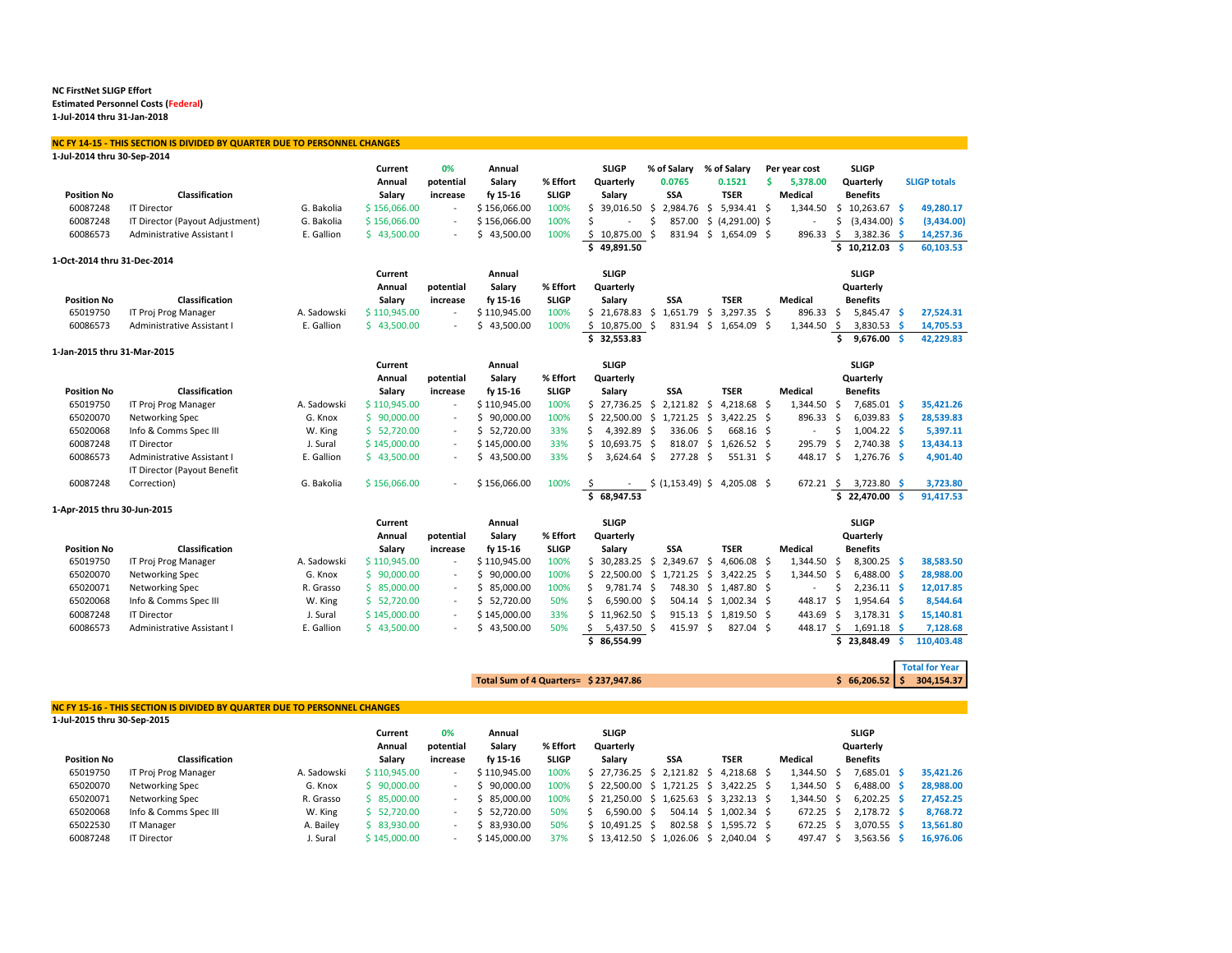| NC Dept of IT, Broadband Infrastructure Office (formerly - Office of Information Technology Services, Digital Infrastructure)   |        |                   |                 |                                                |                |                |                                                 |                |
|---------------------------------------------------------------------------------------------------------------------------------|--------|-------------------|-----------------|------------------------------------------------|----------------|----------------|-------------------------------------------------|----------------|
| <b>Estimated non-Personnel Costs (Federal)</b>                                                                                  |        |                   | $Q5-8$          | FY 14-15                                       | Q9             | Q10            | Q11                                             | Q12            |
|                                                                                                                                 |        | <b>Unit Price</b> | 1-Jul-2014 thru |                                                |                |                | 30/Sep/2015 31/Dec/2015 31/Mar/2016 30/Jun/2016 |                |
|                                                                                                                                 |        |                   | 30-Jun-2014     | Total                                          |                |                |                                                 |                |
| c. Travel                                                                                                                       |        |                   |                 |                                                |                |                |                                                 |                |
| <b>Assumptions</b>                                                                                                              |        |                   |                 |                                                |                |                |                                                 |                |
| In-State Car/Mileage local is 50 miles at \$.575 per mile                                                                       | Ś<br>Ś | 28.75             |                 |                                                |                |                |                                                 |                |
| In-State Car/Mileage for lodging stay is 500 miles at \$.30 per mile                                                            | Ś      | 150.00            |                 |                                                |                |                |                                                 |                |
| In-State Per Diem for overnight stay per day                                                                                    |        | 40.00             |                 |                                                |                |                |                                                 |                |
| In-State Hotel per night                                                                                                        | Ś      | 100.00            |                 |                                                |                |                |                                                 |                |
| <b>Conference Registration estimation</b>                                                                                       |        | 80.00             |                 |                                                |                |                |                                                 |                |
| <b>Out of State Airfare</b>                                                                                                     | Ś      | 600.00            |                 |                                                |                |                |                                                 |                |
| Out of State Hotel per night                                                                                                    | Ś<br>Ś | 100.00            |                 |                                                |                |                |                                                 |                |
| Out of State Per Diem per day                                                                                                   | Ś      | 40.00             |                 |                                                |                |                |                                                 |                |
| Out of State Car/Taxi/Shuttle                                                                                                   |        | 30.00             |                 |                                                |                |                |                                                 |                |
| 8-10 Part time Outreach Liaison Specialists                                                                                     |        |                   |                 |                                                |                |                |                                                 |                |
| Travel is for 2 people - 1 responder and 1 technical                                                                            |        |                   |                 |                                                |                |                |                                                 |                |
| Travel will have 1 local person and 1 person needing lodging                                                                    |        |                   |                 |                                                |                |                |                                                 |                |
| Travel, In-State - (formulas = personnel times event) See Budget Narrative                                                      |        |                   |                 | 6,487.00<br>\$                                 |                |                |                                                 |                |
| SIEC Meetings, Local [=Mileage]                                                                                                 | \$     | 28.75             | $\Omega$        | Ś                                              | $\mathbf{1}$   | $\mathbf{1}$   | $\mathbf{1}$                                    | $\mathbf{1}$   |
| SIEC Meetings, Non-Local [=Mileage + Per Diem + Hotel for 1 day]                                                                | \$     | 290.00            | 0               | Ś                                              | $\mathbf{0}$   | $\mathbf{1}$   | $\mathbf 0$                                     | $\mathbf{1}$   |
| FirstNetNC staff program update, Local [=Mileage]                                                                               | \$     | 28.75             | $\overline{O}$  | $\dot{\mathsf{S}}$<br>÷.                       | $\Omega$       | 5              | $\mathbf 0$                                     | 5              |
| FirstNetNC staff program update, Non-Local [=Mileage + Per Diem + Hotel for 1 day]                                              | \$     | 290.00            | 0               | $\mathsf{\dot{S}}$<br>$\overline{\phantom{a}}$ | $\mathbf{0}$   | 5              | $\mathbf 0$                                     | 5              |
| FirstNetNC Stakeholder Presentation, Local [=Mileage]                                                                           | Ś      | 28.75             | 0               | $\dot{\mathsf{S}}$<br>÷.                       | 10             | $\overline{4}$ | $6\phantom{1}6$                                 | 12             |
| FirstNetNC Stakeholder Presentation, Non-Local [=Mileage + Per Diem + Hotel for 1 day]                                          | Ś      | 290.00            | 0               | $\mathsf{\dot{S}}$<br>$\overline{\phantom{a}}$ | $\overline{2}$ | $\overline{2}$ | 6                                               | 8              |
| Individual Agency Meeting regarding FirstNet, Local [=Mileage]                                                                  | \$     | 28.75             | $\mathcal O$    | $\dot{\mathsf{S}}$<br>ä,                       | $\overline{4}$ | $\overline{4}$ | 6                                               | 12             |
| Individual Agency Meeting regarding FirstNet, Non-Local [=Mileage + Per Diem + Hotel for 1 day]                                 | \$     | 290.00            | 0               | Ś<br>÷.                                        | $\mathbf{0}$   | $\overline{2}$ | $\overline{2}$                                  | $\overline{2}$ |
| Organization/Association Conference presentation, Local [=Mileage]                                                              | Ś      | 108.75            | 0               | $\mathsf{\dot{S}}$<br>÷.                       | $\mathbf{1}$   | $\mathbf{1}$   | $\overline{1}$                                  | $\mathbf{1}$   |
| Organization/Association Conference presentation, Non-Local [=Mileage + Per Diem + Hotel + Registration for 1 day]              | Ś      | 370.00            | 18              | \$<br>6,487.00                                 | $\mathbf{1}$   | $\mathbf{1}$   | $\overline{1}$                                  | $\mathbf{1}$   |
| Travel, Out-of-State - (formulas = personnel times event) See Budget Narrative                                                  |        |                   |                 | Ś.<br>7,378.00                                 |                |                |                                                 |                |
| Spring & Fall SPOC conference [=Airfare + Car/Taxi/Shuttle + 4 days * (Hotel + Per Diem)]                                       |        | 1,190.00          | 0               | Ś                                              | $\mathbf{0}$   | $\overline{2}$ | $\mathbf 0$                                     | $\overline{3}$ |
| Regional Broadband/Coordination event [=Airfare + Car/Taxi/Shuttle + 2 days * (Hotel + Per Diem)]                               | Ś      | 910.00            | 0               | $\zeta$<br>$\blacksquare$                      | $\mathbf{1}$   | $\bf{0}$       | $\mathbf{1}$                                    | $\mathbf{1}$   |
| Broadband conference (PSCR, IWCE, etc.) [=Airfare + Car/Taxi/Shuttle + Registration + 4 days * (Hotel + Per Diem)]              |        | 1,270.00          | 0               | $\mathsf{\dot{S}}$<br>$\blacksquare$           | $\mathbf{0}$   | $\mathbf{0}$   | $\overline{4}$                                  | $\overline{3}$ |
| Early Builder Lessons Learned and Evalution [=Airfare + Car/Taxi/Shuttle + 2 days * (Hotel + Per Diem)]                         |        | 910.00            | 0               | Ś<br>ä,                                        | $\mathbf{0}$   | $\mathbf{0}$   | $\overline{2}$                                  | $\overline{3}$ |
| Public Safety National Conference w NPSBN/LTE Topics [=Airfare + Car/Taxi/Shuttle + Registration + 3 days * (Hotel + Per Diem)] | \$     | 1.130.00          | $\overline{7}$  | \$7,378.00                                     | $\mathbf{0}$   | $\Omega$       | $\overline{4}$                                  | $\overline{4}$ |
| <b>Travel Total</b>                                                                                                             |        |                   |                 | \$13,865.00                                    |                |                |                                                 |                |
| d. Equipment                                                                                                                    |        |                   |                 |                                                |                |                |                                                 |                |
| None                                                                                                                            |        |                   | $\mathbf{0}$    | \$                                             | $\mathbf{0}$   | $\mathbf{0}$   | $\mathbf 0$                                     | $\mathbf{0}$   |
| <b>Equipment Total</b>                                                                                                          |        |                   |                 | Ś<br>ä,                                        |                |                |                                                 |                |
| e. Supplies                                                                                                                     |        |                   |                 |                                                |                |                |                                                 |                |
| Expenses to Date (1-Jul-2014 thru 30-Jun-2015)                                                                                  | Ś.     | 1,215.55          | $\mathbf{1}$    | \$1,215.55                                     | $\mathbf{0}$   | $\mathbf{0}$   | $\mathbf 0$                                     | $\Omega$       |
| Operational - Office supplies (basic supplies, toner, postage)                                                                  | Ś      | 1,000.00          | $\mathbf{0}$    | $\dot{\mathsf{S}}$                             | 1 2 5          | 1 2 5          | 1.25                                            | 1 2 5          |
| <b>Supplies Total</b>                                                                                                           |        |                   |                 | \$1,215.55                                     |                |                |                                                 |                |
| f. Subcontracts                                                                                                                 |        |                   |                 |                                                |                |                |                                                 |                |
| <b>General Support:</b>                                                                                                         |        |                   |                 | \$36,980.00                                    |                |                |                                                 |                |
| OITS Consultant (M. Ozburn)                                                                                                     |        | \$29,400.00       | $\mathbf{1}$    | \$29,400.00                                    | $\mathbf 0$    | $\mathbf 0$    | $\mathbf 0$                                     | $\mathbf{0}$   |
| OITS Consultant (K. Wright)                                                                                                     | \$     | 7,540.00          | $\mathbf{1}$    | \$7,540.00                                     | $\mathbf{0}$   | $\mathbf{0}$   | $\mathbf{0}$                                    | $\mathbf{0}$   |
| Admin Support (Temp Solutions)                                                                                                  | \$     | 1,000.00          | $\mathbf{0}$    | $\dot{\mathsf{S}}$                             | 10.00          | 10.00          | 10.00                                           | 10.00          |
| Misc.                                                                                                                           | Ś.     | 1.00              | 40              | Ś.<br>40.00                                    | 000            | 000            | 0.00                                            | 000            |
| <b>Education &amp; Outreach:</b>                                                                                                |        |                   |                 | 2,254.98<br>\$                                 |                |                |                                                 |                |
| Outreach Liaisons/Field Staff (Temporary Solutions)                                                                             | \$     | 1,000.00          | $\overline{2}$  | 2,254.98<br>Ś.                                 | 13.75          | 13.75          | 13.75                                           | 13.75          |
| Training Support (LTE Boot Camp)                                                                                                | \$     | 1,000.00          | $\bf{0}$        | $\zeta$<br>$\blacksquare$                      | 3 3 0          | 3 3 0          | 3.30                                            | 3 3 0          |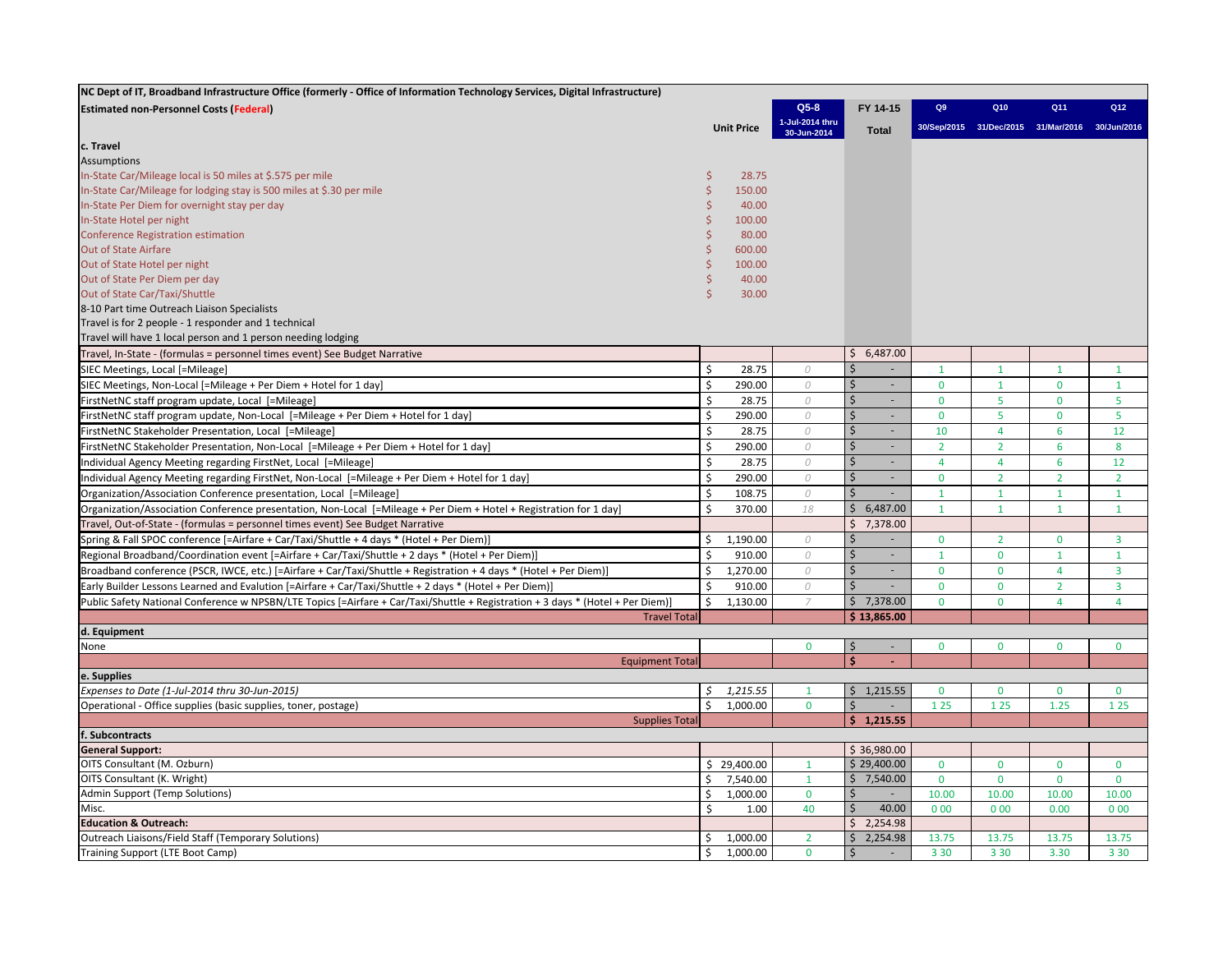| <b>Technical Conference</b>                           |             | 1,000.00 | $\Omega$ | Ś             | 000          | 000      | 0.00     | 20.00    |
|-------------------------------------------------------|-------------|----------|----------|---------------|--------------|----------|----------|----------|
| Developer Conference                                  |             | 1,000.00 | $\Omega$ |               | 000          | 000      | 0.00     | 000      |
| Web development/upgrades/maintenance                  |             | 1,000.00 | $\Omega$ | \$            | 750          | 750      | 7.50     | 750      |
| Web hosting/server hosting                            |             | 1,000.00 | $\Omega$ |               | 3 0 0        | 3 0 0    | 3.00     | 3 0 0    |
| <b>Data Collection &amp; Analysis:</b>                |             |          |          | \$26,460.00   |              |          |          |          |
| OITS GIS Support (NCCGIA)                             |             | 1,000.00 | 26       | \$26,460.00   | 16.00        | 16.00    | 16.00    | 16.00    |
| DoC Research Specialist                               | Ś           | 1,000.00 | $\Omega$ |               | 000          | 000      | 0.00     | 000      |
| <b>Best Practices:</b>                                |             |          |          | Ś             |              |          |          |          |
| Best Practices - Data Collection, Education, Outreach | Ś.          | 1,000.00 | $\Omega$ | S             | 13.85        | 13.85    | 13.85    | 13.85    |
| Subcontracts Total                                    |             |          |          | \$65,694.98   |              |          |          |          |
| g. Construction                                       |             |          |          |               |              |          |          |          |
| None                                                  | \$          | 1,000.00 |          | \$            | $\mathbf{0}$ | $\Omega$ | $\Omega$ | $\Omega$ |
| <b>Construction Total</b>                             |             |          |          | Ś             |              |          |          |          |
| h. Other                                              |             |          |          |               |              |          |          |          |
| Expenses to Date (1-Jul-2014 thru 30-Jun-2015)        | \$          | 1,000.00 | 18       | \$17,535.86   | 000          | 000      | 0.00     | 000      |
| Operational - computers/email/shared drive/phones     |             | 1,000.00 | $\Omega$ |               | 750          | 750      | 7.50     | 750      |
| Events (facility rental and food)                     |             | 1,000.00 | $\Omega$ | <sup>\$</sup> | 4 0 0        | 4 0 0    | 4.00     | 4 0 0    |
| Communications materials, banners, etc.               |             | 1,000.00 | $\Omega$ | Ś             | 100          | 1 0 0    | 1.00     | 100      |
| Printing                                              | Ś           | 1,000.00 | $\Omega$ | Ś.            | 1 2 5        | 1 2 5    | 1.25     | 1 2 5    |
|                                                       | Other Total |          |          | \$17,535.86   |              |          |          |          |
|                                                       |             |          |          |               |              |          |          |          |
| <b>TOTAL COSTS</b>                                    |             |          |          | \$98,311.39   |              |          |          |          |
|                                                       |             |          |          |               |              |          |          |          |
| Notes:                                                |             |          |          |               |              |          |          |          |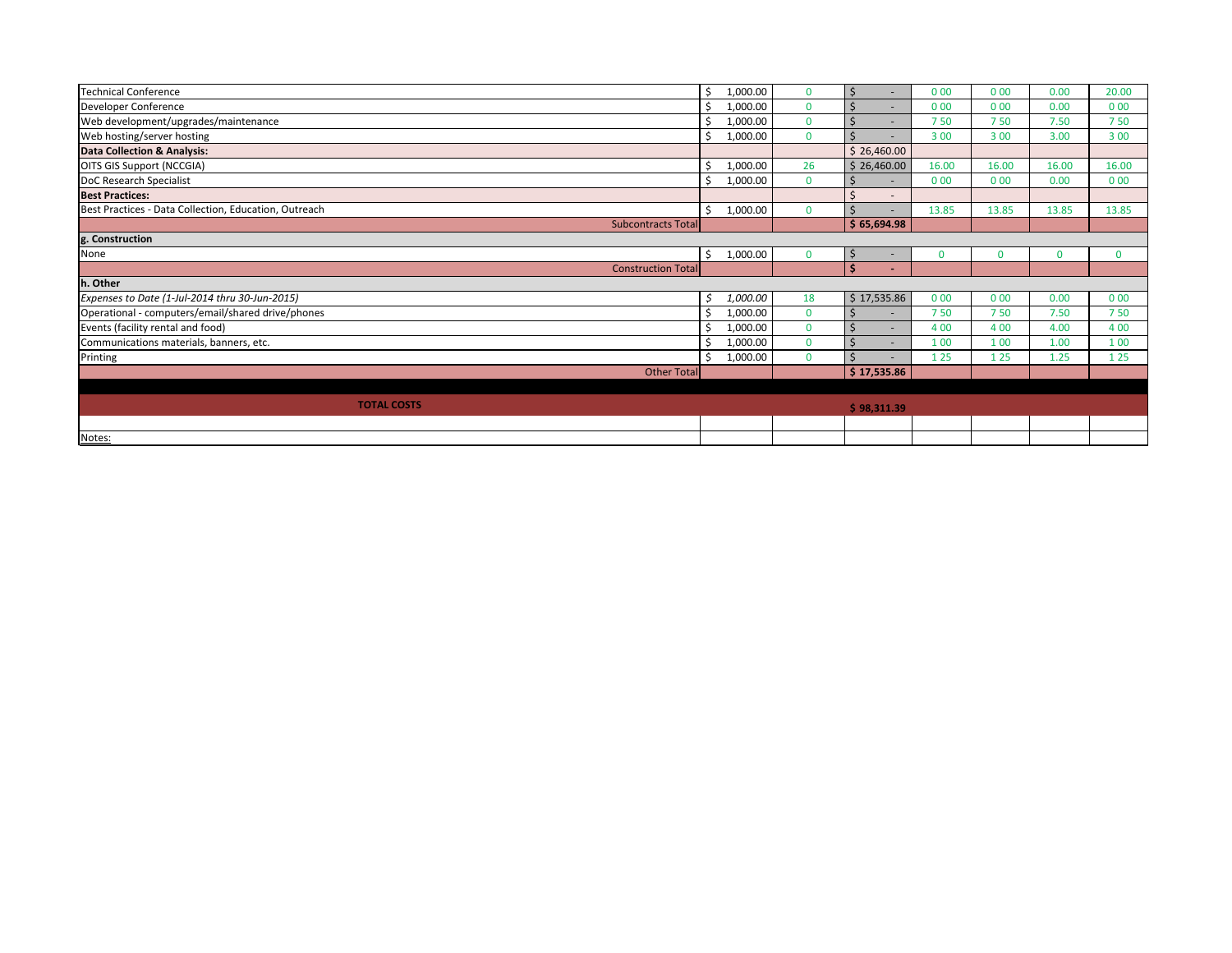#### **Recipient Name Executive Office of the State of North Carolina (North Carolina Department of Information Technology)**

#### **MILESTONE CATEGORIES**

All projects must be completed within three years following the date of the issuance of the award.<br>Please use the table provided to indicate your anticipated number of activities you plan to complete each quarter for every baseline data for "Q1, Year 1."

Please also provide a brief description (100 words or less) of the primary activities involved in meeting each milestone (a single description should be provided for each milestone, covering all quarters in years one throu not include an activity. If necessary, please insert additional milestones at the bottom of the chart.

**Note: because of the grant transfer in North Carolina, grant period reflected below begins 7/1/14.**

|                                                                           |                                                                                                                                                                                                                                                                                                                                                                                                                                                                                                    | <b>Quarter Ending</b> |                                                                           |                                     |                            |             |                                               |             |                 |             |             |                                                                                                                                   |             |             |             |
|---------------------------------------------------------------------------|----------------------------------------------------------------------------------------------------------------------------------------------------------------------------------------------------------------------------------------------------------------------------------------------------------------------------------------------------------------------------------------------------------------------------------------------------------------------------------------------------|-----------------------|---------------------------------------------------------------------------|-------------------------------------|----------------------------|-------------|-----------------------------------------------|-------------|-----------------|-------------|-------------|-----------------------------------------------------------------------------------------------------------------------------------|-------------|-------------|-------------|
| <b>MILESTONE ACTIVITY CATEGORIES</b>                                      | <b>Description of Activity</b>                                                                                                                                                                                                                                                                                                                                                                                                                                                                     | <b>TOTAL</b>          | $Q1-4$                                                                    | $Q5-8$                              | Q9                         | Q10         | Q11                                           | Q12         | Q13             | Q14         | Q15         | Q16                                                                                                                               | Q17         | Q18         | Q19         |
|                                                                           |                                                                                                                                                                                                                                                                                                                                                                                                                                                                                                    |                       | 30 Sep 2013<br>thru 30 un<br>2014<br><b>Prior Award a</b><br><b>NCDPS</b> | 1 Jul 2014<br>thru<br>30 Jun 2015   | 30/Sep/2015                | 31/Dec/2015 | 31/Mar/2016                                   | 30/Jun/2016 | 30/Sep/2016     | 31/Dec/2016 | 31/Mar/2017 | 30/Jun/2017                                                                                                                       | 30/Sep/2017 | 31/Dec/2017 | 31/Mar/2018 |
| 1. Stakeholder Meetings (Number of<br>individuals reached via stakeholder | Events during which SLIGP-funded staff or<br>representatives of the SLIGP program,<br>meet with stakeholders for the purpose of<br>consultation, education and outreach.<br>Events may include meetings, conferences<br>and regional summits. Events do NOT<br>include governnance meetings or<br>conferences that do NOT include                                                                                                                                                                  |                       |                                                                           |                                     |                            |             |                                               |             |                 |             |             |                                                                                                                                   |             |             |             |
| meetings)                                                                 | stakeholders.<br>Broadband conferences hosted by a third<br>party, attended as part of our SLIGP                                                                                                                                                                                                                                                                                                                                                                                                   | 5781                  | 824                                                                       | 857                                 | 300                        | 300         | 300                                           | 400         | 40 <sub>C</sub> | 500         | 500         | 500                                                                                                                               | 600         | 300         |             |
| Broadband Conferences                                                     | activities.                                                                                                                                                                                                                                                                                                                                                                                                                                                                                        | 50                    | 15                                                                        |                                     |                            |             |                                               |             |                 |             |             |                                                                                                                                   |             |             |             |
|                                                                           | State personnel FIEs supporting SLIGP.<br>This includes new hires and existing staff<br>who will start spending time supporting<br>SLIGP during the quarter, and aligns with<br>the staff listed in the Personnel cost<br>category. This includes individuals devoting<br>100% of their time to SLIGP, as well as<br>individuals spending a portion of their time<br>supporting SLIGP. It includes individuals<br>supported by federal and matching funds.<br>This does NOT include contractors or |                       |                                                                           |                                     |                            |             |                                               |             |                 |             |             |                                                                                                                                   |             |             |             |
| 3. Staff Hires (Full Time Equivalent)                                     | vendors.                                                                                                                                                                                                                                                                                                                                                                                                                                                                                           | 6.8                   |                                                                           | 2.3                                 | 0.5                        |             |                                               |             |                 |             |             |                                                                                                                                   |             |             |             |
| 4. Contract Executions                                                    | Contracts that are executed by the<br>Recipient. This aligns with the number of<br>contracts listed in the Contractual cost<br>category.                                                                                                                                                                                                                                                                                                                                                           | 8                     |                                                                           |                                     |                            |             |                                               |             |                 |             |             |                                                                                                                                   |             |             |             |
|                                                                           |                                                                                                                                                                                                                                                                                                                                                                                                                                                                                                    |                       |                                                                           |                                     |                            |             |                                               |             |                 |             |             |                                                                                                                                   |             |             |             |
| Note: MOU/MOA Executions                                                  | No longer applicable                                                                                                                                                                                                                                                                                                                                                                                                                                                                               | $\mathsf 0$           |                                                                           |                                     |                            |             |                                               |             |                 |             |             |                                                                                                                                   |             |             |             |
| 5. Governance Meetings                                                    | Meetings of the governance body. This<br>includes meetings by subcommittees or<br>working groups for the purpose of<br>governance. North Carolina is also including<br>updates to advisory groups on the SLIGP<br>effort, and external governing bodies such<br>as the legislature.                                                                                                                                                                                                                | 26                    |                                                                           |                                     |                            |             |                                               |             |                 |             |             |                                                                                                                                   |             |             |             |
|                                                                           | Materials developed and/or distributed by<br>the recipient for the purpose of informing<br>others about SLIGP and the NPSBN. This<br>category also includes materials developed<br>for project websites and social media<br>accounts. North Carolina is also including<br>email distribution (such as newsletter                                                                                                                                                                                   |                       |                                                                           |                                     |                            |             |                                               |             |                 |             |             |                                                                                                                                   |             |             |             |
| 6. Education and Outreach Materials                                       | updates) to stakeholders.                                                                                                                                                                                                                                                                                                                                                                                                                                                                          | 64263                 | 944                                                                       | 12319                               | 5000                       | 5000        | 5000                                          | 5000        | 5000            | 5000        | 5000        | 5000                                                                                                                              | 5000        | 5000        | 1000        |
| 7. Subrecipient Agreements Executed                                       | Subrecipient agreements that are executed<br>by the recipient. Aligns with subrecipients<br>listed in the Other cost category.                                                                                                                                                                                                                                                                                                                                                                     | $\mathbf{0}$          |                                                                           |                                     |                            |             |                                               |             |                 |             |             |                                                                                                                                   |             |             |             |
| 8. Phase 2 - Coverage                                                     | Identify desired coverage within the<br>state/territory and proposed build-out<br>phases                                                                                                                                                                                                                                                                                                                                                                                                           | N/A                   | N/A                                                                       | Stage 1, 2<br>(begin April<br>2015  | Stage 2, 3 & 4 Stage 5 & 6 |             | going                                         | going       | going           | poiop       | going       | Stage 5 & 6 on-Stage 5 & 6 on-Stage 5 & 6 on-Stage 5 & 6 on-Stage 5 & 6 on-Stage 5 & 6 on-Stage 5 & 6 on-Stage 5 & 6 on-<br>poiop | prior       | poiop       |             |
| Areas                                                                     | 9. Phase 2 - Users and their Operational Gather information on potential user base<br>and their operational areas                                                                                                                                                                                                                                                                                                                                                                                  | N/A                   | N/A                                                                       | Stage 1, 2<br>(begin April<br>2015) | Stage 2, 3 & 4 Stage 5 & 6 |             | Stage 1<br>(develop any<br>process<br>on RFP) | going       | going           | going       | going       | changes based Stage 5 & 6 on-Stage 5 & 6 on-Stage 5 & 6 on-Stage 5 & 6 on-Stage 5 & 6 on-Stage 5 & 6 on-Stage 5 & 6 on-<br>going  | going       | qoing       |             |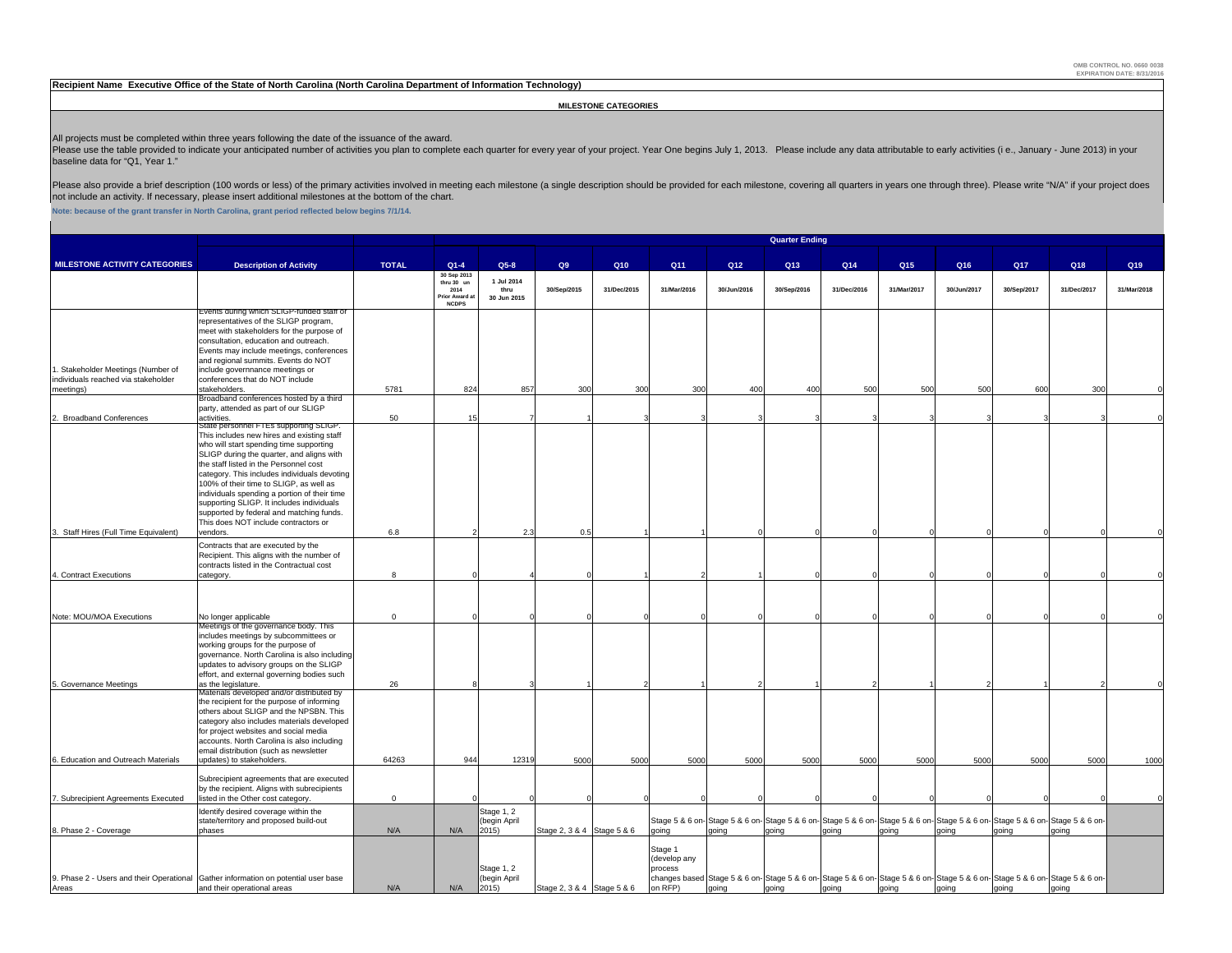| 10. Phase 2- Capacity Planning                | Estimate current data usage and projected<br>data usage on FirstNet                               | N/A | N/A | Stage 1, 2<br>(begin April<br>2015) | Stage 2, 3 & 4 Stage 5 & 6 |             | Stage 1<br>(develop any<br>process<br>on RFP)                  | laoina      | going   | going   | going   | going       | changes based Stage 5 & 6 on-Stage 5 & 6 on-Stage 5 & 6 on-Stage 5 & 6 on-Stage 5 & 6 on-Stage 5 & 6 on-Stage 5 & 6 on-<br>going | going |  |
|-----------------------------------------------|---------------------------------------------------------------------------------------------------|-----|-----|-------------------------------------|----------------------------|-------------|----------------------------------------------------------------|-------------|---------|---------|---------|-------------|----------------------------------------------------------------------------------------------------------------------------------|-------|--|
| 11. Phase 2 -Current<br>Providers/Procurement | Identify current service providers and plans,<br>procurement vehicles and barriers to<br>adoption | N/A | N/A | Stage 1 & 2 Stage 1 & 2             |                            | Stage 1 & 2 | Stage 1<br>(develop any<br>process<br>changes based<br>on RFP) | Stage 3 & 4 | laoina  | going   | going   | going       | Stage 5 & 6 on- Stage 5 & 6 on- Stage 5 & 6 on- Stage 5 & 6 on- Stage 5 & 6 on- Stage 5 & 6 on-<br>going                         | going |  |
| 12. Phase 2 - State Plan Decision             | Document the process for state plan review<br>and decision making                                 | N/A | N/A |                                     | Stage 1                    | Stage 1 & 2 | Stage 3 & 4                                                    | Stage 5     | Stage 5 | Stage 5 | Stage 5 | Stage 5 & 6 |                                                                                                                                  |       |  |

Notes:

Stage 1 Process Development<br>Stage 2 Data collection in progress<br>Stage 3 Collection complete; Analyzing aggregating data<br>Stage 5 Continued/iterative data collection<br>Stage 5 Continued/iterative data collection

Stage 6 Submitted iterative data to FirstNet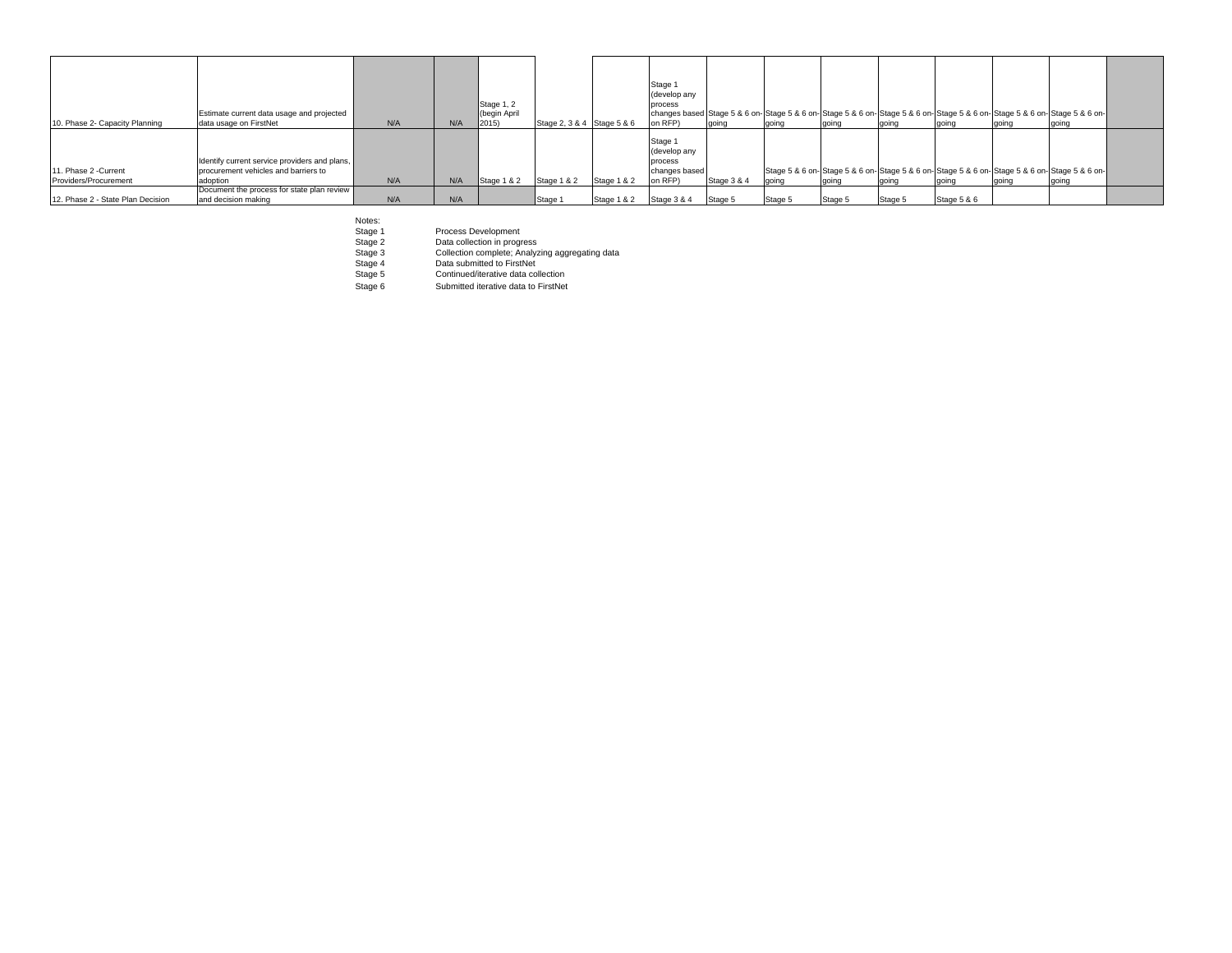**OMB CONTROL NO. 0660-0038EXPIRATION DATE: 8/31/2016**

**Recipient Name Executive Office of the State of North Carolina (North Carolina Department of Information Technology)**

 **Cost Class Category Federal Expenditures**

The completion of your project budget (federal funds) should be reported in the quarter you are anticipating expending the funds. Year One begins July 1, 2013. Please include any data attributable to early activities (i.e.

**Note because of the grant transfer in North Carolina, grant period reflected below begins 7/1/14.**

| <b>Quarterly Cost Category</b>                         | <b>TOTAL</b>         | <b>Quarter Ending</b>                                                           |                                |                            |                 |                  |                      |                          |                    |                   |                            |                   |                  |                   |
|--------------------------------------------------------|----------------------|---------------------------------------------------------------------------------|--------------------------------|----------------------------|-----------------|------------------|----------------------|--------------------------|--------------------|-------------------|----------------------------|-------------------|------------------|-------------------|
| <b>Expenditures</b>                                    | <b>FEDERAL</b>       | $Q1 - 4$                                                                        | $Q5-8$                         | Q9                         | Q10             | Q11              | Q <sub>12</sub>      | Q <sub>13</sub>          | Q14                | Q <sub>15</sub>   | Q16                        | Q17               | Q18              | Q <sub>19</sub>   |
| <b>INDIVIDUAL Quarterly Cost</b><br><b>Projections</b> |                      |                                                                                 |                                |                            |                 |                  |                      |                          |                    |                   |                            |                   |                  |                   |
|                                                        |                      | 30 Sep 2013 thru 30<br><b>Jun 2014</b><br><b>Prior Award at</b><br><b>NCDPS</b> | 1-Jul-2014 thru<br>30-Jun-2015 | 30/Sep/2015                | 31/Dec/2015     | 31/Mar/2016      | 30/Jun/2016          | 30/Sep/2016              | 31/Dec/2016        | 31/Mar/2017       | 30/Jun/2017                | 30/Sep/2017       | 31/Dec/2017      | 31/Mar/2018       |
| a. Personnnel                                          | 1,338,683.67         |                                                                                 | \$237,947.86                   | \$105,568.75               | 90,023.13<br>S. | 84,898.75        | 120,881 25           | 109,618.13<br>-SS        | 109,618.13<br>- S  | 109,618.13        | 109,618.13                 | 111,810.62        | 111,810 62       | 37,270.21         |
| b. Fringe Benefits                                     | 383.414.95           |                                                                                 | \$66,206 52                    | \$ 30.452.17               | \$ 25,513,60    | 23,938.82        | 34.853.42            | 31.781.20                | 31.781.20          | 31.781 20         | 31.781.20                  | 32.282.41         | 32.282.41        | 10,760.80         |
| c. Travel                                              | 205,785.00           |                                                                                 | \$13,865 00                    | \$11,396.25                | \$11,396.25     | 11,396.25        | 11,396 25            | 22,215.63                | 22,215.63          | 22.215 63         | 22.215.63                  | 24,631.07         | 24,631 07        | 8,210.36          |
| d. Equipment                                           | - \$                 |                                                                                 | $\mathcal{S}$                  |                            |                 |                  | .ኖ                   | $\mathcal{F}$            |                    |                   |                            |                   |                  |                   |
| e. Supplies                                            | 15,215.55            |                                                                                 | 1.215 55<br>\$.                | 1.250.00<br>$\mathcal{F}$  | 1,250.00        | 1,250.00         | 1.250.00             | 1,250 00<br>\$.          | 1,250.00           | 1,250 00          | 1,250.00                   | 1.714.29          | 1,714 29         | 571.43            |
| f. Contractual                                         | 1.012.564.97         |                                                                                 | \$65,694 98                    | 72.400.00<br>$\mathcal{L}$ | 72,400.00<br>-S | 72.400.00        | 72,400 00            | 104.300.00<br>S.         | 104.300.00<br>- \$ | 104.300 00        | 104.300.00<br>- \$         | 102.887.14<br>£.  | 102.887.14       | 34,295.71<br>-S   |
| g. Construction                                        | \$                   |                                                                                 | $\mathcal{S}$                  |                            |                 |                  | .ኖ                   | - \$                     |                    |                   |                            |                   |                  | £.                |
| h. Other                                               | 162,035.64<br>- \$   | <b>R</b>                                                                        | \$17,53586                     | \$13,750,00                | \$13,750.00     | 13,750.00        | 13,750 00            | 14,500.00<br>\$.         | 14,500.00<br>ፍ     | 14.500 00         | 14.500.00                  | 13,499.91<br>ፍ    | 13.499 91        | 4,499.97          |
| . Total Direct Charges (sum of a-h)                    | - \$<br>3,117,699.78 |                                                                                 | \$402,465.76                   | \$234,817.17               | \$214,332.98    | 207,633.82       | 254,530 92           | 283,664.95<br>\$.        | 283,664.95<br>-SS  | 283,664 95        | 283,664.95<br>-96          | 286,825.42<br>S.  | 286,825.42       | 95,608.47         |
| i. Indirect Charges                                    | \$                   |                                                                                 |                                |                            |                 |                  |                      |                          |                    |                   |                            |                   |                  |                   |
| k. TOTAL (sum i and j)                                 | 3,117,699.78<br>S.   | - \$                                                                            | \$402,465.76                   | \$234,817.17               | \$214,332.98    | 207,633.82<br>\$ | 254,530 92<br>$.$ \$ | 283,664.95               | 283,664.95<br>-S   | 283,664 95<br>l S | 283,664.95<br>- \$         | 286,825.42<br>s.  | 286,825.42       | 95,608.47<br>- \$ |
| <b>Quarterly Cost Category</b>                         | <b>TOTAL</b>         |                                                                                 |                                |                            |                 |                  |                      | <b>Quarter Ending</b>    |                    |                   |                            |                   |                  |                   |
| <b>Expenditures</b>                                    | <b>FEDERAL</b>       | $Q1-4$                                                                          | $Q5-8$                         | Q9                         | Q10             | Q11              | Q12                  | Q <sub>13</sub>          | Q14                | Q <sub>15</sub>   | Q16                        | <b>Q17</b>        | Q18              | Q19               |
| <b>CUMULATIVE Quarterly Cost</b>                       |                      |                                                                                 |                                |                            |                 |                  |                      |                          |                    |                   |                            |                   |                  |                   |
|                                                        |                      |                                                                                 |                                |                            |                 |                  |                      |                          |                    |                   |                            |                   |                  |                   |
| <b>Projections</b>                                     |                      | 30 Sep 2013 thru 30<br><b>Jun 2014</b><br><b>Prior Award at</b><br><b>NCDPS</b> | 1-Jul-2014 thru<br>30-Jun-2015 | 30/Sep/2015                | 31/Dec/2015     | 31/Mar/2016      | 30/Jun/2016          | 30/Sep/2016              | 31/Dec/2016        | 31/Mar/2017       | 30/Jun/2017                | 30/Sep/2017       | 31/Dec/2017      | 31/Mar/2018       |
| a. Personnnel                                          | \$1.338,68367        | -9                                                                              | \$237.947.86                   | \$343.51661                | \$433,539.73    | 518,438.48       | 639.319.73           | 748,937.86               | 858.555.98<br>\$.  | 968.174.          | \$1.077.792.23             | \$1.189.602.85    | \$1.301.413.46   | \$1.338,683,67    |
| b. Fringe Benefits                                     | 383 414 95           | - \$                                                                            | \$66 206 52                    | \$<br>96 658.68            | \$122 172.28    | 146 111.10       | 180 964 52           | 212 745.72               | 244 526.93         | 276 308           | 308 089.33                 | 340 371.74        | 372 654.15       | 383 414.95        |
| c. Travel                                              | 205 785 00           | - \$                                                                            | \$1386500                      | \$25 261.25                | \$36657.50      | 48 053.75        | 59 450 00            | 81 665.63<br>S.          | 103 881.25<br>- \$ | 126 096 88        | 148 312.50<br>-S           | 172 943.57<br>£.  | 197 574 64       | 205 785.00<br>-S  |
| d. Equipment                                           | \$                   | $\mathcal{S}$                                                                   | $\mathcal{S}$                  |                            |                 |                  | . ድ                  | $\mathcal{S}$            |                    |                   |                            | - 93              |                  |                   |
| e. Supplies                                            | 15,215 55<br>\$      | $\mathcal{S}$                                                                   | $\mathcal{L}$<br>1.215 55      | 2.465.55<br>\$             | 3.715.55<br>\$. | 4.965.55         | 6.215.55             | 7,465 55<br>$\mathbf{R}$ | 8.715.55           | 9.965 55          | 11.215.55                  | 12.929.84         | 14.644.12        | 15,215.55<br>ς.   |
| f. Contractual                                         | \$1,012,564 97       | \$                                                                              | \$.<br>65.694 98               | \$138,09498                | \$210.494.98    | 282.894.98<br>S. | 355.294 98<br>\$     | 459.594.98<br>s.         | S.<br>563.894.98   | 668.19498<br>-S   | $\mathbf{s}$<br>772.494.98 | 875.382.12<br>\$. | 978.269 26<br>S. | \$1,012,564.97    |
| g. Construction                                        |                      | $\mathcal{R}$                                                                   | ፍ                              |                            |                 |                  |                      | ፍ                        |                    |                   |                            |                   |                  |                   |
| h. Other                                               | 162,035 64<br>-S     |                                                                                 | \$17,53586                     | \$ 31,285,86               | \$45,035,86     | 58.785.86        | 72.53586             | 87.035.86<br>\$.         | 101.535.86<br>\$.  | 116.03586         | 130.535.86                 | 144.035.77<br>ፍ   | 157.535 67       | 162,035.64<br>\$. |
| i. Total Direct Charges (sum of a-h)                   | \$ 3,117,699.78      | - \$                                                                            | \$402,465.76                   | \$637,28293                | \$851,615.91    | \$1,059,249.73   | \$1,313,78064        | \$1,597,445.60           | \$1,881,110.55     | \$2,164,775 50    | \$2,448,440.46             | \$2,735,265.88    | \$3,022,09130    | \$3,117,699.78    |
| i. Indirect Charges                                    |                      |                                                                                 | - \$                           |                            |                 |                  |                      |                          |                    |                   |                            |                   |                  |                   |

| <b>Cost Class Category Non-Federal Expenditures</b> |  |  |
|-----------------------------------------------------|--|--|
|-----------------------------------------------------|--|--|

The completion of your project budget (non-federal, matching funds) should be reported in the quarter you are anticipating expending the funds. Year One begins July 1, 2013. Please include any data attributable to early ac

| <b>Quarterly Cost Category</b>                         | <b>TOTAL</b>       | <b>Quarter Ending</b>                                            |                                |                                              |             |             |             |                          |             |                 |                 |             |                          |                          |
|--------------------------------------------------------|--------------------|------------------------------------------------------------------|--------------------------------|----------------------------------------------|-------------|-------------|-------------|--------------------------|-------------|-----------------|-----------------|-------------|--------------------------|--------------------------|
| <b>Expenditures</b>                                    | <b>NON-FEDERAL</b> | $Q1 - 4$                                                         | $Q5-8$                         | Q9                                           | Q10         | Q11         | Q12         | Q <sub>13</sub>          | Q14         | Q <sub>15</sub> | Q <sub>16</sub> | Q17         | Q18                      | Q19                      |
| <b>INDIVIDUAL Quarterly Cost</b><br><b>Projections</b> |                    |                                                                  |                                |                                              |             |             |             |                          |             |                 |                 |             |                          |                          |
|                                                        |                    | 30 Sep 2013 thru 30<br>Jun 2014<br>Prior Award a<br><b>NCDPS</b> | 1-Jul-2014 thru<br>30-Jun-2015 | 30/Sep/2015                                  | 31/Dec/2015 | 31/Mar/2016 | 30/Jun/2016 | 30/Sep/2016              | 31/Dec/2016 | 31/Mar/2017     | 30/Jun/2017     | 30/Sep/2017 | 31/Dec/2017              | 31/Mar/2018              |
| a. Personnnel                                          | 47,465.40          |                                                                  | \$47,465.40                    | $\sim$                                       |             |             |             | $\sim$                   |             |                 |                 |             | $\overline{\phantom{0}}$ |                          |
| b. Fringe Benefits                                     | 9.171 03           |                                                                  | 9.171 03<br>- \$               | $\overline{\phantom{a}}$                     |             |             |             | $\overline{a}$           |             |                 |                 |             | $\sim$                   | $\overline{\phantom{a}}$ |
| c. Travel                                              | 23,13683           |                                                                  | 6,536 83<br>-S                 | 1,500.00                                     | ,500.00     | 1,500.00    | .500.00     | 00 000,1                 | ,500.00     | 1,500 00        | 1,500.00        | 1,971.43    | 1,971.43 \$              | 657.14                   |
| d. Equipment                                           |                    |                                                                  |                                |                                              |             |             |             | $\overline{\phantom{a}}$ |             |                 |                 |             | $\overline{\phantom{a}}$ | $\overline{\phantom{a}}$ |
| e. Supplies                                            |                    |                                                                  |                                |                                              |             |             |             | $\overline{\phantom{0}}$ |             |                 |                 |             | $\overline{\phantom{0}}$ |                          |
| f. Contractual                                         | 326,918 06         |                                                                  | 46.918.06 \$                   | 35,000,00 \$                                 | 35.000.00   | 35,000.00   | 35,000 00   | 35,000.00                | 35,000.00   | 35,000 00   \$  | 35,000.00       |             | $\overline{\phantom{a}}$ |                          |
| g. Construction                                        |                    |                                                                  |                                | $\overline{\phantom{a}}$                     |             |             |             | $\overline{\phantom{0}}$ |             |                 |                 |             | $\sim$                   | $\overline{\phantom{a}}$ |
| h. Other                                               | 186.347.19         |                                                                  | \$ 60,833,19                   | 4.813.25                                     | 4.813.25    | 4,813.25    | 4,813.25    | 15,297.00                | 15,297.00   | 15.297 00 \$    | 5.297.00        | 19,317.     | 19,317 00 \$             | 6,439.00                 |
| i. Total Direct Charges (sum of a-h)                   | 593,038 51         |                                                                  | $$170,924.51$ \ \ \$           | 41,313.25 \$                                 | 41,313.25   | 41,313.25   | 41,313 25   | 51,797.00                | 51.797.00   | 51.797 00 \$    | 51.797.00       | 21,288.43   | 21,288.43 \$             | 7,096.14                 |
| j. Indirect Charges                                    |                    |                                                                  |                                | $\overline{\phantom{a}}$                     |             |             |             | $\overline{\phantom{0}}$ |             |                 |                 |             | $\sim$                   | $\overline{\phantom{a}}$ |
| k. TOTAL (sum i and j)                                 | 593,038 51         |                                                                  |                                | $$170,924.51$ $$41,313.25$ $$41,313.25$ $$5$ |             | 41,313.25   | 41,313 25   | 51,797.00                | 51,797.00   | 51,797 00 \$    | 51,797.00       | 21,288.43   | $21,288.43$ \$           | 7,096.14                 |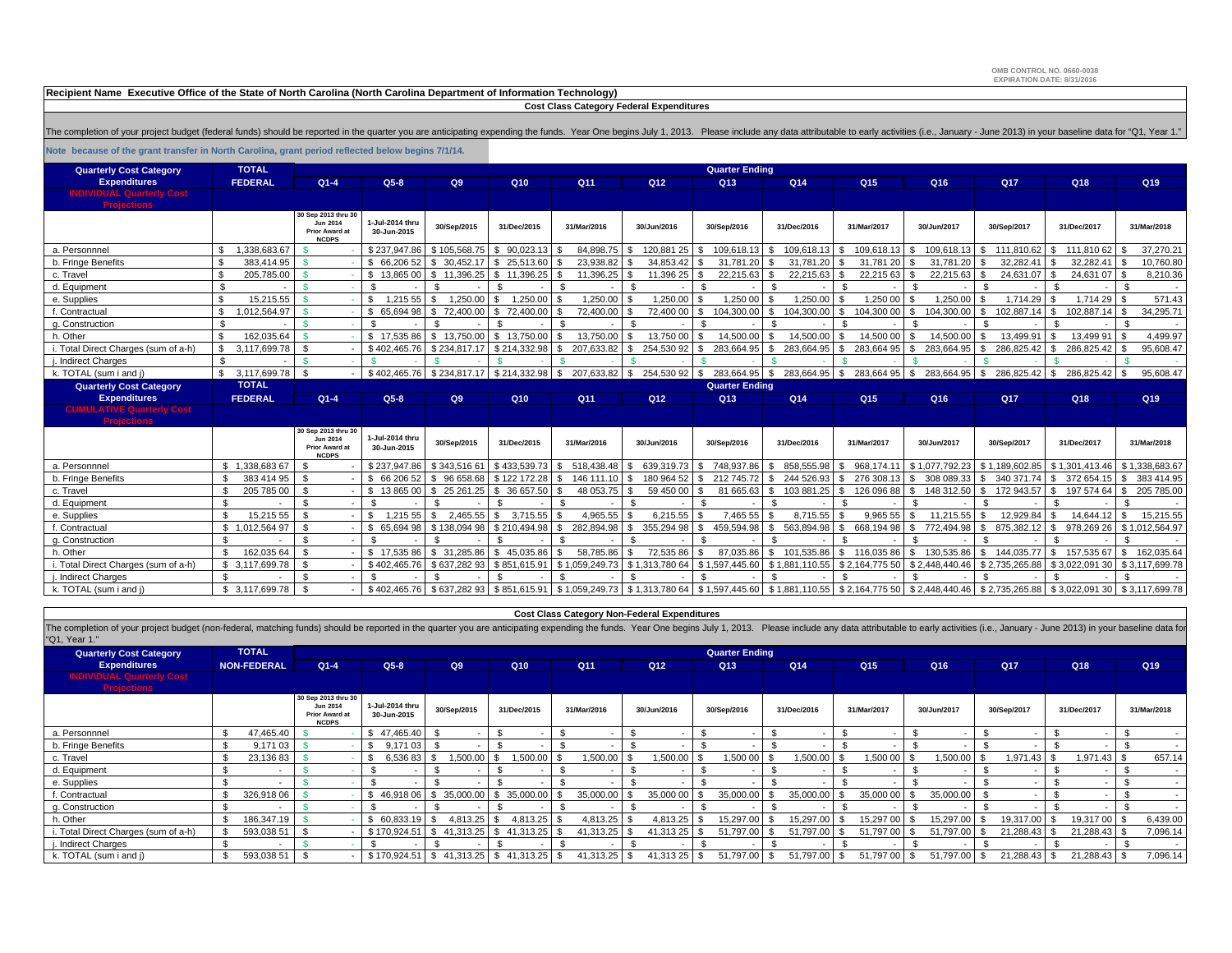| <b>Quarterly Cost Category</b>                         | <b>TOTAL</b>       |                                                                   |                                |                         |                                                 |               |               | <b>Quarter Ending</b>                     |                    |                     |               |                |                          |                          |
|--------------------------------------------------------|--------------------|-------------------------------------------------------------------|--------------------------------|-------------------------|-------------------------------------------------|---------------|---------------|-------------------------------------------|--------------------|---------------------|---------------|----------------|--------------------------|--------------------------|
| <b>Expenditures</b>                                    | <b>NON-FEDERAL</b> | $Q1 - 4$                                                          | $Q5-8$                         | Q9                      | Q10                                             | Q11           | Q12           | Q <sub>13</sub>                           | Q14                | Q <sub>15</sub>     | Q16           | Q17            | Q18                      | Q <sub>19</sub>          |
| <b>CUMULATIVE Quarterly Cost</b><br><b>Projections</b> |                    |                                                                   |                                |                         |                                                 |               |               |                                           |                    |                     |               |                |                          |                          |
|                                                        |                    | 30 Sep 2013 thru 30<br>Jun 2014<br>Prior Award at<br><b>NCDPS</b> | 1-Jul-2014 thru<br>30-Jun-2015 | 30/Sep/2015             | 31/Dec/2015                                     | 31/Mar/2016   | 30/Jun/2016   | 30/Sep/2016                               | 31/Dec/2016        | 31/Mar/2017         | 30/Jun/2017   | 30/Sep/2017    | 31/Dec/2017              | 31/Mar/2018              |
| a. Personnnel                                          | 47 465.40          |                                                                   |                                | \$47 465.40 \$47 465.40 | $$47465.40$ \\$                                 | 47 465.40     | 47 465.40 \$  | 47 465.40                                 | 47 465.40          | 47 465.40           | 47 465.40     | 47 465.40      | 47 465.40 \$             | 47 465.40                |
| b. Fringe Benefits                                     | 9,171 03           |                                                                   | 9.171 03                       | 9,171.03                | $9.171.03$ \$                                   | $9,171.03$ \$ | 9,171.03 \$   | 9,17103                                   | 9,171.03           | $9,17103$ \$        | 9,171.03      | 9,171.03       | 9,171 03 \$              | 9,171.03                 |
| c. Travel                                              | 23,13683           |                                                                   | 6,536 83 \$                    | 8,036.83                | $9,536.83$ \$                                   | 11,036.83 \$  | 12,536 83 \$  | 14,036.83                                 | 15,536.83          | 17,036 83 \$        | 18,536.83     | 20,508.26      | 22,479 69 \$             | 23,136.83                |
| d. Equipment                                           |                    |                                                                   |                                |                         |                                                 |               |               | $\sim$                                    |                    |                     |               |                | $\overline{\phantom{a}}$ | $\sim$                   |
| e. Supplies                                            |                    |                                                                   |                                |                         |                                                 |               |               |                                           |                    |                     |               |                |                          |                          |
| . Contractual                                          | 326,918 06         |                                                                   | 46.918 06                      | \$ 81,918,06            | \$116,918,06                                    | 151,918.06 \$ | 186,918 06    | 221,918.06                                | 256,918.06         | 291.918 06          | 326,918.06    | 326.918.06     | 326,918 06               | 326,918.06               |
| g. Construction                                        |                    |                                                                   |                                |                         |                                                 |               |               | $\overline{\phantom{a}}$                  |                    |                     |               |                | $\overline{\phantom{a}}$ | $\overline{\phantom{a}}$ |
| h. Other                                               | 186,347.19         |                                                                   | 60.833.19                      | \$ 65,646.44            | - \$<br>70.459.69                               | 75,272.94     | 80,086.19     | 95,383.19                                 | 10,680.19          | 125.977.19          | 141.274.19    | 160,591<br>.19 | 179,908.19               | 186,347.19               |
| . Total Direct Charges (sum of a-h)                    | 593.038 51         |                                                                   | \$170.924.51                   | \$212,237.76            | \$253.551.01                                    | 294.864.26 \$ | 336.177 51 \$ | 387.974.51                                | 439.771.51<br>- \$ | 491.568 51          | 543.365.51    | 564.653.94     | 585.94237 \$<br>l S      | 593.038.51               |
| . Indirect Charges                                     |                    |                                                                   |                                |                         |                                                 |               |               | $\overline{\phantom{0}}$                  |                    |                     |               |                |                          |                          |
| k. TOTAL (sum i and j)                                 | 593,038 51         |                                                                   |                                |                         | \$170,924.51   \$212,237.76   \$253,551.01   \$ |               |               | 294,864.26 \$ 336,177 51 \$ 387,974.51 \$ | 439,771.51         | $$491,56851$ \ \ \$ | 543,365.51 \$ | 564,653.94     | l S<br>585,942 37 \$     | 593,038.51               |

According to the Paperwork Reduction Act, as amended, no persons are required to respond to a collection of information unless it displays a valid OMB Control Number. The valid OMB control number for this information colle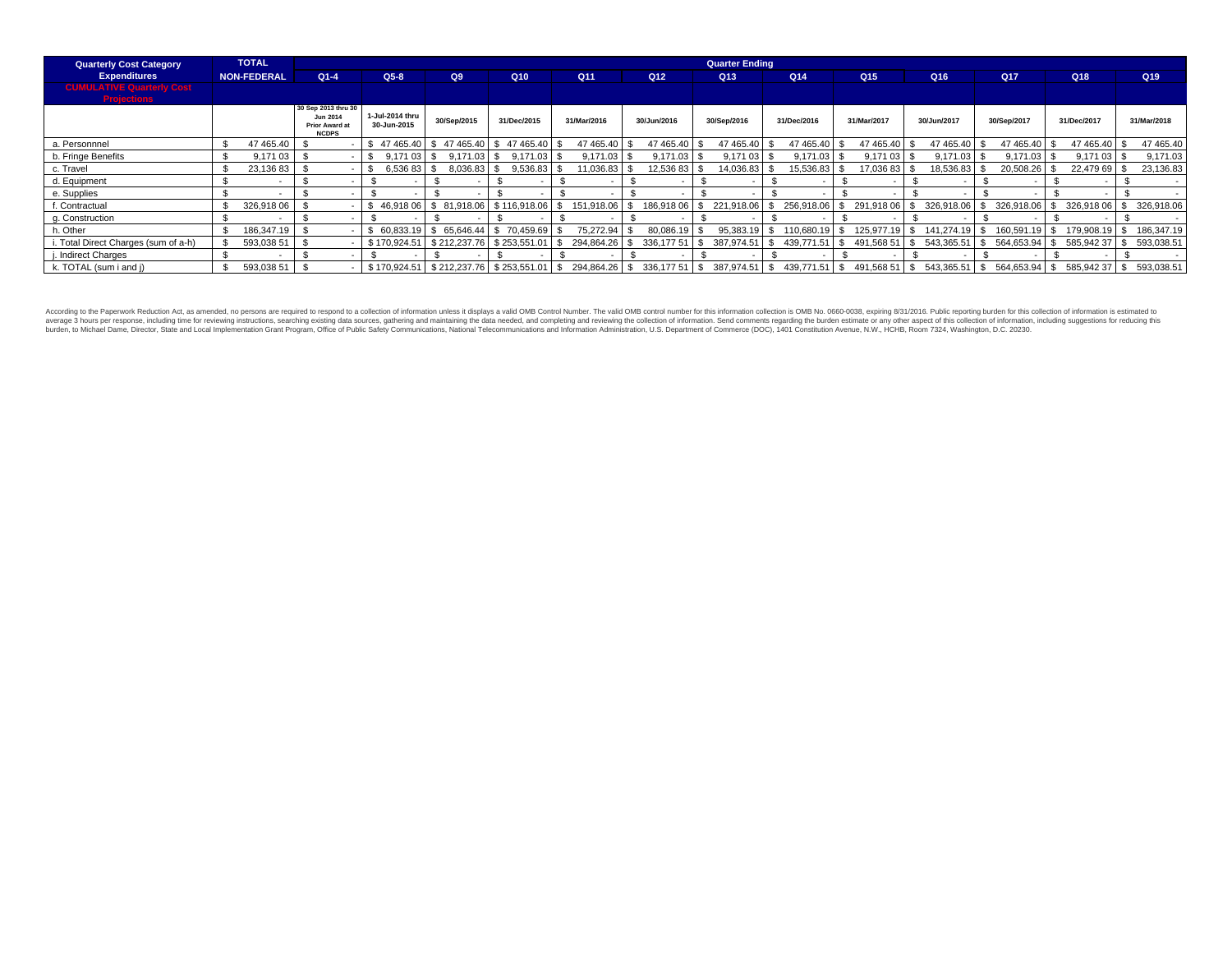#### NC Revised SLIGP Detailed Budget Spreadsheet Budget Period: 1-Jul-2014 thru 31-Jan-2018 Revision: August 2015, Updated November 2015

|                              |          |                                                                  | <b>ORIGINAL</b>   |                   |              |                           |                    |            | <b>REVISED</b><br>Detailed Description of Budget (for full grant            |          |                  |                         |                   |          |               |
|------------------------------|----------|------------------------------------------------------------------|-------------------|-------------------|--------------|---------------------------|--------------------|------------|-----------------------------------------------------------------------------|----------|------------------|-------------------------|-------------------|----------|---------------|
| Category                     |          | <b>Detailed Description of Budget</b><br>(for full grant period) |                   |                   |              | <b>Breakdown of Costs</b> |                    |            | Category                                                                    |          | period)          |                         |                   |          | <b>Breakd</b> |
| a. Personnel                 | Quantity | <b>Unit Cost</b>                                                 |                   | <b>Total Cost</b> |              | Federal                   | Non-Federal        |            | a. Personnel                                                                | Quantity | <b>Unit Cost</b> |                         | <b>Total Cost</b> |          | Federal       |
|                              |          |                                                                  |                   |                   |              |                           |                    |            | See Budget Narrative for Detail,<br>Plus Salaries and Fringe tab attached   |          |                  |                         |                   |          |               |
| <b>Total Personnel</b>       |          |                                                                  | Ŝ.                | 1,134,214.00      | -Ś           | $1,134,214.00$ \$         |                    |            | <b>Total Personnel</b>                                                      |          |                  | Ś.                      | 1,386,149.07      | Ŝ.       | 1,338,683     |
| b. Fringe Benefits           | Quantity | <b>Unit Cost</b>                                                 |                   | <b>Total Cost</b> |              | Federal                   | Non-Federal        |            | b. Fringe Benefits                                                          | Quantity | <b>Unit Cost</b> |                         | <b>Total Cost</b> |          | Federal       |
|                              |          |                                                                  |                   |                   |              |                           |                    |            | See Budget Narrative for Detail,<br>Plus Salaries and Fringe tab attached   |          |                  |                         |                   |          |               |
| <b>Total Fringe Benefits</b> |          |                                                                  | Ŝ                 | 329,635.00        | Ŝ.           | $329,635.00$ \$           |                    |            | <b>Total Fringe Benefits</b>                                                |          |                  | Ś.                      | 392,585.98        |          | 383,414       |
| c. Travel                    | Quantity | <b>Unit Cost</b>                                                 | <b>Total Cost</b> |                   |              | Federal                   | Non-Federal        |            | c. Travel                                                                   | Quantity | <b>Unit Cost</b> |                         | <b>Total Cost</b> |          | Federal       |
|                              |          |                                                                  |                   |                   |              |                           |                    |            | See Budget Narrative for Detail,<br>Plus Non-Personnel Details tab attached |          |                  |                         |                   |          |               |
| <b>Total Travel</b>          |          |                                                                  | Ŝ.                | 156,528.00        | Ŝ.           | 156,528.00 \$             |                    |            | <b>Total Travel</b>                                                         |          |                  | Ś.                      | 228,921.83        |          | 205,785       |
| d. Equipment                 | Quantity | <b>Unit Cost</b>                                                 |                   | <b>Total Cost</b> |              | Federal                   | <b>Non-Federal</b> |            | d. Equipment                                                                | Quantity | <b>Unit Cost</b> |                         | <b>Total Cost</b> |          | Federal       |
| None                         |          | \$0                                                              | \$                | $\sim$            | \$           | $\sim$                    | Ŝ.                 |            | None                                                                        |          | \$0              | Ś                       | $\sim$            | \$       |               |
| <b>Total Equipment</b>       |          |                                                                  | <b>S</b>          | $\sim$            | -\$          | $\omega$                  | Ś                  |            | <b>Total Equipment</b>                                                      |          |                  | Ś.                      | $\sim$            | Ŝ.       |               |
| e. Supplies                  | Quantity | <b>Unit Cost</b>                                                 |                   | <b>Total Cost</b> |              | Federal                   | Non-Federal        |            | e. Supplies                                                                 | Quantity | <b>Unit Cost</b> |                         | <b>Total Cost</b> |          | Federal       |
|                              |          |                                                                  |                   |                   |              |                           |                    |            | See Budget Narrative for Detail,<br>Plus Non-Personnel Details tab attached |          |                  |                         |                   |          |               |
| <b>Total Supplies</b>        |          |                                                                  | Ŝ.                | 16,260.00         | -Ś.          | 16,260.00                 |                    |            | <b>Total Supplies</b>                                                       |          |                  |                         | 15,215.55         | <b>S</b> | 15,215        |
| f<br>Contractual             | Quantity | <b>Unit Cost</b>                                                 |                   | <b>Total Cost</b> |              | Federal                   | Non-Federal        |            | Contractual                                                                 | Quantity | <b>Unit Cost</b> |                         | <b>Total Cost</b> |          | Federal       |
|                              |          |                                                                  |                   |                   |              |                           |                    |            | See Budget Narrative for Detail,<br>Plus Non-Personnel Details tab attached |          |                  |                         |                   |          |               |
| <b>Total Contractual</b>     |          |                                                                  | Š.                | 1,910,000.00      | -Ś           | 1,425,000.00              |                    | 485,000.00 | <b>Total Contractual</b>                                                    |          |                  |                         | 1,339,483.03      | -Ś       | 1,012,564     |
| g. Construction              | Quantity | <b>Unit Cost</b>                                                 |                   | <b>Total Cost</b> |              | Federal                   | <b>Non-Federal</b> |            | g. Construction                                                             | Quantity | <b>Unit Cost</b> |                         | <b>Total Cost</b> |          | Federal       |
| None                         |          |                                                                  | Ŝ                 | $\sim$            |              |                           |                    |            | None                                                                        |          |                  | Ŝ.                      | $\sim$            |          |               |
| <b>Total Construction</b>    |          |                                                                  | Š.                | $\omega$ .        | $\mathsf{s}$ | $\sim$                    |                    |            | <b>Total Construction</b>                                                   |          |                  | Š.                      | $\omega_{\rm c}$  | Ŝ.       |               |
| h. Other                     | Quantity | <b>Unit Cost</b>                                                 |                   | <b>Total Cost</b> |              | Federal                   | Non-Federal        |            | h. Other                                                                    | Quantity | <b>Unit Cost</b> |                         | <b>Total Cost</b> |          | Federal       |
|                              |          |                                                                  |                   |                   |              |                           |                    |            | See Budget Narrative for Detail,<br>Plus Non-Personnel Details tab attached |          |                  |                         |                   |          |               |
| <b>Total Other</b>           |          |                                                                  | Ŝ.                | 164,101.00        | -\$          | $56,063.00$ \$            |                    | 108,038.00 | <b>Total Other</b>                                                          |          |                  | Ś.                      | 348,382.83        | <b>s</b> | 162,035       |
|                              |          |                                                                  |                   |                   |              |                           |                    |            |                                                                             |          |                  |                         |                   |          |               |
| <b>Total Direct Charges</b>  |          |                                                                  | \$                | 3,710,738.00      | 5            | 3,117,700.00 \$           |                    | 593,038.00 | <b>Total Direct Charges</b>                                                 |          |                  | Ś.                      | 3,710,738.29      | l\$      | 3,117,699     |
| <b>Indirect Costs</b>        | Quantity | <b>Unit Cost</b>                                                 |                   | <b>Total Cost</b> |              | Federal                   | Non-Federal        |            | <b>Indirect Costs</b>                                                       | Quantity | <b>Unit Cost</b> |                         | <b>Total Cost</b> |          | Federal       |
| <b>Indirect Costs</b><br>N/A |          |                                                                  | \$                |                   | \$           |                           | \$                 |            | <b>Indirect Costs</b><br>N/A                                                |          |                  |                         |                   |          |               |
| <b>Total Indirect</b>        |          |                                                                  | \$                | $\sim$            | \$.          |                           | -\$                |            | <b>Total Indirect</b>                                                       |          |                  | \$                      |                   | \$       |               |
| <b>TOTALS</b>                |          |                                                                  | \$                | 3,710,738.00      | l\$          | $3,117,700.00$ \$         |                    | 593,038.00 | <b>TOTALS</b>                                                               |          |                  | $\overline{\mathsf{S}}$ | 3,710,738.29      | l\$      | 3,117,699     |

|                              |          |                                                                  | <b>ORIGINAL</b>          |                           |                    | <b>REVISED</b><br>Detailed Description of Budget (for full grant            |          |                  |                      |                            |                    |    |              |
|------------------------------|----------|------------------------------------------------------------------|--------------------------|---------------------------|--------------------|-----------------------------------------------------------------------------|----------|------------------|----------------------|----------------------------|--------------------|----|--------------|
| Category                     |          | <b>Detailed Description of Budget</b><br>(for full grant period) |                          | <b>Breakdown of Costs</b> |                    | Category                                                                    |          | period)          |                      | <b>Breakdown of Costs</b>  |                    |    | Variance     |
| a. Personnel                 | Quantity | <b>Unit Cost</b>                                                 | <b>Total Cost</b>        | Federal                   | <b>Non-Federal</b> | a. Personnel                                                                | Quantity | <b>Unit Cost</b> | <b>Total Cost</b>    | Federal                    | <b>Non-Federal</b> |    |              |
|                              |          |                                                                  |                          |                           |                    | See Budget Narrative for Detail,<br>Plus Salaries and Fringe tab attached   |          |                  |                      |                            |                    |    |              |
| <b>Total Personnel</b>       |          |                                                                  | 1,134,214.00             | 1,134,214.00<br>l S       |                    | <b>Total Personnel</b>                                                      |          |                  | 1,386,149.07         | 1,338,683.67<br>-Ś         | 47,465.40          |    | 251,935.07   |
| b. Fringe Benefits           | Quantity | <b>Unit Cost</b>                                                 | <b>Total Cost</b>        | Federal                   | Non-Federal        | b. Fringe Benefits                                                          | Quantity | <b>Unit Cost</b> | <b>Total Cost</b>    | Federal                    | Non-Federal        |    |              |
|                              |          |                                                                  |                          |                           |                    | See Budget Narrative for Detail,<br>Plus Salaries and Fringe tab attached   |          |                  |                      |                            |                    |    |              |
| <b>Total Fringe Benefits</b> |          |                                                                  | 329,635.00               | 329,635.00                |                    | <b>Total Fringe Benefits</b>                                                |          |                  | 392,585.98           | 383,414.95<br>-Ś           | 9,171.03           |    | 62,950.98    |
| c. Travel                    | Quantity | <b>Unit Cost</b>                                                 | <b>Total Cost</b>        | Federal                   | Non-Federal        | c. Travel                                                                   | Quantity | <b>Unit Cost</b> | <b>Total Cost</b>    | Federal                    | Non-Federal        |    |              |
|                              |          |                                                                  |                          |                           |                    | See Budget Narrative for Detail,<br>Plus Non-Personnel Details tab attached |          |                  |                      |                            |                    |    |              |
| <b>Total Travel</b>          |          |                                                                  | 156,528.00               | 156,528.00                |                    | <b>Total Travel</b>                                                         |          |                  | 228,921.83           | -\$<br>205,785.00          | 23,136.83          |    | 72,393.83    |
| d. Equipment                 | Quantity | <b>Unit Cost</b>                                                 | <b>Total Cost</b>        | Federal                   | Non-Federal        | d. Equipment                                                                | Quantity | <b>Unit Cost</b> | <b>Total Cost</b>    | Federal                    | <b>Non-Federal</b> |    |              |
| None                         |          | $50 \quad$                                                       | $\sim$                   | Ŝ.                        | Ŝ.                 | None                                                                        |          | 50 <sub>5</sub>  | $\sim$               | \$                         |                    |    |              |
| <b>Total Equipment</b>       |          |                                                                  | $\sim$                   | $\mathsf{S}$<br>$\sim$    |                    | <b>Total Equipment</b>                                                      |          |                  | $\sim$               | $\mathsf{S}$<br>$\sim$     | $\sim$             | .Ŝ |              |
| e. Supplies                  | Quantity | <b>Unit Cost</b>                                                 | <b>Total Cost</b>        | Federal                   | Non-Federal        | e. Supplies                                                                 | Quantity | <b>Unit Cost</b> | <b>Total Cost</b>    | Federal                    | Non-Federal        |    |              |
|                              |          |                                                                  |                          |                           |                    | See Budget Narrative for Detail,<br>Plus Non-Personnel Details tab attached |          |                  |                      |                            |                    |    |              |
| <b>Total Supplies</b>        |          |                                                                  | 16,260.00<br>Ś           | 16,260.00                 |                    | <b>Total Supplies</b>                                                       |          |                  | 15,215.55            | 15,215.55                  |                    |    | (1,044.45)   |
| f. Contractual               | Quantity | <b>Unit Cost</b>                                                 | <b>Total Cost</b>        | Federal                   | Non-Federal        | Contractual                                                                 | Quantity | <b>Unit Cost</b> | <b>Total Cost</b>    | Federal                    | Non-Federal        |    |              |
|                              |          |                                                                  |                          |                           |                    | See Budget Narrative for Detail,<br>Plus Non-Personnel Details tab attached |          |                  |                      |                            |                    |    |              |
| <b>Total Contractual</b>     |          |                                                                  | 1,910,000.00             | 1,425,000.00              | 485,000.00         | <b>Total Contractual</b>                                                    |          |                  | 1,339,483.03         | 1,012,564.97               | 326,918.06         |    | (570,516.97) |
| Construction                 | Quantity | <b>Unit Cost</b>                                                 | <b>Total Cost</b>        | Federal                   | Non-Federal        | g. Construction                                                             | Quantity | <b>Unit Cost</b> | <b>Total Cost</b>    | Federal                    | Non-Federal        |    |              |
| None                         |          |                                                                  |                          |                           |                    | None                                                                        |          |                  | $\sim$               |                            |                    |    |              |
| <b>Total Construction</b>    |          |                                                                  | $\sim$                   | $\sim$                    |                    | <b>Total Construction</b>                                                   |          |                  | $\sim$               | -Ś<br>÷.                   |                    | Ŝ  |              |
| . Other                      | Quantity | <b>Unit Cost</b>                                                 | <b>Total Cost</b>        | Federal                   | Non-Federal        | h. Other                                                                    | Quantity | <b>Unit Cost</b> | <b>Total Cost</b>    | Federal                    | Non-Federal        |    |              |
|                              |          |                                                                  |                          |                           |                    | See Budget Narrative for Detail,<br>Plus Non-Personnel Details tab attached |          |                  |                      |                            |                    |    |              |
| <b>Total Other</b>           |          |                                                                  | 164,101.00<br>Ś          | $56,063.00$ \$            | 108,038.00         | <b>Total Other</b>                                                          |          |                  | 348,382.83<br>- Ś    | 162,035.64<br>-Ś           | 186,347.19         |    | 184,281.83   |
|                              |          |                                                                  |                          |                           |                    |                                                                             |          |                  |                      |                            |                    |    |              |
| <b>Total Direct Charges</b>  |          |                                                                  | 3,710,738.00<br>-Ś       | I\$<br>3,117,700.00 \$    | 593,038.00         | <b>Total Direct Charges</b>                                                 |          |                  | 3,710,738.29<br>- \$ | $3,117,699.78$ \$<br>l \$  | 593,038.51         |    | 0.29         |
| i. Indirect Costs            | Quantity | <b>Unit Cost</b>                                                 | <b>Total Cost</b>        | Federal                   | Non-Federal        | <b>Indirect Costs</b>                                                       | Quantity | <b>Unit Cost</b> | <b>Total Cost</b>    | Federal                    | Non-Federal        |    |              |
| <b>Indirect Costs</b><br>N/A |          |                                                                  | Ś                        |                           | Ŝ.                 | <b>Indirect Costs</b><br>۷A/                                                |          |                  |                      |                            |                    |    |              |
| <b>Total Indirect</b>        |          |                                                                  | \$                       | \$                        | -Ś.                | <b>Total Indirect</b>                                                       |          |                  | $\sim$               | l \$                       |                    | Ś. |              |
| <b>TOTALS</b>                |          |                                                                  | 3,710,738.00<br><b>S</b> | $3,117,700.00$ \$<br>I\$  | 593.038.00         | <b>TOTALS</b>                                                               |          |                  | 3,710,738.29<br>l \$ | $\sqrt{5}$<br>3,117,699.78 | 593,038.51         | ۱s | 0.29         |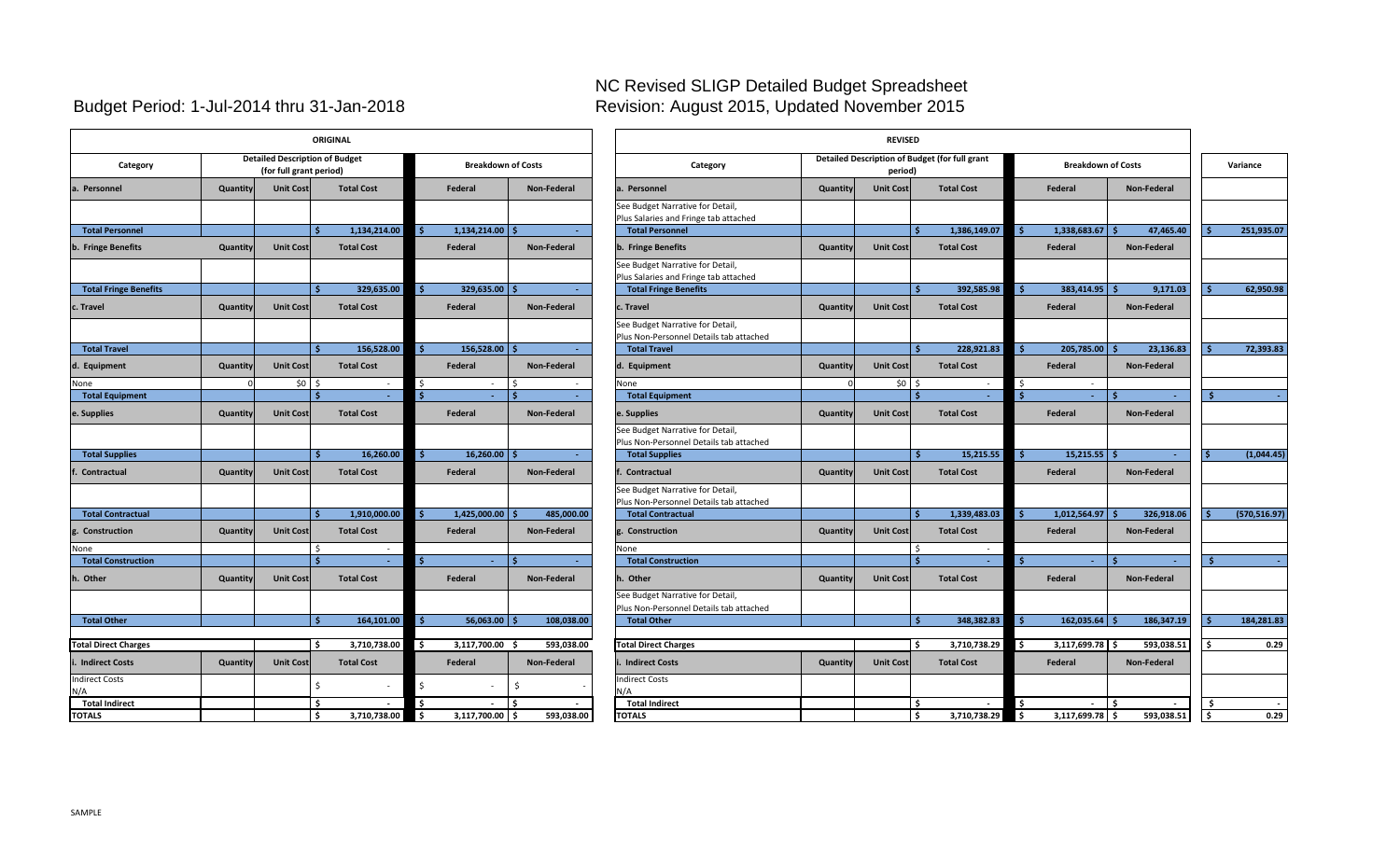#### **STATE OF NORTH CAROLINA**

#### **STATE AND LOCAL IMPLEMENTATION GRANT PROGRAM (SLIGP)**

#### **Budget Justification Narrative – Phase II**

#### **29 December 2015**

### **BUDGET JUSTIFICATION NARRATIVE**<sup>1</sup>

#### **Personnel with Fringe**

 $\overline{a}$ 

| Amended               | 2014-2015       | 2015-2016                      | 2016-2017                      | 2017-2018                      | <b>Total</b>       |
|-----------------------|-----------------|--------------------------------|--------------------------------|--------------------------------|--------------------|
| Federal               | \$237,947.86    | \$401,371.88                   | \$438,472.50                   | \$260,891.44                   | \$<br>1,338,683.67 |
| <b>Federal Fringe</b> | 66,206.52<br>S  | \$114,758.01                   | \$127,124.81                   | 75,325.62<br>S.                | \$<br>383,414.95   |
| <b>Federal Total</b>  | \$304,154.37    | \$516,129.88                   | \$565,597.31                   | \$336,217.05                   | 1,722,098.62<br>\$ |
| Non-Federal           | 47,465.40<br>Ś. | \$                             |                                | \$<br>$\overline{\phantom{0}}$ | \$<br>47,465.40    |
| Non-Federal           |                 |                                |                                |                                |                    |
| <b>Fringe</b>         | \$<br>9,171.03  | \$<br>$\overline{\phantom{a}}$ | \$<br>$\overline{\phantom{a}}$ | \$<br>$\overline{\phantom{a}}$ | \$<br>9,171.03     |
| Non-Federal           |                 |                                |                                |                                |                    |
| <b>Total</b>          | 56,636.43<br>Ś  | \$<br>$\overline{\phantom{a}}$ | \$<br>$\overline{\phantom{a}}$ | \$<br>$\overline{\phantom{0}}$ | \$<br>56,636.43    |
|                       |                 |                                |                                |                                |                    |
| <b>Total Federal</b>  |                 |                                |                                |                                |                    |
| and Non-Federal       | \$360,790.80    | \$516,129.88                   | \$565,597.31                   | \$336,217.05                   | Ś<br>1,778,735.05  |

#### **See new Detailed Budget Spreadsheet for calculations.**

The following personnel will be needed on a full-time basis for the entire project:

• **Program Director** (1) [Classification – IT Project Program Manager]

The Program Director oversees the entire program on behalf of North Carolina. He is responsible for leading, planning, directing and administering the SLIGP project and ensuring its success from a schedule, budget, quality and deliverable perspective. He represents the state in national and regional forums specific to the FirstNet initiative. He briefs state senior executives and members of the General Assembly on the program's progress. He is responsible for all SLIGP project activities and tasks. He must have both technical and business (Public Safety operations) expertise to ensure proper execution of the Grant.

• **Program Manager (1)** [Classification – IT Manager]

The program manager/financial analyst will work together with the Program Director to execute the project plan and assist in the management of the SLIGP budget. The Program Manager is expected to monitor all expenditures and disbursements and to work closely with members of the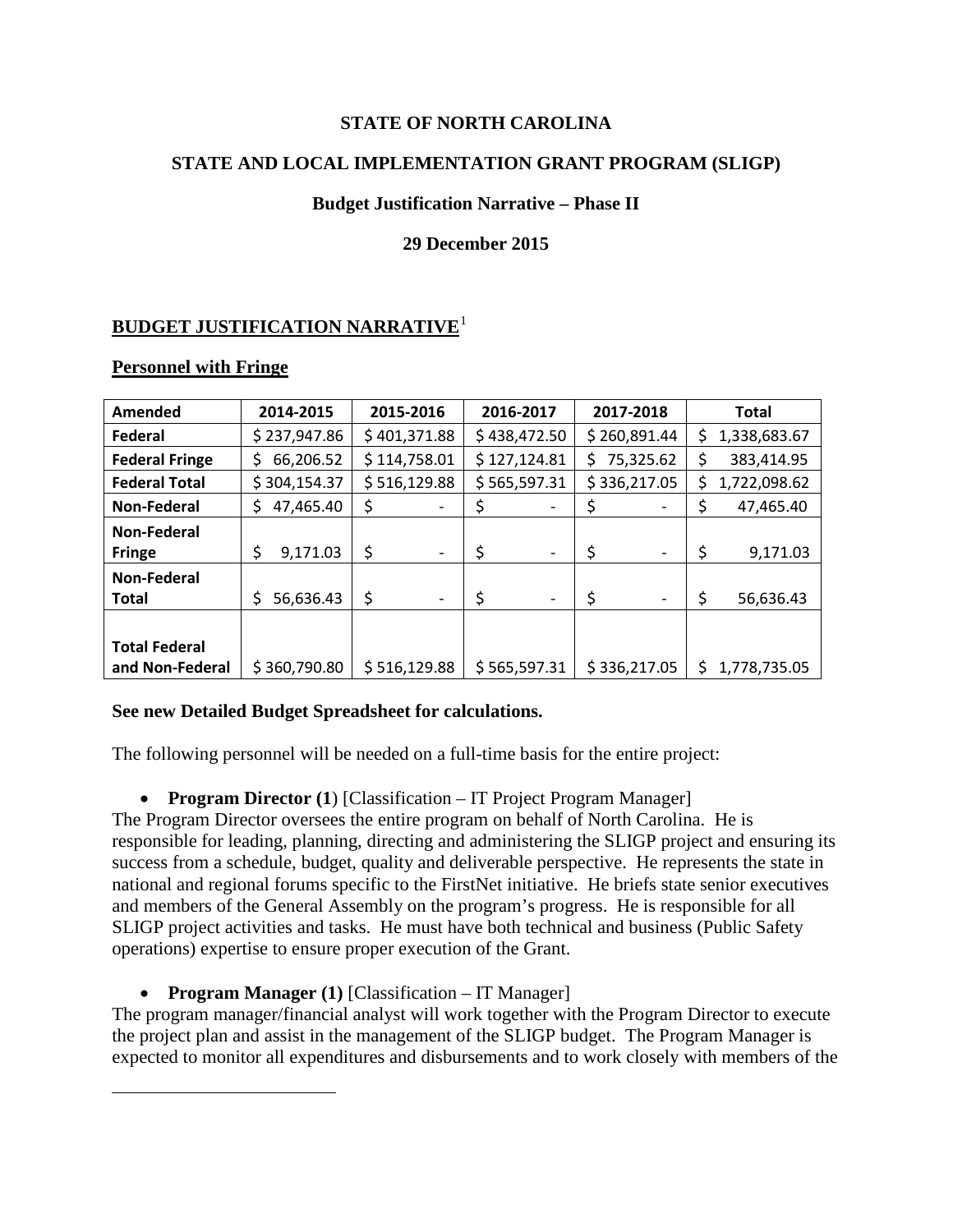project team to make certain the budget follows state and federal budgetary guidelines. The Program Manager will also prepare trend analyses and forecasts of expenditures as needed. This position was split time from July 2015 until December 2015. It is currently vacant with plans to fill it April 2016 at 100% effort.

• **Technical Network Analyst (1)** [Classification – Networking Specialist] This individual will assist with technical aspects of the outreach program. Duties of this position will include: studying and documenting existing technical implementations and gathering new requirements; identifying potential network impacts to existing computer networks and applications; assisting staff and partners to understand computer network, infrastructure needs, and applications requirements; assisting in the preparation of outreach documents, web pages and briefings; assisting staff with outreach and data collection relating to existing network environments currently used by local government, partner agencies and any other first responder entity identified in the state.

• **Outreach Network Analyst (1)** [Classification – Networking Specialist] This position will take the lead in the development and the delivery of training materials for the SLIGP program. Assistance will be provided by other project team members and possibly other constituents. The individual will work very closely with the team's education and outreach liaisons to make certain that the material developed and distributed is consistent. Collaboration and presentation skills will be essential since there will substantial interaction with users on a daily basis.

#### • **Business Officer/Financial/Grant Support Analyst (1)** [Classification – Budget Officer]

This person will be primarily responsible for supporting Program Staff in the formal development, execution and management of the SLIGP budget. This analyst is expected to monitor all expenditures and disbursements on a daily basis and to work closely with members of the project team to make certain the budget follows state and federal budgetary guidelines. The analyst will also prepare trend analyses and forecasts of expenditures as needed. Additionally, this person will have administrative support duties such as the coordination of meetings, writing correspondence and assisting the project team in logistical support. Furthermore, responsibilities include coordinating with the project manager to ensure compliance with grant guidelines, interacting with people trying to reach members of the project team and assisting in the coordination and preparation of education and training materials/events.

The following personnel will be utilized on a part-time basis:

• **Broadband Director (1**) [Classification – IT Director]

The Broadband Director oversees the entire Broadband program on behalf of North Carolina. He is responsible oversight to the SLIGP project and has the primary role of interface to the Governor and Legislature. On occasion, he represents the state in national and regional forums specific to the FirstNet initiative. He briefs state senior executives and members of the General Assembly on the program's progress. He is must State business expertise to ensure proper coordination and oversight of the Grant.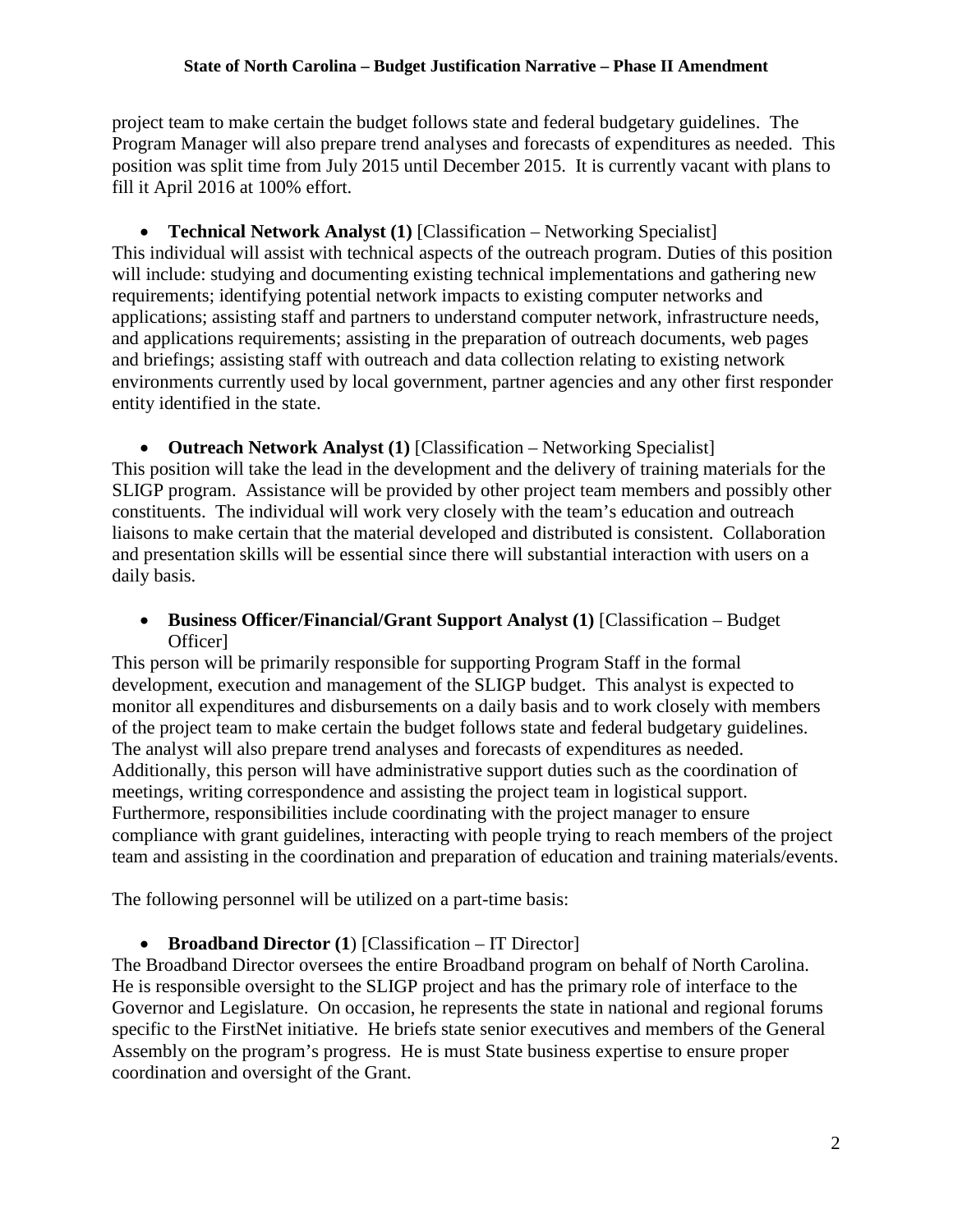#### **State of North Carolina – Budget Justification Narrative – Phase II Amendment**

The following personnel were utilized in the past:

• **Administrative Assistant (1)** [Classification – Administrative Assistant I] This position provides administrative support to the FirstNetNC team and project. The position transitioned to a split time within the Broadband Infrastructure Office in January 2015. This position was eliminated in the quarter ending September 2015 with duties transitioning to contract staff as needs arise.

• **Information & Communications Specialist (1)** [Classification – Information & Communications Specialist III]

This position, with a background in communications, provides expertise to the team in developing communications and outreach materials. The position is responsible for development and management of communications and outreach content, management of all social media and email updates, media relations, as well as coordination of communications with the broader department. This position was a split position until the quarter ending December 2015 in which it become 0% FirstNet to concentrate on the larger Broadband Infrastructure Office. Duties will be transitioned to contract staff as needed.

### **Fringe Benefits**

Fringe benefits for the staff members of the FirstNet program constitute a portion of the direct costs for the grant. Benefits are calculated as follows: SSI at 6.2% of salary up to \$113,700 and a 1.45% Medicare tax on all salaries for a total of 7.65%. The State Health Plan tax is calculated at \$5,378 annually and State Retirement System at 15.21%. Fringe calculations are based on the aforementioned percentages calculated against the adjusted salaries for the years.

#### **Travel**

| Amended     | 2014-2015   | 2015-2016   | 2016-2017 | 2017-2018    | Total      |
|-------------|-------------|-------------|-----------|--------------|------------|
| Federal     | \$13,865.00 | \$45,585.00 | 88,862.50 | \$ 57.472.50 | 205,785.00 |
| Non-Federal | 6.536.83    | 6.000.00    | 6.000.00  | 4.600.00     | 23,136.83  |
| Total       | 20,401.83   | \$51,585.00 | 94.862.50 | 62.072.50    | 228,921.83 |

**See new Detailed Budget Spreadsheet for calculations.**

• **In State and Out of State Travel for Project Staff** – To support completion of the FirstNet SLIGP effort, North Carolina Project Staff personnel involved in the project will have requirements to travel throughout the state and to conferences and meetings outside the state. Travel outside the state will include attendance at FirstNet and National Governors Association meetings, as well as conferences that address issues associated with the FirstNet effort. Travel within North Carolina will include coordination with local first responders and other participants. Where possible the budget assumes the use of a state-furnished vehicle and all travel calculations assume State allowed rates (lower than Federal rates).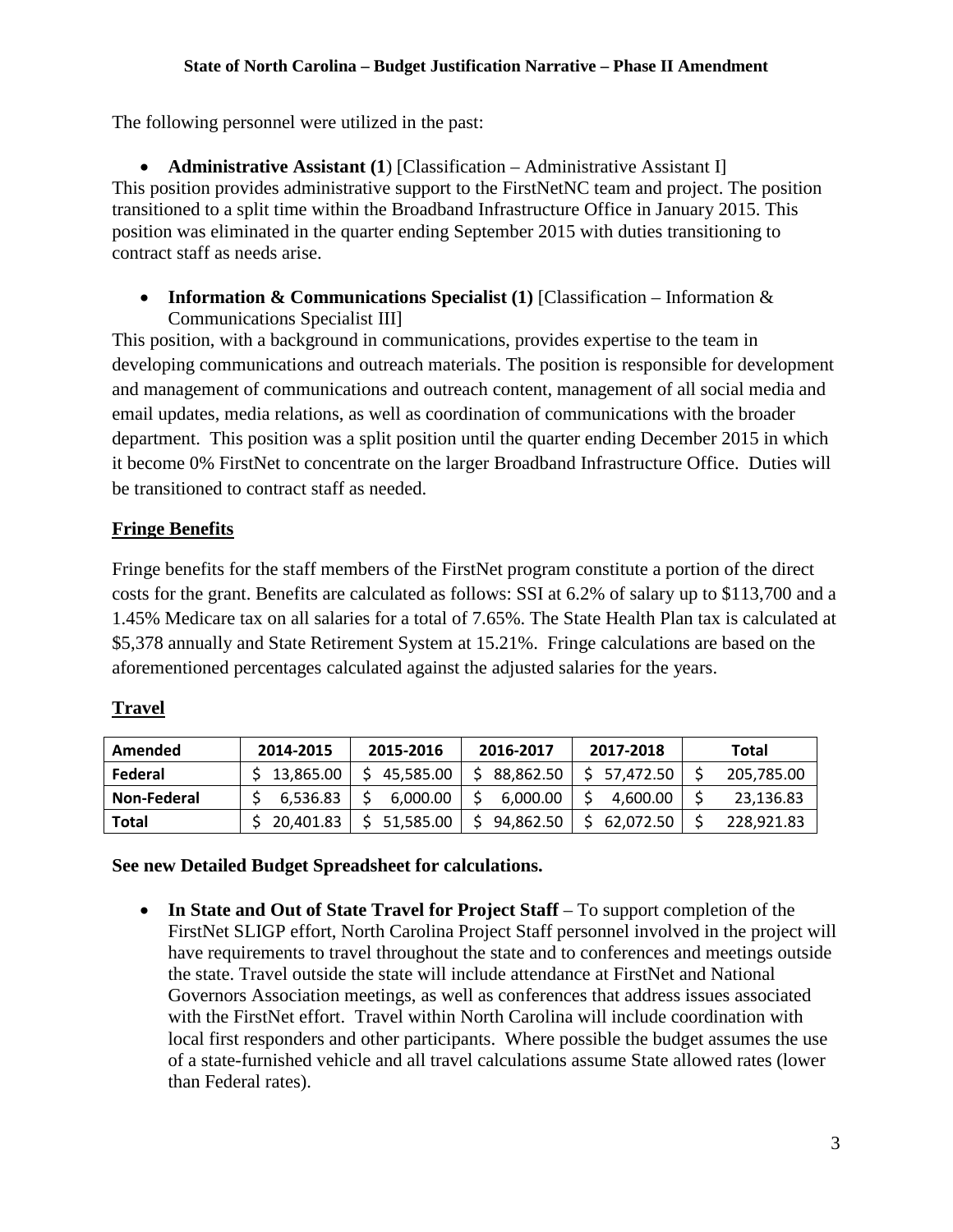• **In State Travel for Meeting Non-Project Staff Partners/Stakeholders** – FirstNetNC must assist local responder participation in hosted in-state meetings; where requested by local responders - documented mileage and overnight accommodations/per diem will be reimbursed in accordance with State of North Carolina allowances. When the local responders and associated Government Officials do not request reimbursement, their time and travel will be used as part of the State "match" as per NTIA guidance and approved volunteer and mileage rates.

#### **CY 2014-2015**

During the 1 Jul 2014 – 30 Jun 2015, travel to a number of FirstNet sponsored out of State efforts were performed. SPOC meetings, attendance at adjacent and nearby State Consultation meetings, and FirstNet related Governance meetings. Additionally, FirstNetNC Staff traveled to multiple meetings around North Carolina. Both for general meetings (numerous general meetings were advertised and performed across the state as well as targeted meetings for specific Agencies or professional groups).

### **CY 2015-2016**

During the 1 Jul 2015 – 30 Jun 2016 period, FirstNetNC Staff will continue to attend in-state education and outreach meetings as well as FirstNet sponsored out of State efforts (SPOC meetings, adjacent State consultation activities, NTIA sponsored FirstNet meetings, NGA/NASCIO FirstNet related meetings).

#### **CY 2016-2017**

During the 1 Jul 2016 – 30 Jun 2017 period, FirstNetNC Staff will continue to attend in-state education and outreach meetings as well as FirstNet sponsored out of State efforts (SPOC meetings, adjacent State consultation activities, NTIA sponsored FirstNet meetings, NGA/NASCIO FirstNet related meetings).

#### **CY 2017-2018**

During this last seven months of the SLIGP effort, we project FirstNetNC Staff will continue to attend in-state education and outreach as well as FirstNet sponsored out of State efforts (SPOC meetings, adjacent State consultation activities, NTIA sponsored FirstNet meetings, NGA/NASCIO FirstNet related meetings). As buildout of FirstNet is expected to begin in this time frame, many responder Agencies will need additional attention as the begin to have more questions about being a part of the effort.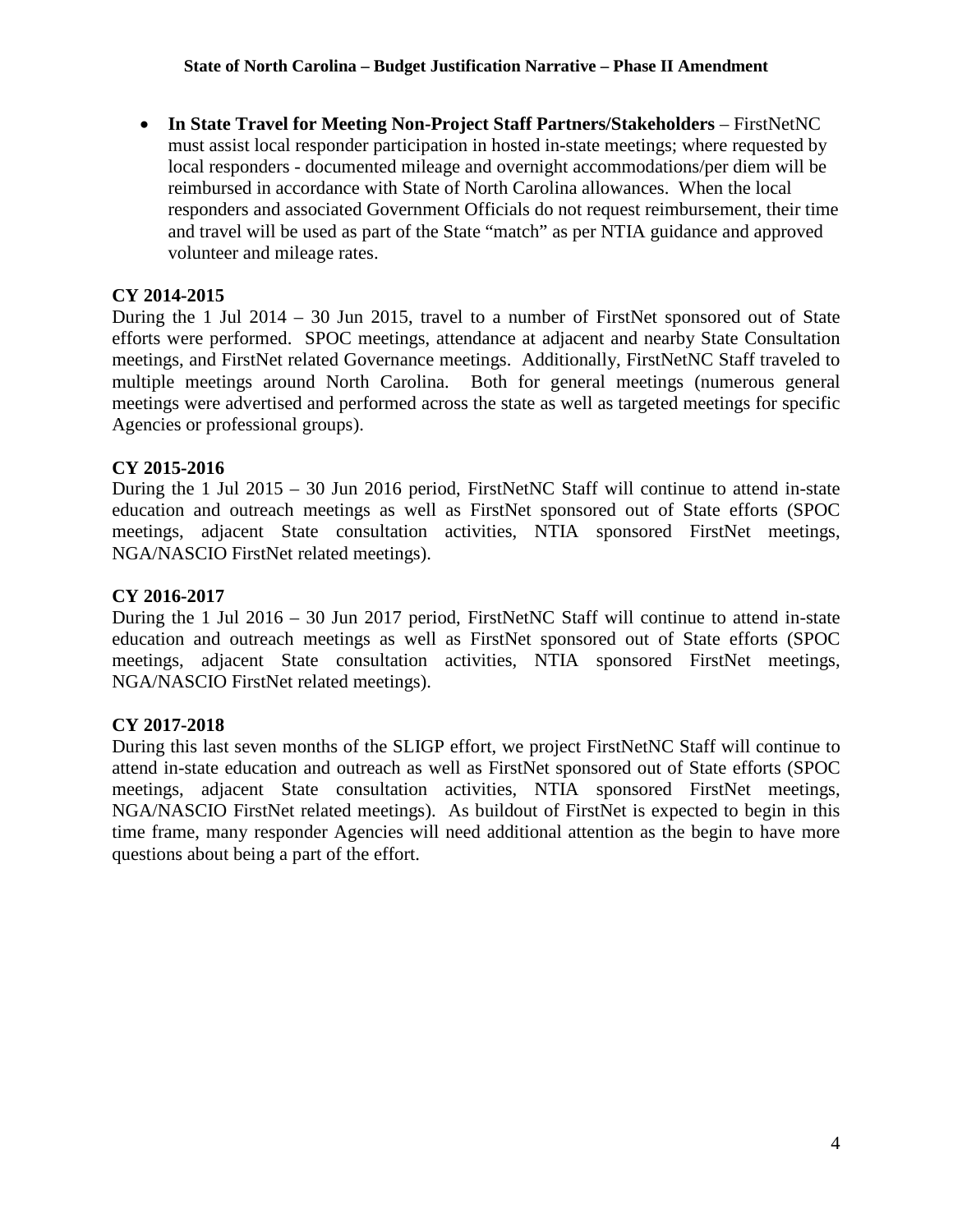#### **Equipment**

There are no equipment items in the project budget.

### **Supplies**

| Amended     | 2014-2015 | 2015-2016 | 2016-2017 | 2017-2018 | Total     |
|-------------|-----------|-----------|-----------|-----------|-----------|
| Federal     | 1.215.55  | 5.000.00  | 5.000.00  | 4.000.00  | 15.215.55 |
| Non-Federal |           |           |           | -         |           |
| Total       | 1,215.55  | 5.000.00  | 5,000.00  | 4.000.00  | 15,215.55 |

#### **See new Detailed Budget Spreadsheet for calculations.**

- **Office Supplies** are budgeted for, with the category encompassing items (e.g.: printer toner cartridges, staples, sticky notes, hole-punch machines) typically used in the modern office environment.
- **Training Material/Printing** costs are included in the budget. Though electronic media will be used extensively, hard-copy documents are still preferred by a number of persons in the public safety field. The production and distribution of paper documents will ensure that a broad base of users and the public are educated and included in FirstNet activities.

#### **CY 2014-2015**

During the 1 Jul 2014 – 30 Jun 2015, the FirstNetNC Office was moved to the Office of Information Technology Services (OITS) from the North Carolina Department of Public Safety effective 1 July 2014. As part of this move, the original SLIGP effort was reestablished with OITS and the SLIGP Grant was amended. Concurrent with the organizational move, the FirstNetNC office was also relocated and there were some limited office supplies purchased as a result of the move.

#### **CY 2015-2016**

During the 1 Jul 2015 – 30 Jun 2016 period, FirstNetNC was physically moved again and OITS became a Cabinet level Department – now known as the Department of Information Technology. As the education and outreach has ramped up, additional printed and presentation materials as well as scaled up office supply procurement is necessary.

#### **CY 2016-2017**

During the 1 Jul 2016 – 30 Jun 2017 period, FirstNetNC continued to have printing costs as well as a need for standard office supplies.

#### **CY 2017-2018**

During this last seven months of the SLIGP effort, we project FirstNetNC to continue to need printed materials as well as office materials – but at a decreased level. As FirstNetNC is closing during this period the amount of funds to support the office are expected to decrease from the previous calendar periods.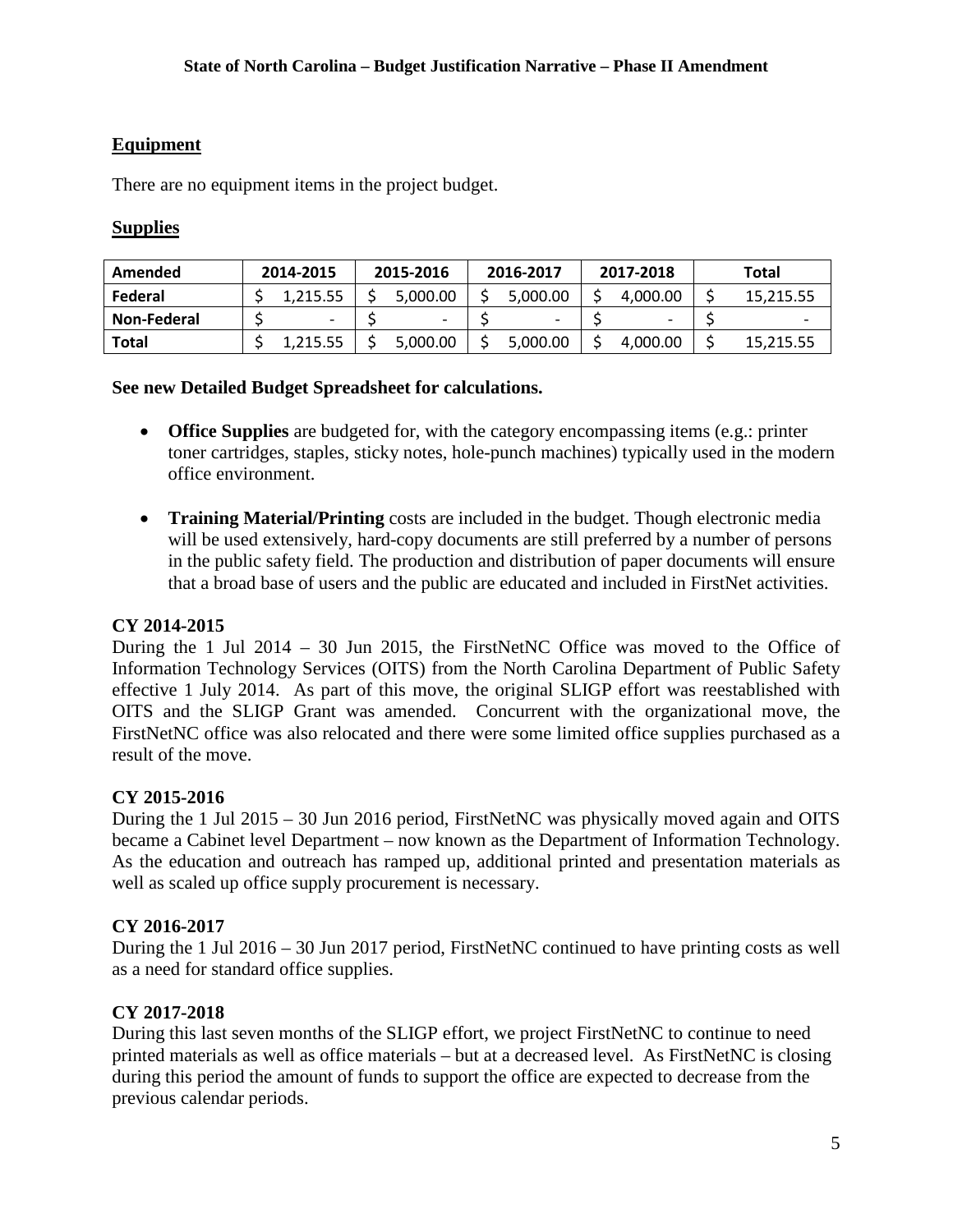| Amended      | 2014-2015    | 2015-2016    | 2016-2017    | 2017-2018    | Total          |
|--------------|--------------|--------------|--------------|--------------|----------------|
| Federal      | \$65.694.98  | \$289,600.00 | \$417,200.00 | \$240,069.99 | \$1,012,564.97 |
| Non-Federal  | 46.918.06    | \$140,000.00 | \$140,000,00 |              | 326,918.06     |
| <b>Total</b> | \$112,613.04 | \$429,600.00 | \$557,200.00 | \$240,069.99 | \$1,339,483.03 |

#### **Contractual Services**

#### **See new Detailed Budget Spreadsheet for calculations.**

### **Program**

It is anticipated that the following services will be contracted in support of the program till the completion of the effort:

- **GIS DIT** Contracted services were needed from the NC Department of Information Technology (DIT) through the Center for Geographic Information and Analysis (CGIA). CGIA is the lead organization in the state for GIS and provides data management and mapping for the FirstNetNC program. DIT and the Center for Geographic Information and Analysis are state agencies that operate on a cost recovery basis. They operate in compliance with legislated guidelines while providing centralized services. This allows cost sharing for such services among other agencies without creating duplicative systems or expenses. Use of such shared services is required and is not subject to competitive bidding. This line item is for turnkey contracts for planning and data collection activities which are to be determined by FirstNet. Costs reimbursed under this line item will be from firm, fixed-price task orders.
- **Research Analyst DoC** In order to support planning and gathering of data required under Phase II of the SLIGP, a data analyst will be contracted from the North Carolina Department of Commerce. This individual will have responsibilities for planning, gathering, database development, data verification, purchasing of data sets, data research activities, and analyzing First Responder data to support the second phase of the SLIGP.
- **Outreach/Data Collection/Inventory** Additional contracted services will be sought from a variety of contractors for the education, outreach, data collection and inventory efforts of the program. These services may include: on-the-ground inventories, and contracted services for completion of education, outreach, and data collection. This line item is for turnkey contracts for activities which are to be determined by FirstNet. Costs reimbursed under this line item will be from firm, fixed-price task orders.
- **Hosting Services** will be utilized to support the education and outreach efforts. This will provide a project website and collaboration platform to host databases and web pages, and to connect with social media.
- **Conferences** as technical staff working to support First Responder Agencies need to also be educated and informed, FirstNetNC plans to hold an annual Technical Conference to address the unique backgrounds of Technical Support Staff. This is planned to be concurrent with a larger Broadband Conference to get wider exposure. Additionally,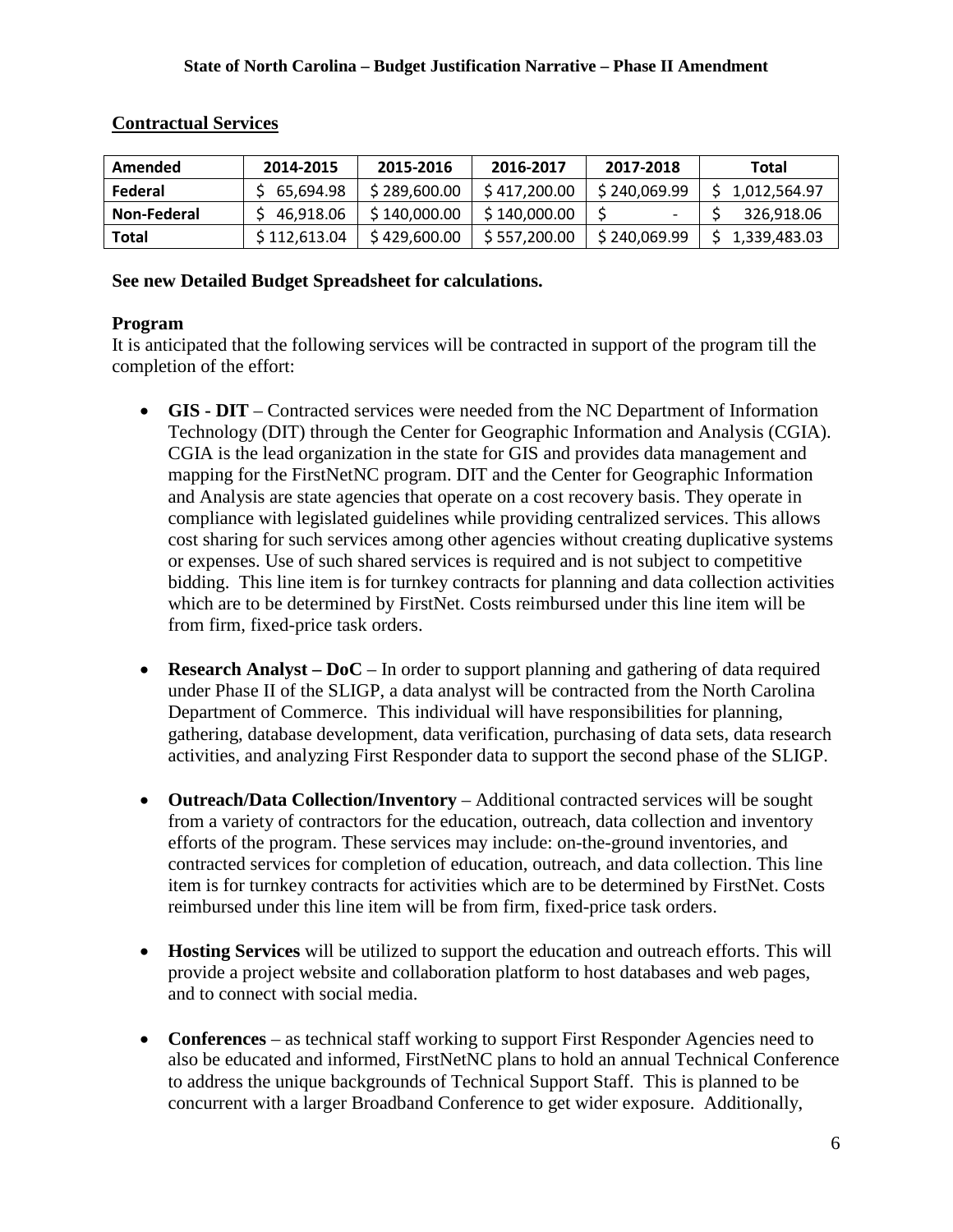#### **State of North Carolina – Budget Justification Narrative – Phase II Amendment**

there are many developers of Public Safety applications – both within Government as well as Industry. A parallel conference (again taking advantage of being concurrent with a larger Broadband conference) is planned during the last two years of the program – as the timeline grows closer to the actual implementation and there is a better understanding of what FirstNet can offer in the way of data connectivity.

- **Administrative Support** Due to the difficulty of hiring for time limited State employee positions, the FirstNetNC effort is turning to wider use of Temporary contractor staff. FirstNetNC will hire an Administrative and Budget Analyst to support Administrative and Budgetary efforts.
- **Local cooperative efforts (Best Practices)**  This line item is for reimbursements for local government's documented expenditures in support of FirstNet within NC.

#### **CY 2014-2015**

During the 1 Jul 2014 – 30 Jun 2015, GIS planning and related planning was performed to support FirstNetNC efforts to support all phases of the Grant

#### **CY 2015-2016**

During the 1 Jul 2015 – 30 Jun 2016 period, FirstNetNC was tasked by Federal FirstNet to perform a major data collection effort as well as significant education and outreach efforts

#### **CY 2016-2017**

During the 1 Jul 2016 – 30 Jun 2017 period, FirstNetNC expects to continue data collection as well as ramp up education and outreach – given FirstNet should have progressed sufficiently towards successful execution of the program. As the State plan will be delivered in this period, FirstNetNC expects to have increased education and outreach efforts to support delivery of information to responder agencies across the State.

#### **CY 2017-2018**

During this last seven months of the SLIGP effort, we project FirstNetNC to reduce data collection and education/outreach efforts. Though those efforts will continue on an as needed/requested level.

#### **Construction**

See the Detailed Budget Spreadsheet for calculations; however, there are no construction items in the project budget.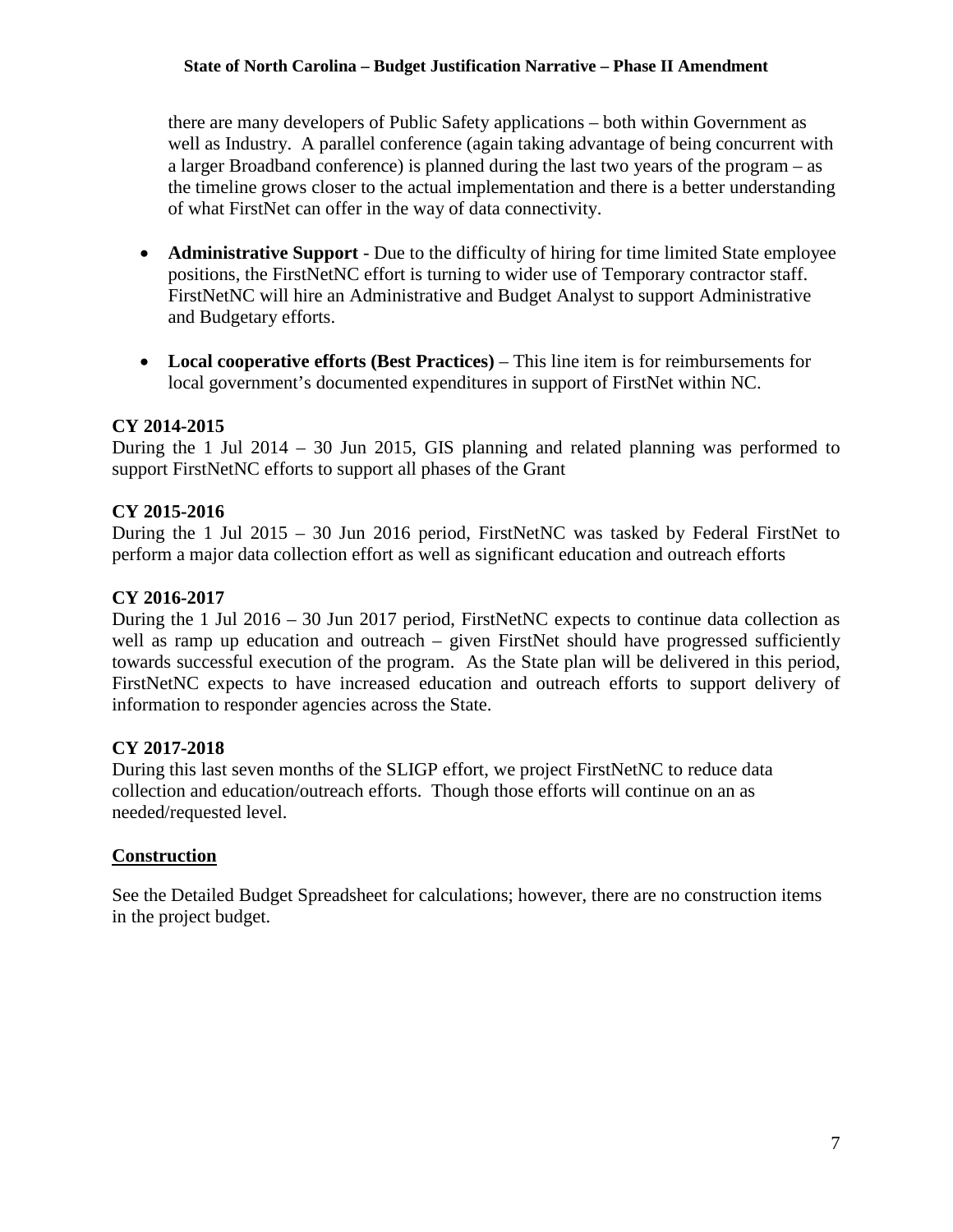#### **Other**

| Amended      | 2014-2015   | 2015-2016   | 2016-2017    | 2017-2018   | Total      |
|--------------|-------------|-------------|--------------|-------------|------------|
| Federal      | \$17,535.86 | \$5,000.00  | 58,000.00    | \$31,500.00 | 162,035.86 |
| Non-Federal  | 60.833.19   | 19.253.00   | \$61,188.00  | \$45.073.00 | 186,347.19 |
| <b>Total</b> | 78,369.05   | \$74,253.00 | \$119,188.00 | \$76.573.00 | 348,383.05 |

See the Detailed Budget Spreadsheet for calculations.

- **Data Services/IT Maintenance** is estimated at a standard rate of \$2,500 per position for year. This will fund the on-going maintenance and support related to use of the IT equipment.
- A **Network Printer** is in the budget, for use by project staff.
- Laptops are in the budget, with an estimated per unit cost of \$1,000. Laptops are not in the budget for existing staff that already have computers at their disposal.
- **Cellphone Lease** charges are in the budget, calculated for 6 employees in the  $1<sup>st</sup>$ ,  $2<sup>nd</sup>$ , and  $3<sup>rd</sup>$  years. Cellular services necessary for work-related communications, especially important in that SLIGP implementation in North Carolina is to be accomplished with a fair amount of travel.
- A **Copier** is in the budget, for use by project staff.
- **Events** Outreach is a key component to the success of the SLIGP. Funds are budgeted for use of specific out outreach meetings:

#### **CY 2014-2015**

During the 1 Jul 2014 – 30 Jun 2015 most of the budget was standard expense items as listed above.

#### **CY 2015-2016**

During the 1 Jul 2015 – 30 Jun 2016 period there will be continued usage charges for the data services and phone services. Printing costs for communications support will increase the costs this year with meeting room charges coming becoming more the norm.

#### **CY 2016-2017**

During the 1 Jul 2016 – 30 Jun 2017 period the expenses are much as the previous year with the belief that more printed materials are expected.

#### **CY 2017-2018**

During this last seven months of the SLIGP effort costs will taper off due to only 7 of 12 months that the office will be operational.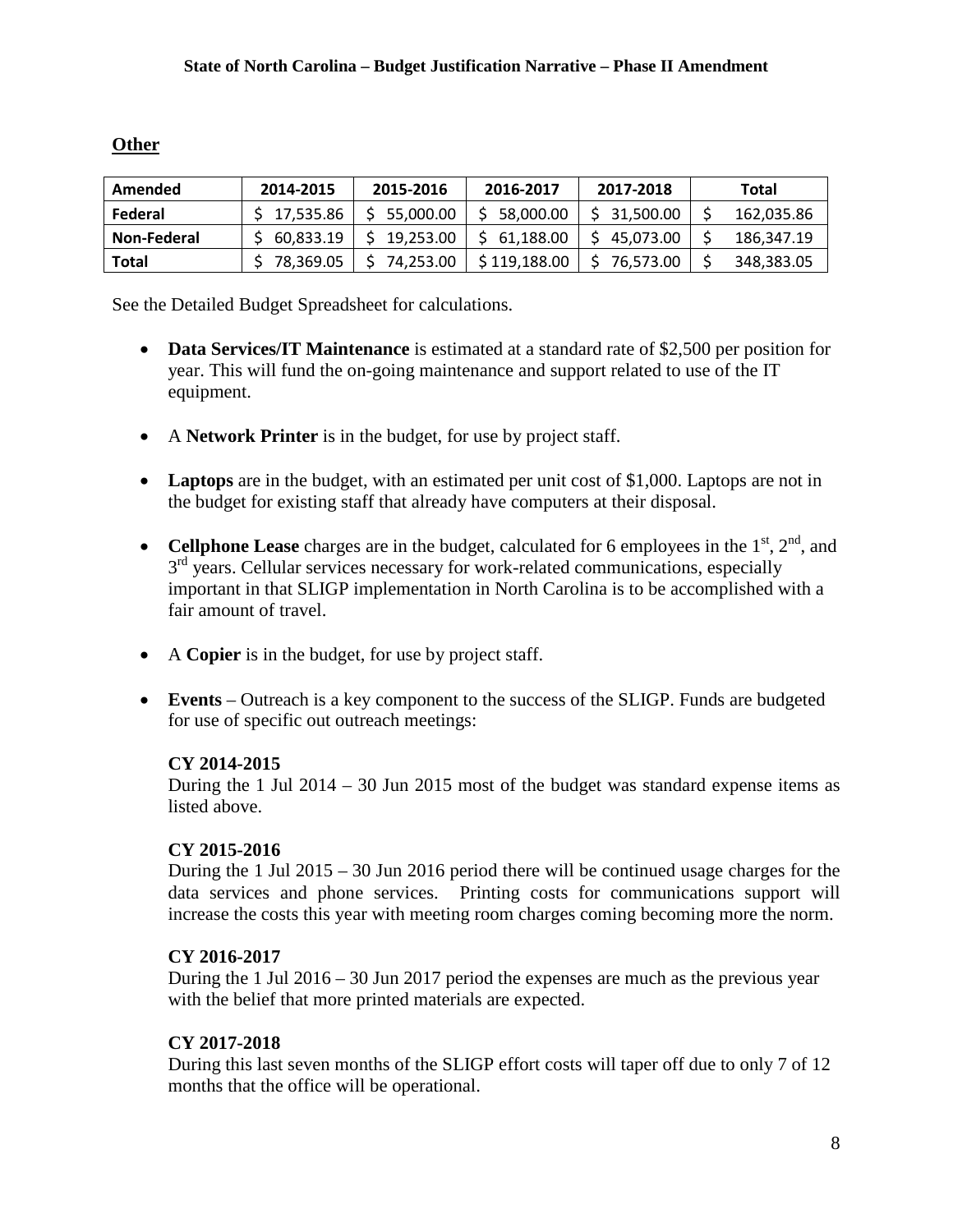**Description of Match:** 

**In-kind match calculations have been accounted for in the attached spreadsheet to include time allotted by the SLIGP work team to plan for implementation and to collect and compile information necessary for grant submission. In-kind match calculations have also been accounted for as below.** 

• **Personnel Salaries** – During the initial year during staff transitions, the North Carolina effort tracked in detail the time and salary information of DIT staff (State Personnel) supporting the project. These data are inclusive of HR, Fiscal, Admin, and DIT Leadership. For the first five months of NC FY 2015-2016, FirstNetNC was told that DIT planned to pursue an approved indirect cost basis so these hours were not tracked. However, starting November 2015, FirstNetNC received new guidance that DIT was not going to pursue an approved indirect cost basis. Going forward FirstNetNC will account for these hours; however, as further hiring of time limited State employees is not being pursued, the amounts are expected to be minimal. That said, the IT Director who will continue to spend a projected 37% of time supporting the effort – is shown as a specific salary/fringe match for the last 17 months of the program.

• **Travel**

Where Responders travel to meetings that have as their SOLE PURPOSE to attend FirstNet Education and Outreach/Data Collection meetings, we account for that travel and also use as part of our Match Funding. Travel is calculated round trip from the town where that individual works round trip to the location of the meeting. Calculations are at STATE rates which are sometimes lower than Federal mileage rates and never higher. Computations are reflected in the "Non-Personnel Details" tab of the NC SLIGP Budget Spreadsheet.

### **CY 2014-2015**

During the 1 Jul 2014 – 30 Jun 2015, time-limited staff levels did not ramp up as originally expected due (in part) to retirement of original Program lead. Though a new program lead was hired in October 2014 and two additional full time staff were hired, the overall effort was reduced from original projections due to the long time needed to advertise, interview, and "onboard" new staff - hiring State Government personnel for a non-permanent position is problematic as the FirstNetNC effort can only utilize "time limited" positions (the State has not allocated any permanent positions to the SLIGP effort).

### **CY 2015-2016**

During the 1 Jul 2015 – 30 Jun 2016 period, there was a loss of two staff from the effort. It is now clear that hiring State Government personnel for a non-permanent position is problematic as the FirstNetNC effort can only utilize "time limited" positions (the State has not allocated any permanent positions to the SLIGP effort). Often, people prefer permanent employment and this staffing conflict has caused the FirstNetNC office to reassess the approach to hiring. While operating in an understaffed capacity, this causes additional responsibilities and burdens on the existing staff; but, we are looking to fill the Financial/Administrative role in our efforts to fully comply with Grant Program activities.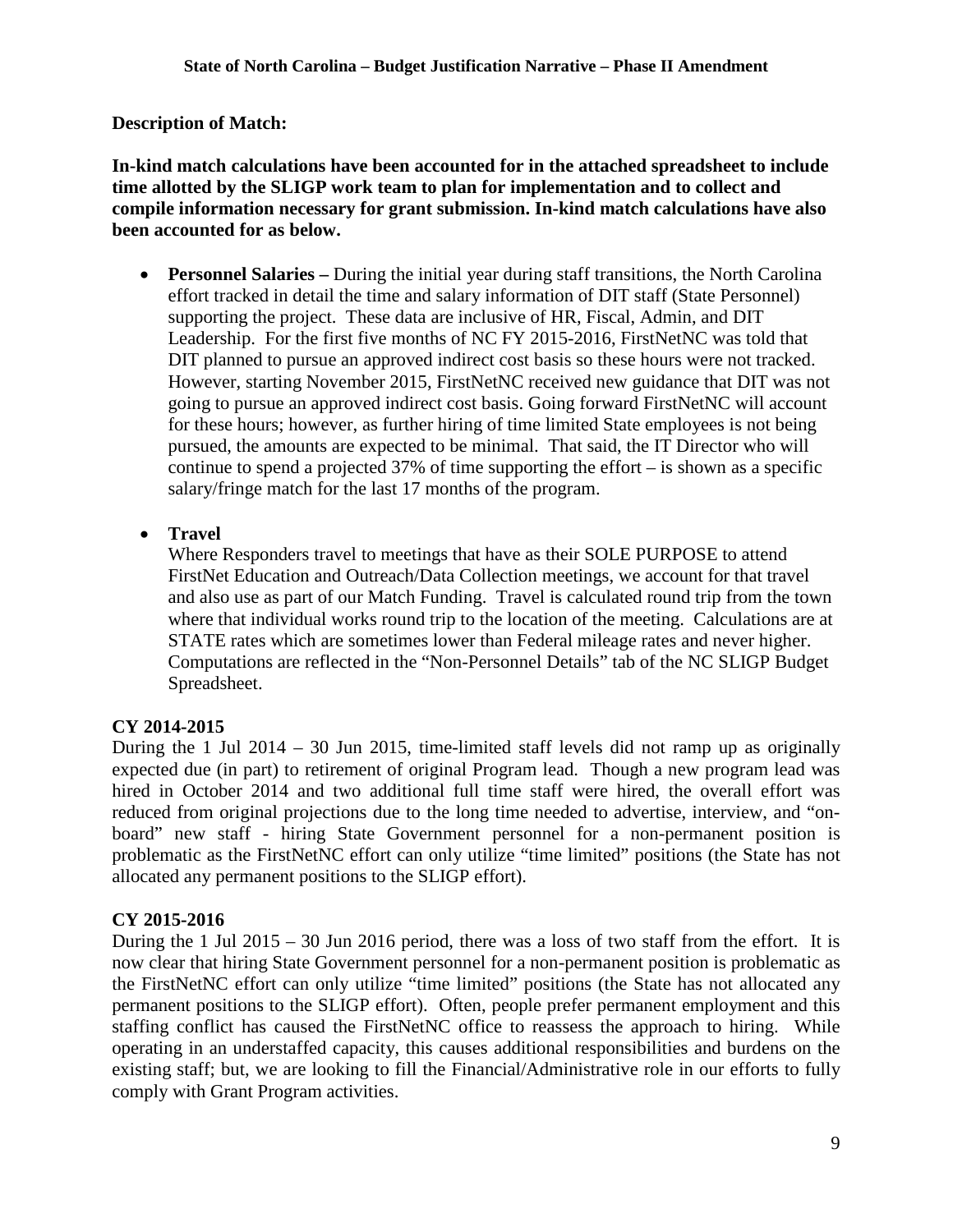#### **CY 2016-2017**

We do not expect to have more than minimal Staff changes for this period,

#### **CY 2017-2018**

During this last seven months of the SLIGP effort, we project staff losses will occur due to need by many personnel to find more secure employment. That said, we do see a continued need to help the North Carolina response community with continued Education and Outreach – as well as program management.

- **Subcontracts** During the transition to OITS (now DIT) contractors were utilized to assist in planning and strategizing how the FirstNetNC program should proceed under the new leading agency (SLIGP moved to OITS effective 1 Jul 2014). These hours are accounted for in the Match tab of the detailed spreadsheet under section f. Subcontracts (M. Ozburn and K. Wright in the SLIGP – Match Tab). In addition to the two contractors, one State employee (A. Sadowski) assisted in the planning and strategic planning and his time is also accounted for as part of the match as an "in-kind" match.
- **Education and Outreach Liaisons (8 but accounted for under contracts)**  These person will be responsible for the promotion of the SLIGP program within their respective areas of specialization (Police, Fire, EMS, Emergency Management, and Local Government). Due to the geographic extent of the state (seven hour's to drive coast to mountains) we plan to have eight part time Liaisons. Two each (East and West) for Law Enforcement, Fire, and EMS. The last two liaisons will be a PSAP/Dispatch Liaison and a Local Government Liaison – each having full State responsibilities.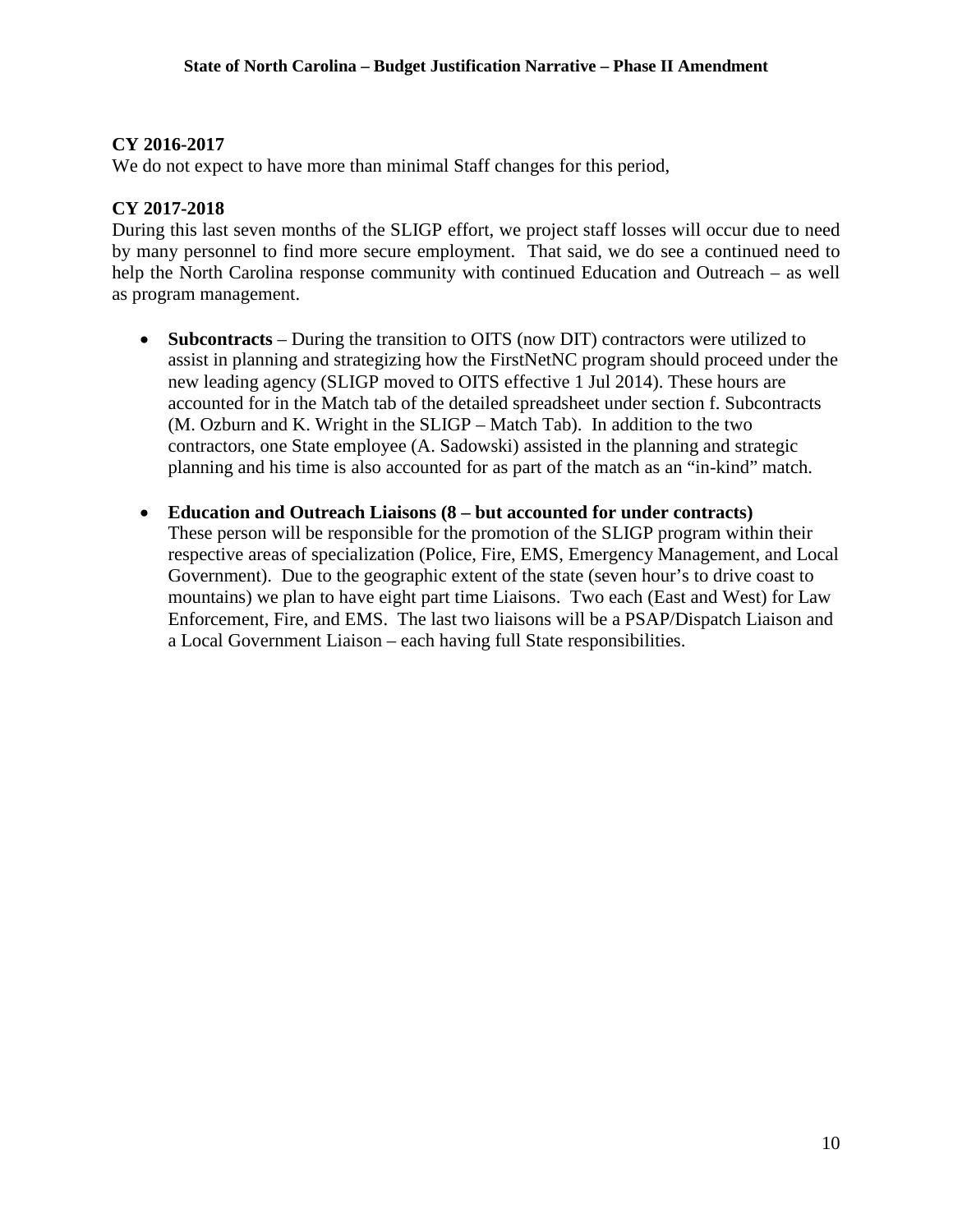• The 2 x \$140,000 State appropriated "Misc. Contracted Services"; the majority of these funds will be for GIS training, development of training for TCP/IP (network) and wireless broadband/LTE training for responders. We would also fund a class to test the training materials (both on-line and classroom) and a First Responder Communications exercise to test the materials in an operational scenario. Lastly, funds from this appropriated match are to develop two North Carolina education/outreach videos as we will have more information about FirstNet in the last half of the grant.

| <b>GIS Training for FirstNetNC Staff</b>                |              | \$6k                |
|---------------------------------------------------------|--------------|---------------------|
| <b>FirstNetNC</b> Video                                 |              | \$30 <sub>k</sub>   |
| <b>TCP/IP for Responders Course Development</b>         |              | \$30 <sub>k</sub>   |
| <b>TCP/IP</b> for Responders Instructional Materials    |              | \$20 <sub>k</sub>   |
| <b>TCP/IP for Responders On-Line Course Development</b> |              | \$25k               |
| Communications Class to validate course                 |              | \$9k                |
| Communications Exercise Event to test class achievement |              | \$20k               |
|                                                         | <b>Total</b> | \$140 <sub>kg</sub> |
|                                                         |              |                     |
|                                                         |              |                     |
| <b>GIS Training for FirstNetNC Staff</b>                |              | \$6k                |
| FirstNetNC Video                                        |              | \$30 <sub>k</sub>   |
| 4G/LTE for Responders Course Development                |              | \$30 <sub>k</sub>   |
| 4G/LTE for Responders Instructional Materials           |              | \$20 <sub>k</sub>   |
| 4G/LTE for Responders On-Line Course Development        |              | \$25k               |
| Communications Class to validate course                 |              | \$9k                |
| Communications Exercise Event to test class achievement |              | \$20k               |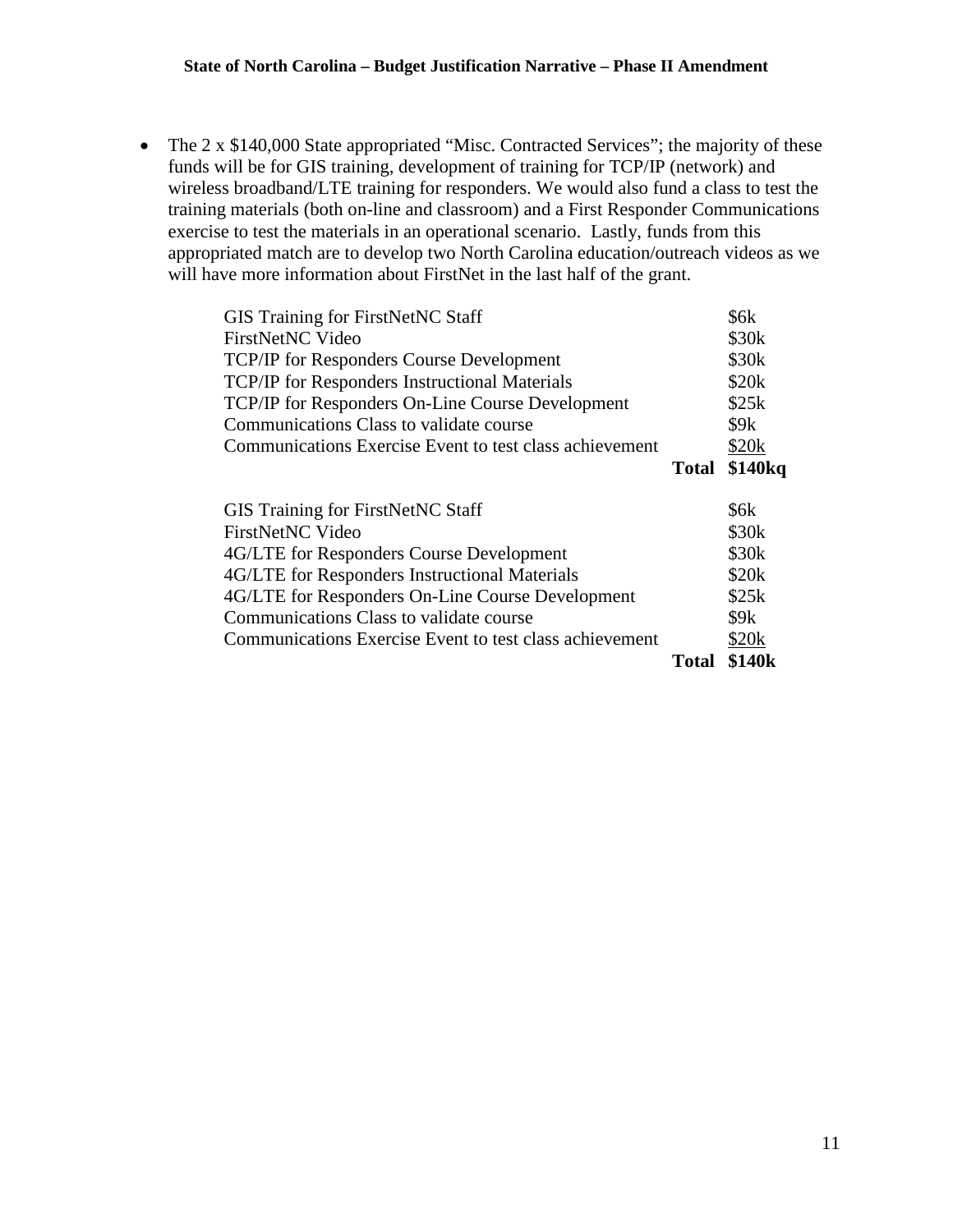#### • **Other (Volunteer Hours and In-Kind Personnel)**

**Volunteer Hours** – Given the extensive education and outreach efforts, the time expended by First Responder agencies across the state is significant and this time is being utilized as a State Match. The numbers and times are tracked and derived volunteer time values (for North Carolina) are used. The Labor rate was used rather than asking for salary data from each attendee so as to be less intrusive to the individuals attending the meetings.

Using the \$21.47 per volunteer hour valuation, a \$45,000 per annum value (for both the years 1 July 2015 – 30 June 2016 and 1 July 2016 – 30 June 2017) equates to  $$45,000/\$21.47 = 2096$  hours of time by North Carolina First Responder personnel – or 175 hours per month. Given our plan to have 2FTE and 8 part time outreach Liaison personnel doing education and outreach – this equates to 18 hours of contact time per month per outreach staff person. Given one single meeting of 20 people for one hour exceeds this number – we are comfortable with using this projection. Similarly, at an event where we are given 15 minutes to make a presentation and 80 people are at the event… then we again exceed this metric. Lastly, if we have five small meetings in one month attended by four people and the meeting lasts one hour, we have again exceeded the metric. Past experience is that small meetings typically last longer that large group presentations as these types of meetings are more conversational and thus last longer than a 15 minute group presentation.

After 2014-2015, we have not accounted for State personnel who assist FirstNet education and outreach (HR, Legal, PR, Fiscal, Management, etc.). We will track these numbers as a potential future "match" if we find we need to show more match funds than we currently project. Note: we are also not pursuing an approved indirect cost basis, so we reserve the option to use these support times as "In-Kind Personnel" in the future.

Examples include:

#### • **General Counsel (1)**

This position will be responsible for handling all legal matters pertaining to the program and will work with the appropriate entities in the development of any MOAs. This position will also provide advice and counsel to the SLIGP program team. Position will be responsible for facilitating ongoing intergovernmental relations. Incumbent will function with a dotted line reporting relationship to the Governor's General Counsel in order to facilitate communication and collaboration. Support will also be furnished in the areas of drafting and reviewing of contracts, in collaboration with other General Counsel members from the Attorney General's Office and the Governor's Office.

#### • **Strategic Communications (1)**

This person will be responsible for the promotion of the SLIGP program at the state level with senior executives and the media. The individual will manage internal and external communications and work with staff to develop and publish appropriate communication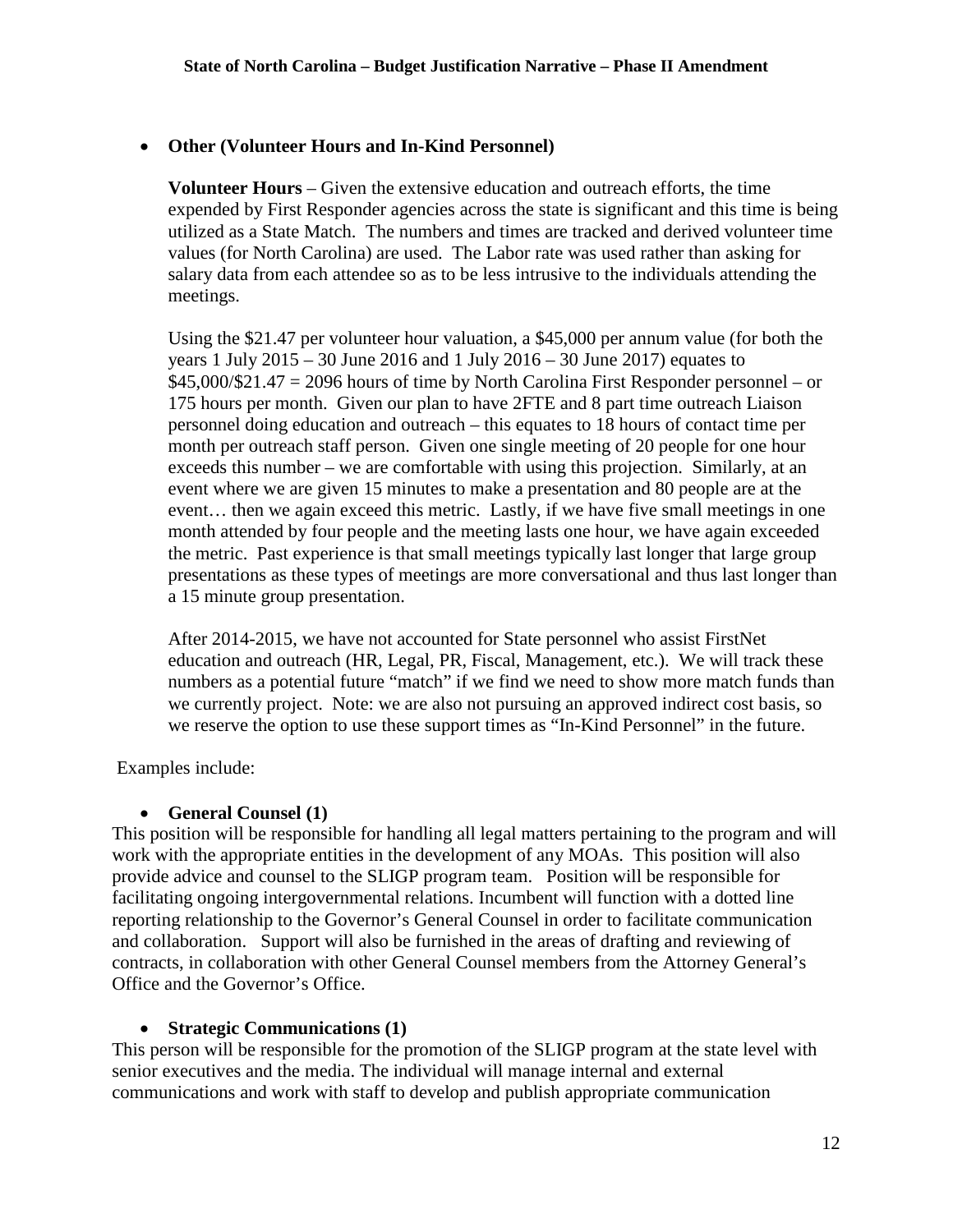messages for all constituents. As required, work with staff to prepare speeches, presentations, and other communications related tasks. This person will also assist in the preparation of required reports for the General Assembly. This person's time could be an in-kind contribution to the SLIGP work, with the person's salary allocated from the North Carolina Department of Information Technology personnel budget and not from any federal source.

#### • **Human Relations (multiple)**

These personnel support the NC SLIGP effort by performing typical Human Relations activities such as Personnel, Payroll, Training, Recruiting, Worker Safety, etc.

### • **Fiscal (multiple)**

These personnel support the NC SLIGP effort by performing typical financial functions needed for back end Finance: allocation, distribution, tracking, reporting, auditing, and analysis.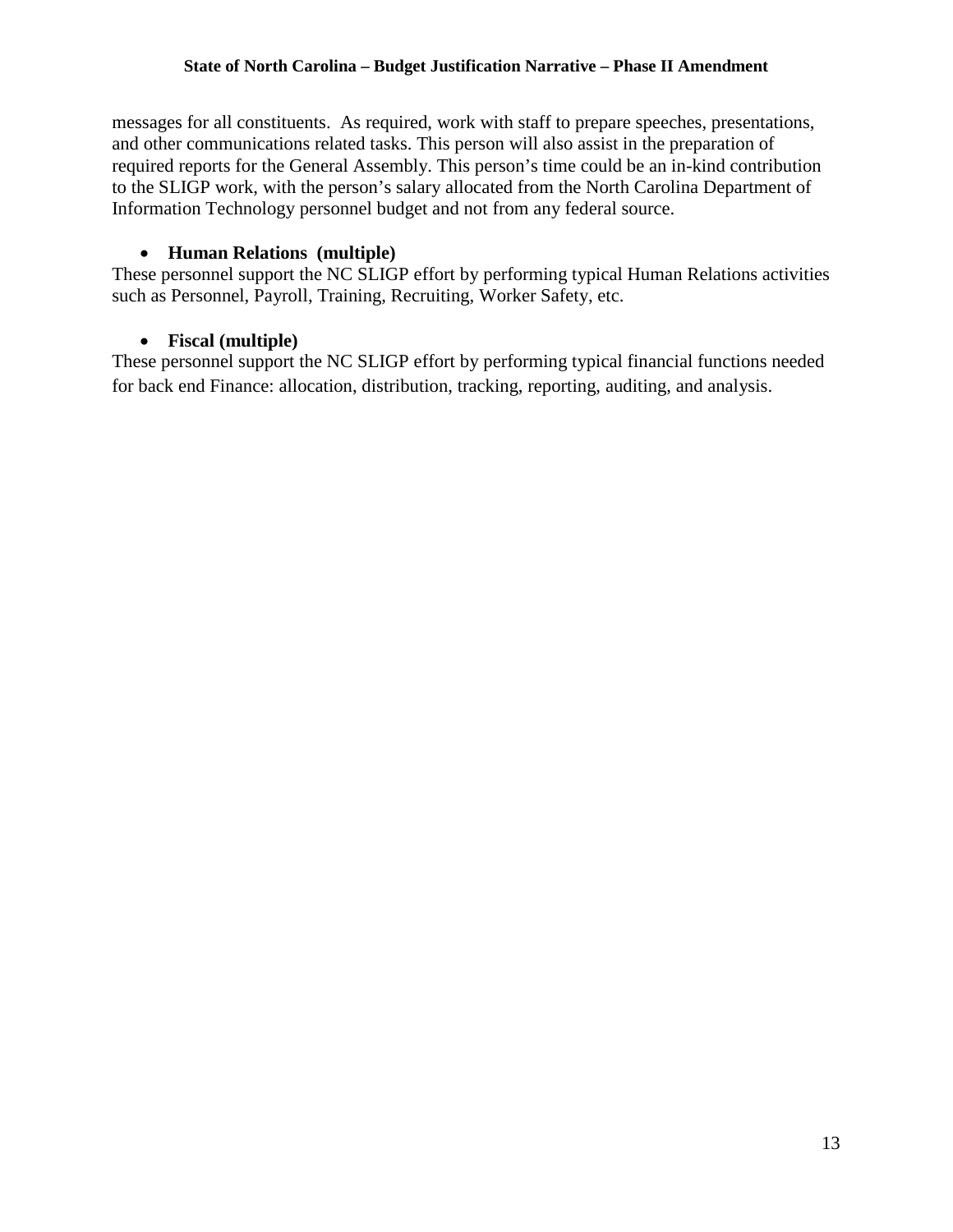#### • **Other (Facility Space in-Kind)**

**–** As the FirstNetNC staff require office space to support the SLIGP effort, the office space used was considered to be a match by the State. There were also some small purchases of materials accounted for the first year to support the office.

In North Carolina, state agencies do not make lease payments to the Department of Administration. Rather, the State Property Office in the Department of Administration negotiates lease terms for each department.

Office Lease Space contributions are based on the following calculations which arrived at by application of the Department of Administration Space Guidelines and through yearly costs per square foot (see Appendix A for NC State Government Guidelines):

| <b>Project Director</b>                       | 240 sq. ft.   | $x.37 = 89$ sq. ft.         |
|-----------------------------------------------|---------------|-----------------------------|
| Project Manager                               | $160$ sq. ft. |                             |
| Professional Staff (108 sq. ft. x2)           | $216$ sq. ft. |                             |
| <b>Administrative/Grant Support Assistant</b> | 96 sq. ft.    |                             |
| PT Employees $(2x\% \text{ of their FTE})$    | 22 sq. ft.    | $x8 PT = 176 sq. ft.$       |
| Staff space total                             | 737 sq. ft.   |                             |
| General Space (737 sq. ft. x20%)              | 147 sq. ft.   | Supplies and copier/printer |
| <b>Staff and General</b>                      | $884$ sq. ft. |                             |
| Circulation space $(884 \times 25\%)$         | $221$ sq. ft. | Bath, Halls, Conference Rm, |
|                                               |               | Common use (ex: lobby)      |
|                                               |               |                             |

TOTAL 1,105 sq. ft. 1,105 sq. ft. at  $$14.65/year = $16,188$  annually (inclusive of utilities, cleaning, maintenance)

| CY 2014-2015 |              | \$58,123    |
|--------------|--------------|-------------|
| CY 2015-2016 |              | \$(25,747)  |
| CY 2016-2017 |              | \$16,188    |
| CY 2017-2018 |              | \$9,443     |
|              | <b>Total</b> | \$60,717.19 |

Attached appendix A are the State guidelines for personnel.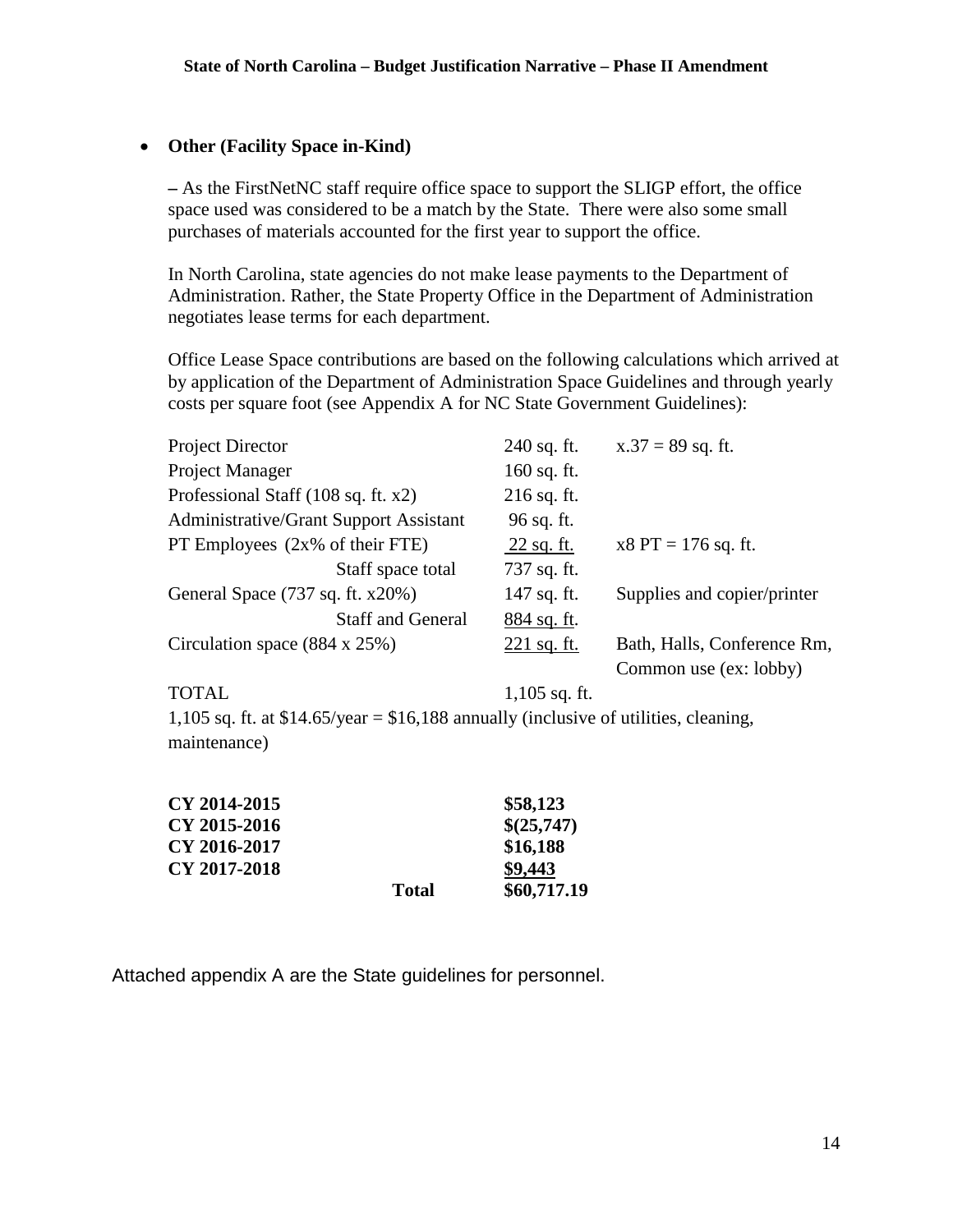## **APPENDIX A: North Carolina State Government Office Space Guidelines**

### **SPACE GUIDELINES STAFF**

| Position                                   | Square Footage Range | Elec           | Tele/Data               |  |
|--------------------------------------------|----------------------|----------------|-------------------------|--|
| <b>Cabinet Level</b>                       | 360                  | 5              | $\overline{c}$          |  |
| Deputy or Assistant Secretary              | 270                  | 5              | $\overline{\mathbf{c}}$ |  |
| Division Director (Managers report to)     | 240                  | $\overline{4}$ | 1                       |  |
| Manager (Supervisors reports to)           | 160                  | 4              | $\mathbf{1}$            |  |
| Supervisor (Professional Staff reports to) | 130                  | 4              | 1                       |  |
| Attorney (Specialty Office)                | 120                  | 4              | $\,1$                   |  |
| Professional Staff (No one reports to)     | 108                  | 4              | 1                       |  |
| Administrative Asst. (Specialty Office)    | 96                   | 4              | 1                       |  |
| Clerical/Temp/Contractor/Intern            | 80 (Workstation)     |                |                         |  |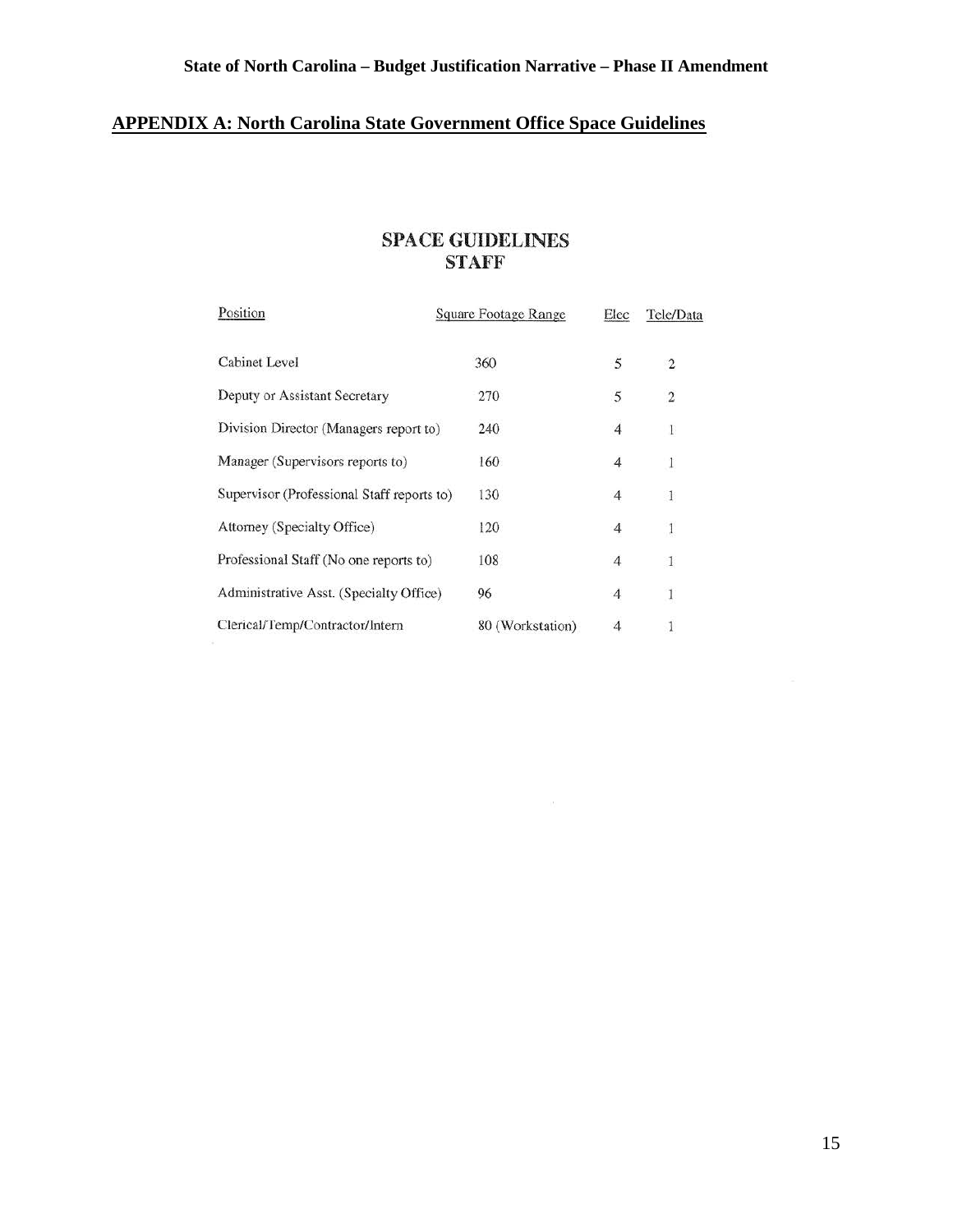$\alpha$  with  $\beta$ 

ਾ ਚੁਣੌਰਦ ਕਰਦਿੰ ਕੁੱਤ ਸੁਣਵੇਂ

#### **SPACE GUIDELINES MISCELLANEOUS**  2/25/2008

#### General Guidelines (Annlv to most State Agencies):

- See attached "Soace Guidelines Staff' for office allocations.
- Conference Rooms: Provide 15 sf per person attending. The number of attendees is generally equal to the number of staff but regional type offices may serve more. These rooms should be sized on routine, (not extreme) use. For example, if an agency has staff meetings for 20 each month, but brings in their field staff of 20 more only twice a year, their conference room should seat 20 not 40.
- Training Rooms: Typically not required but frequently requested. Verify the need first. tf needed for computer training, size based on 25 sf per person. Physical training, such as hand-to-hand, requires about 60 sf per person.
- Circulation: Circulation percentages vary with lease size and use. In general, leases below 10,000 sf are allocated 25%, leases between 10,000 sf and 25,000 sf are allocated 30%, and leases over 25,000 sf are allocated 35%. As the number of small spaces (such as workstations or professional staff offices) increases relative to the number of large spaces (such as large conference and storage rooms), he circulation percentage should increase.
- Itinerant Offices: Routinely provided only for VR (130 sf) and ESC (108 sf). Provided elsewhere only where documented r.eed exists. Always use 108 sf except as noted for VR.
- File Storage: Allow  $9$  sf per vertical cabinet and  $14$  sf per lateral cabinet. These areas are usually open space. Secure tile storage is provided for medical records only (although more and more requests are coming in to secure personnel records too. I usually suggest lockable cabinets for any non-medical files).
- LAN Rooms: Usually 8 x 10. Can be smaller in small leases. Always enclosed space. In small leases, this can also serve as storage space.
- Kitchenettes: Typically  $6 \times 10$  (Small),  $8 \times 10$  (Large). However, large leases (50) people or more) may require larger Bruak Rooms to accommodate vending machines and more counter space. Leases for 100 people or more may require multiple Kitchenettes - maybe one lar re one with vending etc. and one or more small ones dispersed throughout the space. Remember that these rooms are typically not intended as a place to eat They are meant to provide a space for a coffee pot, refrigerator, and microwave. See ESC Guidelines for the only current exception. Kitchenettes are usually en :losed space.

16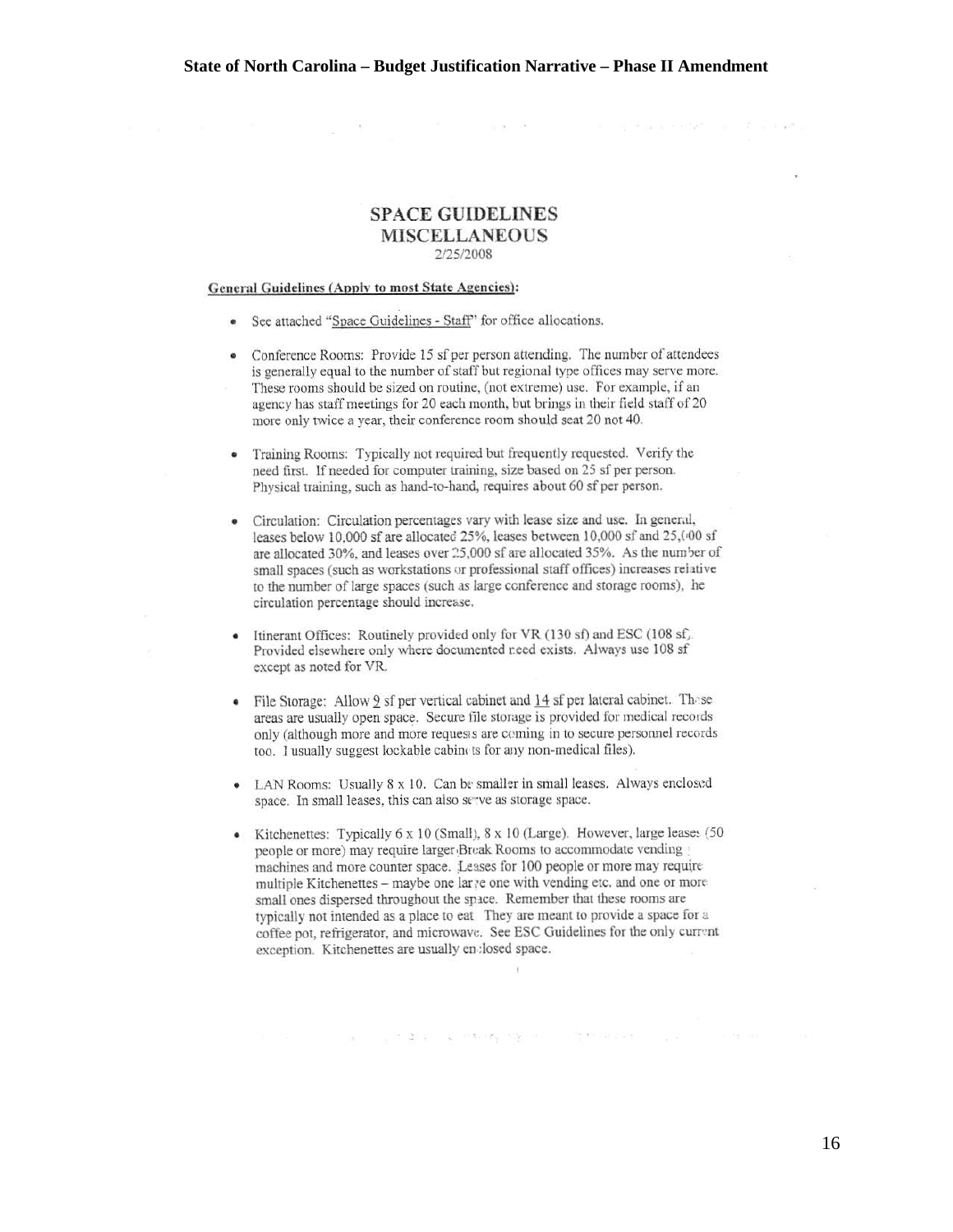- Copy/Fax/Work Areas: 8 x 10 (Small), 10 x 12 (Large). Large leases usually require more than one copy area. Usually open unless confidentiality is a concern (such as an HIV/STD office).
- Restrooms: Restrooms are based on the munber of fixtures required to serve the occupant load of the building or space. These calculations can be a little involved, however, so unless your lease has excessive meeting space (high occupancy) or excessive storage space (low occupancy), use the following estimates to account for restroom space:

| Size of Lease in SF | Required Restroom SF | Comments        |
|---------------------|----------------------|-----------------|
| 1000 or less        | 50                   | Unisex Restroom |
| 1000 to 3000        | 180                  | Male and Female |
| 3000 to 7500        | 240                  | Male and Female |
| 7500 to 10000       | 400                  | Male and Female |
| 10000 to 15000      | 500                  | Male and Female |
| 15000 to 25000      | 600                  | Male and Female |
| 25000 to 35000      | 800                  | Male and Female |
| 35000 to 50000      | 1000                 | Male and Female |

#### Restroom Allowances

#### CDSA:

• See CDSA Template.

#### RSC:

Career Resource Center: This area is sized based on the number of Ť. Computers/Terminals identified in their specs x 15 sf each x 1.5 (for 50% circulation). For example, the CRC in an ESC office with 12 computers and 2 terminals would be sized as follows:

(14 computers or terminals x 15s $f$ /computer or terminal) x 1.5 = 315 sf

I typically round up  $5\%$  ( $+/-$ ), so this CRC would be 330 sf, or  $15' \times 22'$ .

de dies : poderge er am d<sup>e</sup> Sperios i e-Anger o su

CRC is always open space.

**Mariana** Car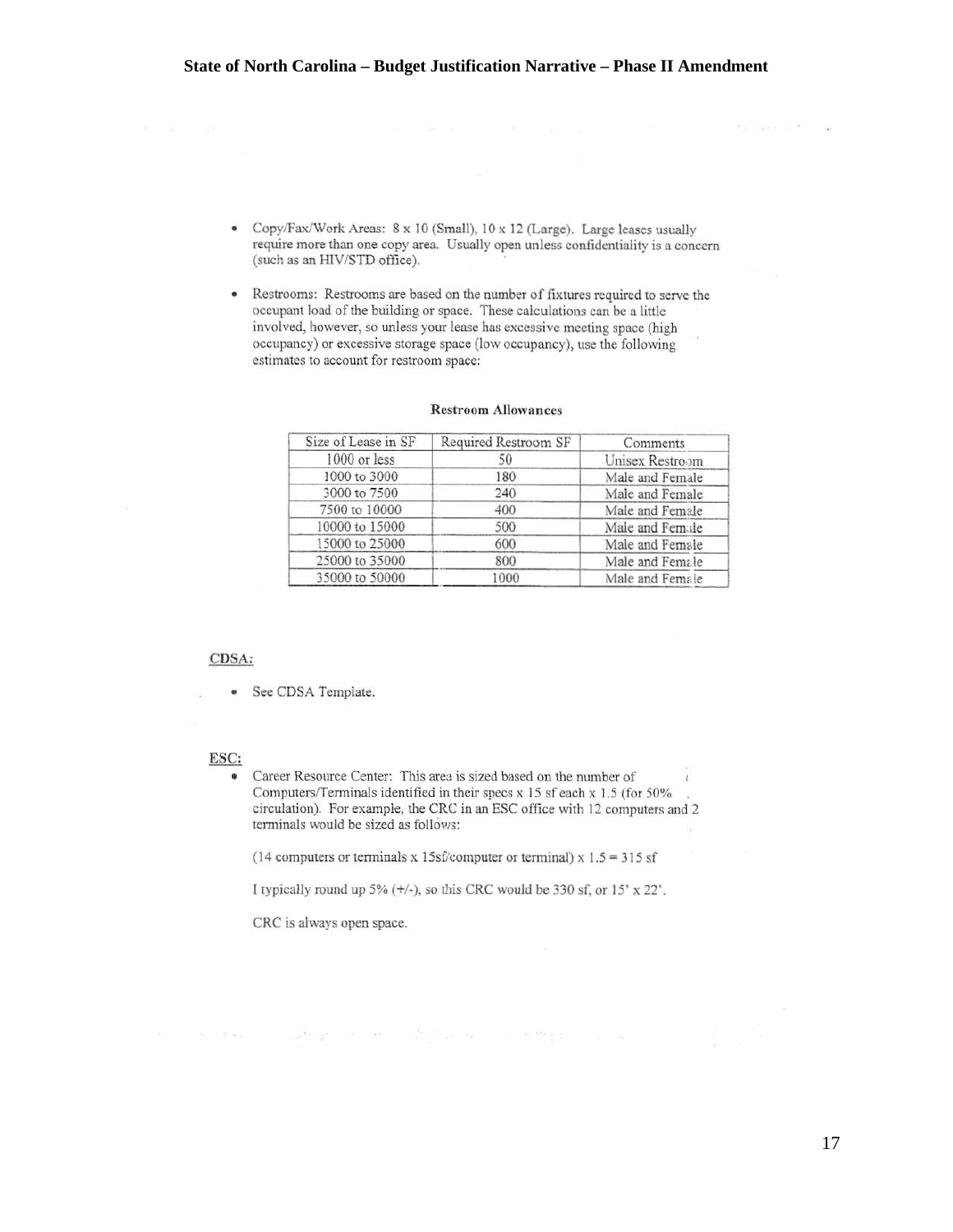• Break Room: ESC is the only agency that has a documented policy that prohibits employees from eating at their desks. Because of this restriction, we have always provided ESC office with a Break Room large enough for a table or two. There is no hard-and-fast ntle for sizing these rooms, but ESC has historically multiplied 1/3 of the staffx 15 sf. For example, the Break Room in an ESC office with 30 staff would be sized as follows:

 $(1/3 \times 30) \times 15$  sf = 150 sf

The *minimum* size Break Room for an ESC office regardless of staff should be about l20 sf. This is an enclosed room.

- Employer Interview Rooms: One should be provided at each location. This is an enclosed room.
- Waiting Areas: vary by location, and there's no rule-of-thumb to rely on. However, 40 to 50 sf/consultant is a place to start. The last few specs that ESC has approved have been in this range.

ş

ден жабылдан шатын к

 $\sim$ 

#### VR/IL:

 $x = 323 - 6$ 

• *See* VRJIL Guidelines.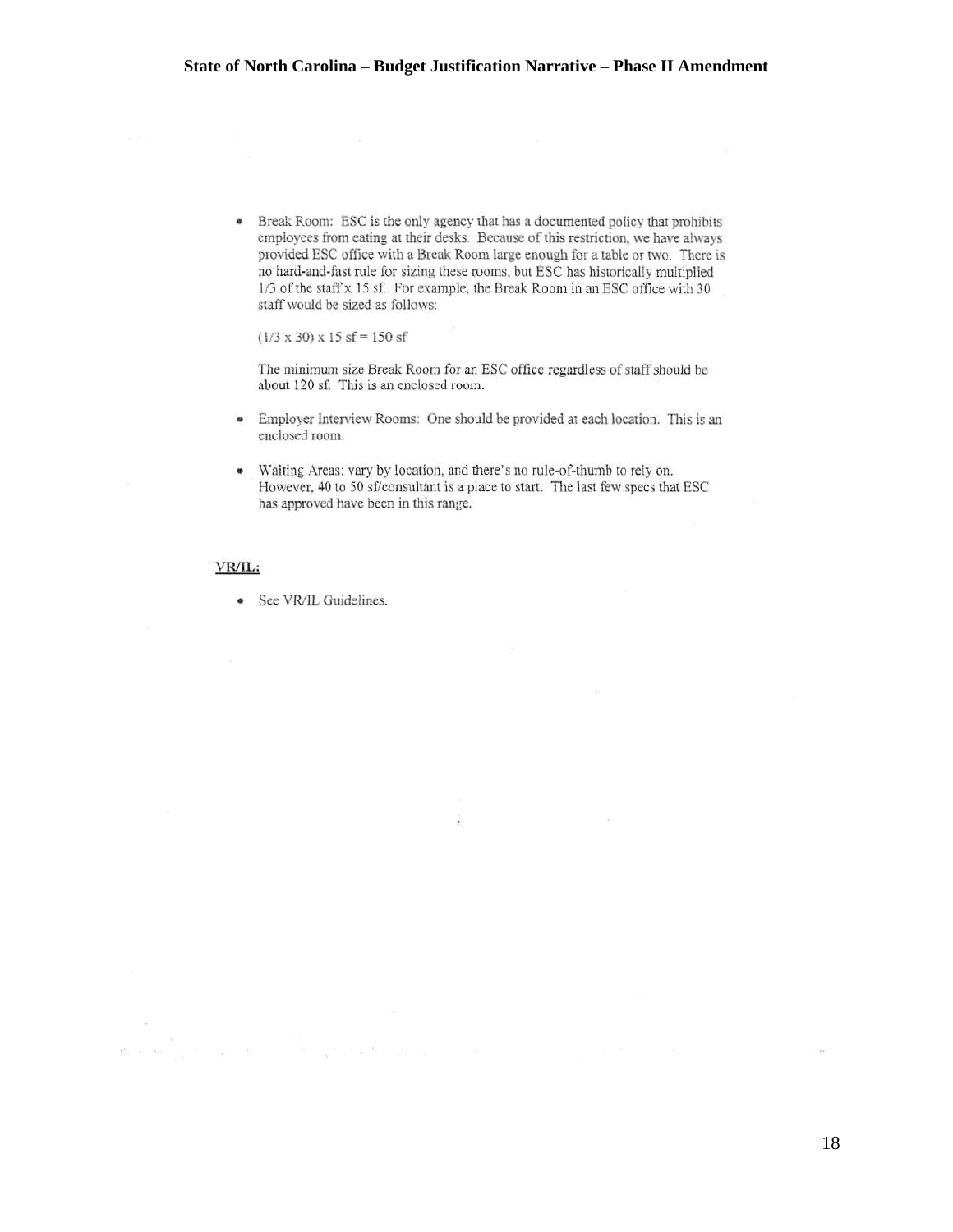## BUDGET INFORMATION - Non-Construction Programs OMB Approval No. 0348-0044

|                                        |                                                  |           |                |                                    | <b>SECTION A - BUDGET SUMMARY</b>          |                |                       |                    |            |                       |              |
|----------------------------------------|--------------------------------------------------|-----------|----------------|------------------------------------|--------------------------------------------|----------------|-----------------------|--------------------|------------|-----------------------|--------------|
| <b>Grant Program</b><br>Function       | Catalog of Federal<br><b>Domestic Assistance</b> |           |                | <b>Estimated Unobligated Funds</b> |                                            |                | New or Revised Budget |                    |            |                       |              |
| or Activity<br>(a)                     | Number<br>(b)                                    |           | Federal<br>(c) | Non-Federal<br>(d)                 |                                            | Federal<br>(e) |                       | Non-Federal<br>(f) |            |                       | Total<br>(g) |
| 1. State and Local Impl                | 11.549                                           | \$        |                | \$                                 |                                            | \$             | 3,117,699.78          | $\frac{3}{2}$      | 593,038.51 | $\boldsymbol{\theta}$ | 3,710,738.29 |
| 2.                                     |                                                  |           |                |                                    |                                            |                |                       |                    |            |                       | 0.00         |
| 3.                                     |                                                  |           |                |                                    |                                            |                |                       |                    |            |                       | 0.00         |
| 4.                                     |                                                  |           |                |                                    |                                            |                |                       |                    |            |                       | 0.00         |
| 5.<br>Totals                           |                                                  | \$        | $0.00$ $ $     |                                    | 0.00                                       | \$             | 3,117,699.78          | \$                 | 593,038.51 | \$                    | 3,710,738.29 |
|                                        |                                                  |           |                |                                    | <b>SECTION B - BUDGET CATEGORIES</b>       |                |                       |                    |            |                       |              |
| 6. Object Class Categories             |                                                  |           |                |                                    | <b>GRANT PROGRAM, FUNCTION OR ACTIVITY</b> |                |                       |                    |            |                       | Total        |
|                                        |                                                  | (1)<br>\$ |                | (2)<br>\$                          |                                            | (3)            |                       | \$                 |            | \$                    | (5)          |
| a. Personnel                           |                                                  |           | 1,338,683.67   |                                    | 47,465.40                                  |                |                       |                    |            |                       | 1,386,149.07 |
| b. Fringe Benefits                     |                                                  |           | 383,414.95     |                                    | 9,171.03                                   |                |                       |                    |            |                       | 392,585.98   |
| c. Travel                              |                                                  |           | 205,785.00     |                                    | 23,136.83                                  |                |                       |                    |            |                       | 228,921.83   |
| d. Equipment                           |                                                  |           | 0.00           |                                    | 0.00                                       |                |                       |                    |            |                       | 0.00         |
| e. Supplies                            |                                                  |           | 15,215.55      |                                    | 0.00                                       |                |                       |                    |            |                       | 15,215.55    |
| f. Contractual                         |                                                  |           | 1,012,564.97   |                                    | 326,918.06                                 |                |                       |                    |            |                       | 1,339,483.03 |
| g. Construction                        |                                                  |           | 0.00           |                                    | 0.00                                       |                |                       |                    |            |                       | 0.00         |
| h. Other                               |                                                  |           | 162,035.64     |                                    | 186,347.19                                 |                |                       |                    |            |                       | 348,382.83   |
| i. Total Direct Charges (sum of 6a-6h) |                                                  |           | 3,117,699.78   |                                    | 593,038.51                                 |                | 0.00                  |                    | 0.00       |                       | 3,710,738.29 |
| j. Indirect Charges                    |                                                  |           |                |                                    |                                            |                |                       |                    |            |                       | 0.00         |
| k. TOTALS (sum of 6i and 6j)           |                                                  | S         | 3,117,699.78   | S                                  | 593,038.51                                 | l\$            | 0.00                  | \$                 | 0.00       | \$                    | 3,710,738.29 |
| 7. Program Income                      |                                                  | <b>S</b>  |                | 5                                  |                                            | \$             |                       | \$                 |            | \$                    | 0.00         |

Authorized for Local Reproduction

Standard Form 424A (Rev. 7-97) Prescribed by OMB Circular A-102

Previous Edition Usable

 $\left( \mathbf{r}\right)$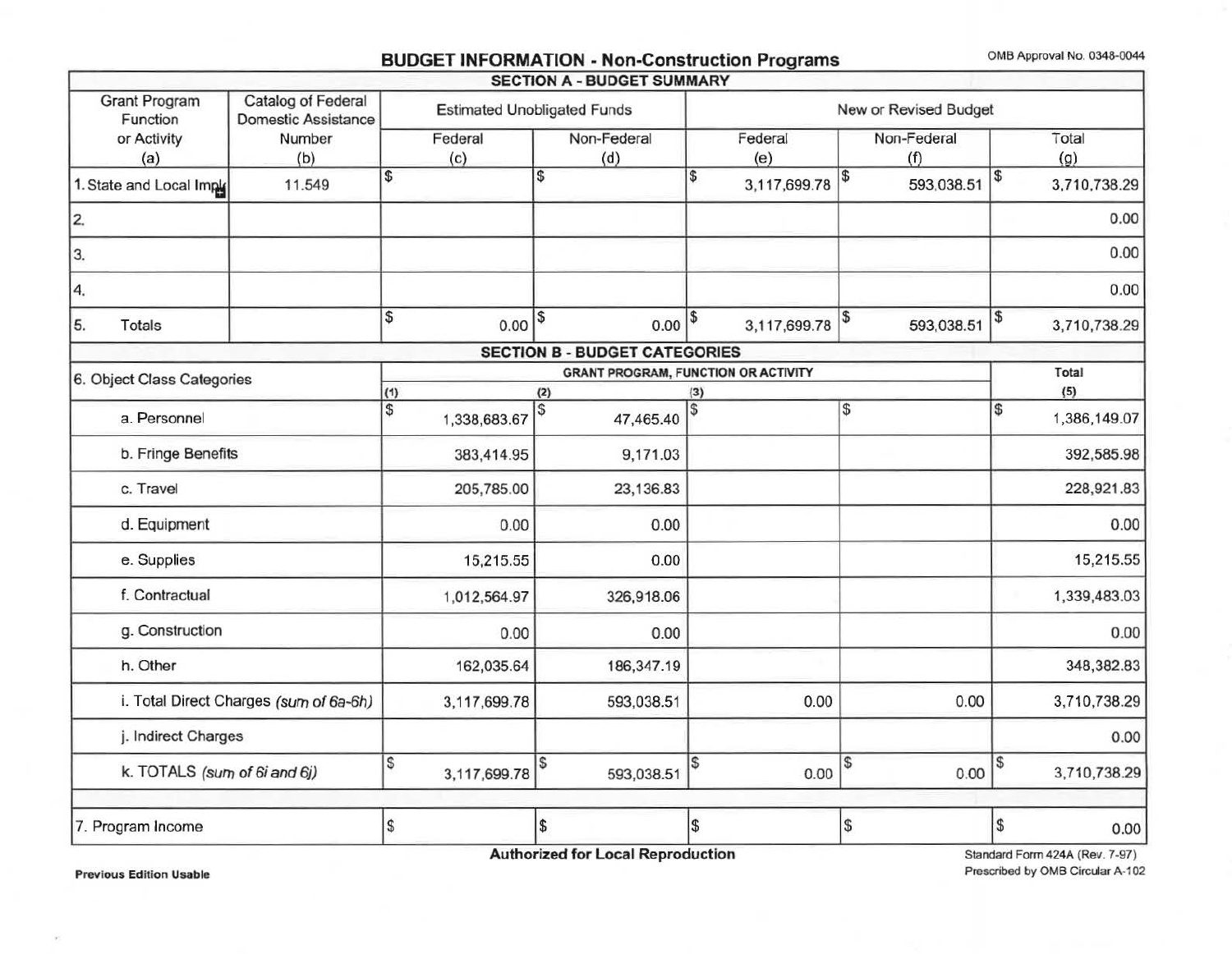|                                                 |   |                                             |                                | <b>SECTION C - NON-FEDERAL RESOURCES</b> |    |                                                                                 |    |                   |                   |                    |
|-------------------------------------------------|---|---------------------------------------------|--------------------------------|------------------------------------------|----|---------------------------------------------------------------------------------|----|-------------------|-------------------|--------------------|
| (a) Grant Program                               |   |                                             |                                | (b) Applicant                            |    | (c) State                                                                       |    | (d) Other Sources |                   | (e) TOTALS         |
| 8. State and Local Implementation Grant Program |   |                                             | <sub>S</sub>                   |                                          | \$ | 280,000.00 \$                                                                   |    | 313,038.51        | l\$               | 593,038.51         |
| 9.                                              |   |                                             |                                |                                          |    |                                                                                 |    |                   |                   | 0.00               |
| 10.                                             |   |                                             |                                |                                          |    |                                                                                 |    |                   |                   | 0.00               |
| 11.                                             |   |                                             |                                |                                          |    |                                                                                 |    |                   |                   | 0.00               |
| 12. TOTAL (sum of lines 8-11)                   |   |                                             | $\mathfrak s$                  | $0.00$ $\sqrt{\$}$                       |    | 280,000.00 \$                                                                   |    | 313,038.51        | \$                | 593,038.51         |
|                                                 |   |                                             |                                | <b>SECTION D - FORECASTED CASH NEEDS</b> |    |                                                                                 |    |                   |                   |                    |
|                                                 |   | <b>Total for 1st Year</b>                   |                                | <b>1st Quarter</b>                       |    | 2nd Quarter                                                                     |    | 3rd Quarter       |                   | <b>4th Quarter</b> |
| 13. Federal                                     | S | $0.00$ \$                                   |                                |                                          | \$ |                                                                                 | \$ |                   | \$                |                    |
| 14. Non-Federal                                 |   | 0.00                                        |                                |                                          |    |                                                                                 |    |                   |                   |                    |
| 15. TOTAL (sum of lines 13 and 14)              | S | $0.00$ \$                                   |                                | $0.00$ \$                                |    | $0.00$ \\$                                                                      |    | 0.00              | $\lvert s \rvert$ | 0.00               |
|                                                 |   |                                             |                                |                                          |    | SECTION E - BUDGET ESTIMATES OF FEDERAL FUNDS NEEDED FOR BALANCE OF THE PROJECT |    |                   |                   |                    |
| (a) Grant Program                               |   |                                             | FUTURE FUNDING PERIODS (Years) |                                          |    |                                                                                 |    |                   |                   |                    |
|                                                 |   |                                             |                                | (b) First                                |    | (c) Second                                                                      |    | (d) Third         |                   | (e) Fourth         |
| 16.State and Local Implementation Grant Program |   |                                             | \$                             |                                          | \$ |                                                                                 | \$ |                   | \$                |                    |
| 17.                                             |   |                                             |                                |                                          |    |                                                                                 |    |                   |                   |                    |
| 18.                                             |   |                                             |                                |                                          |    |                                                                                 |    |                   |                   |                    |
| 19.                                             |   |                                             |                                |                                          |    |                                                                                 |    |                   |                   |                    |
| 20. TOTAL (sum of lines 16-19)                  |   |                                             | \$                             | $0.00$ \$                                |    | $0.00$ \\$                                                                      |    | 0.00              | <sub>s</sub>      | 0.00               |
|                                                 |   | <b>SECTION F - OTHER BUDGET INFORMATION</b> |                                |                                          |    |                                                                                 |    |                   |                   |                    |
| 21. Direct Charges:<br>3,117,699.78             |   |                                             |                                | 22. Indirect Charges:<br>$\mathbf{0}$    |    |                                                                                 |    |                   |                   |                    |
| 23. Remarks:                                    |   |                                             |                                |                                          |    |                                                                                 |    |                   |                   |                    |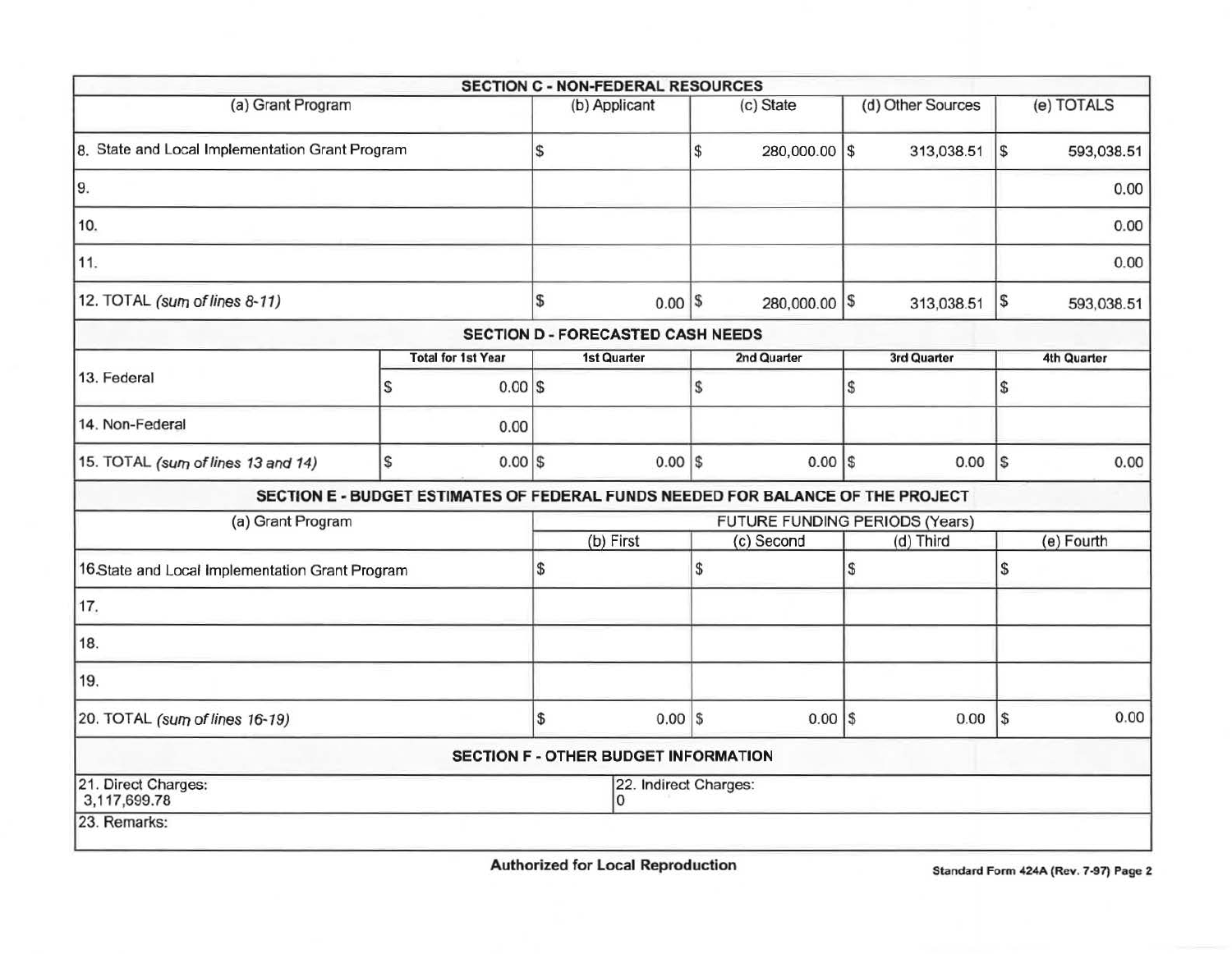#### **State and Local Implementation Grant Program (SLIGP) Supplemental Application Narrative**

#### **14. Phase Two Funding**

a. Describe the activities that you expect to undertake with the Phase 2 funding when it is made available to the State, Territory, or District.

North Carolina is undertaking several initiatives to support data collection for the September 30, 2015 deadline from FirstNet. This effort is utilizing Phase I funding for this Phase II collection, per the Award Amendment. (North Carolina is submitting its related budget revision to NTIA by August 23, 2015.) The primary activities for the September 30 deadline include collection and analysis of geospatial data, in combination with a statewide information survey of partners.

The geospatial work is being conducted in partnership with contractor CGIA (North Carolina Center for Geographic Information and Analysis). CGIA is a part of the NC Office of Information Technology Services (OITS), as is the FirstNet team. The contract with CGIA began in Spring 2015. This initial Phase II work has included meetings between the FirstNetNC team, CGIA and subject matter experts, to define data collection and analysis goals for product delivery, utilizing the GIS layers provided by FirstNet as the baseline. The CGIA team, with FirstNetNC, is creating a catalog of available GIS data in North Carolina. This catalog is being used to a) evaluate each GIS dataset's spatio-temporal relevance and quality, as well as to identify their value to support analysis of gaps for North Carolina's coverage objective map, b) identify additional datasets to obtain, update or process and c) evaluate the potential analytical methods that could be used for each dataset based theme and coverage objective's contributing value.

With all these baseline information, and FirstNet's input, the North Carolina team has developed a method to extend the coverage objective map provided by FirstNet to include gap areas by focusing on "non-terrestrial" designated areas and analyzing spatial data that could support coverage for these gap areas. FirstNetNC and CGIA are building a coverage objective map to supplement the original FirstNet coverage objective in areas identified as gaps based on our assessment (and FirstNet guidance), to be submitted to FirstNet on September 30<sup>th</sup>, 2015. Key layers being utilized for this work include: ECaTS (911 call data from North Carolina's 911 program), and supplemental data such as parcel counts per cell, neighborhood data, dam impacts, NC Park areas, and NC DOT State Transportation Improvement Plans.

In addition to the geo-spatial work, FirstNetNC has built an information collection campaign into our communications plan in an effort to capitalize on our contact lists and social media as part of the data collection phase of the grant. Using ConstantContact as the platform, FirstNet NC has developed an "information collection" survey using the Mobile Data Collection Tool's questions reorganized and compiled into a more digestible format.

According to the Paperwork Reduction Act, as amended, no persons are required to respond to a collection of information unless it displays a valid OMB Control Number. The valid OMB control number for this information collection is OMB No. 0660-0038, expiring 7/31/2013. Public reporting burden for this collection of information is estimated to average 10 hours per response, including time for reviewing instructions, searching existing data sources, gathering and maintaining the data needed, and completing and reviewing the collection of information. Send comments regarding the burden estimate or any other aspect of this collection of information, including suggestions for reducing this burden, to Michael E. Dame, Director, State and Local Implementation Grant Program, Office of Public Safety Communications, National Telecommunications and Information Administration, U.S. Department of Commerce (DOC), 1401 Constitution Avenue, N.W., HCHB, Room 7324, Washington, D.C. 20230.